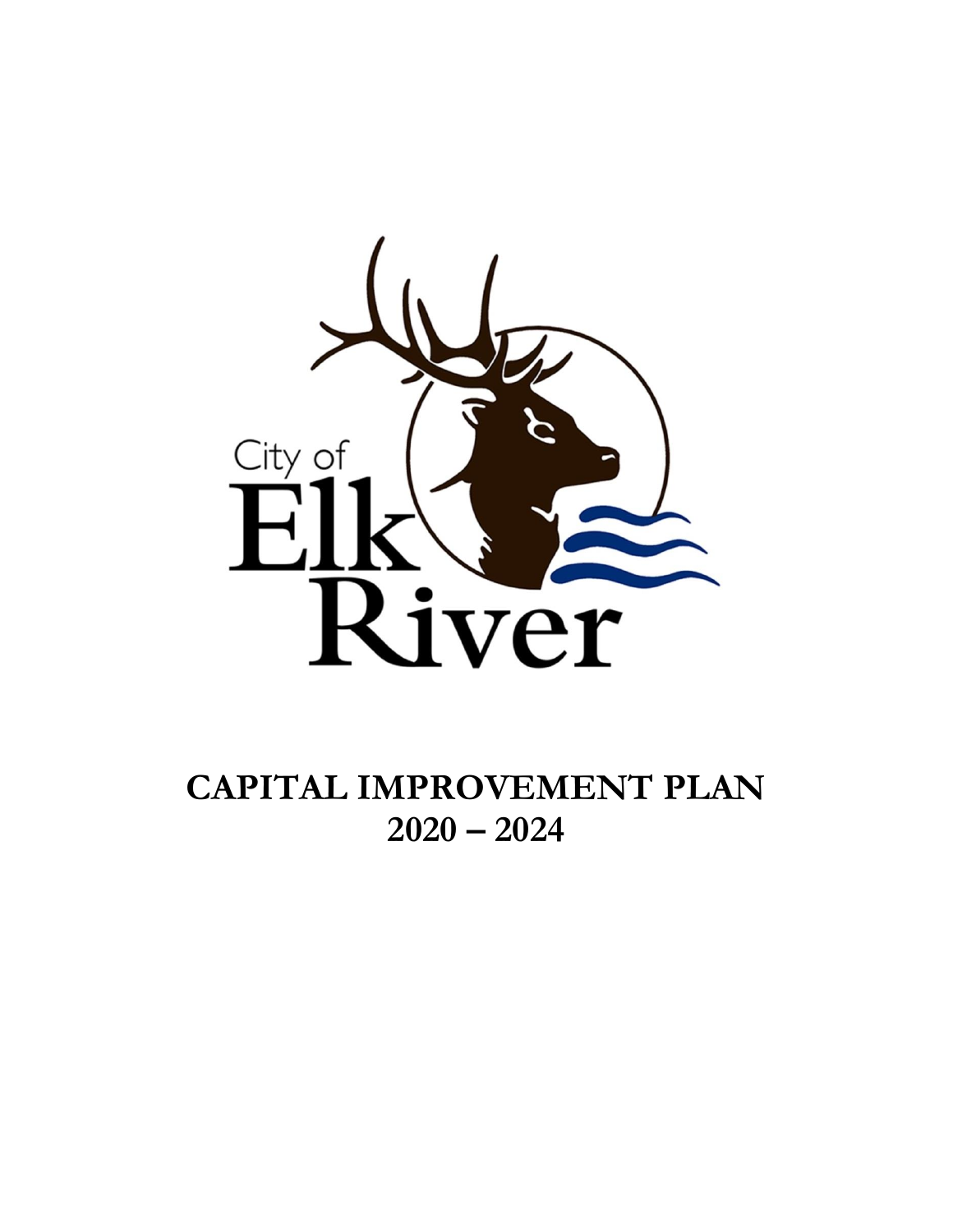#### City of Elk River

#### CAPITAL IMPROVEMENT PLAN  $2020 - 2024$

Enclosed is the City of Elk River's Capital Improvement Plan (CIP) for the years 2020-2024. The document has been prepared for the City Council and community to anticipate major expenditures in advance of the year they may become budget requests. The CIP is a planning management tool that forecasts the city's capital needs over a five-year period based on the city's long-range plans, goals, and policies. City staff estimates the amount of funding that is needed for projects to be completed in the next five years. Projects listed in the first year are included in the budget and upon each annual update of the CIP some projects will be deleted, added, or even delayed reflecting community needs and financial ability to fund the project.

Approval of the CIP by Council does not authorize spending or initiation of a given project nor allocate funding for any of the projects; it simply states the Council's support and acknowledgement of the Capital Improvement Plan as a planning tool.

Capital improvements to streets, parks, buildings, equipment, software, and vehicles are included in the CIP. This plan shows the estimated project costs and the anticipated funding source. Specific information is shown on each project within this document.

The CIP does not put specific designation on the priority of the projects. This uniqueness of the type of project generally is associated with a funding source. Cash flow estimates are done frequently to review cash reserve levels associated with the project funds.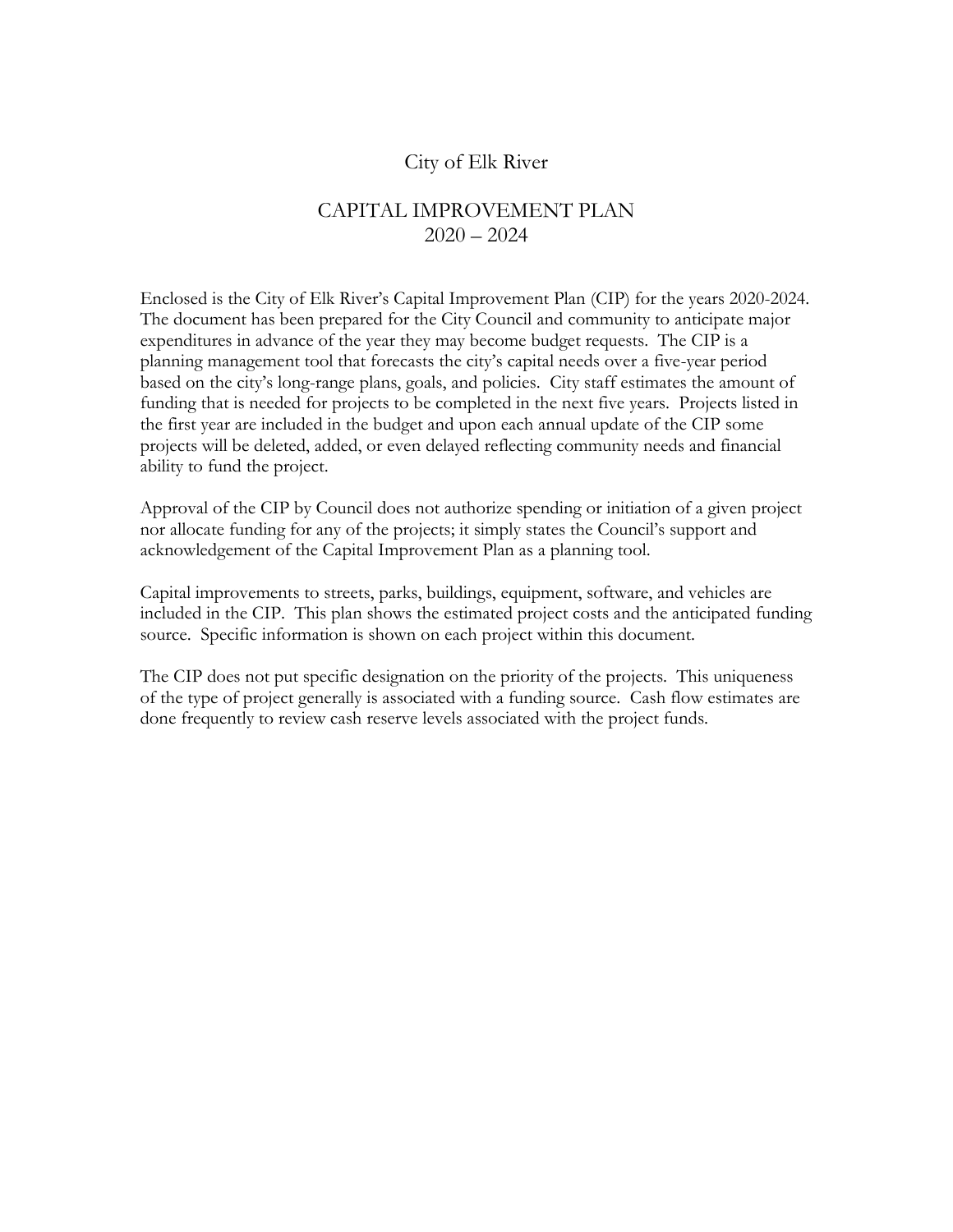## City of Elk River, Minnesota

#### *Capital Improvement Plan*

**2020** thru **2024**

#### **PROJECTS BY FUNDING SOURCE**

| <b>Source</b>                                | Project #    | 2020    | 2021       | 2022    | 2023    | 2024    | <b>Total</b> |
|----------------------------------------------|--------------|---------|------------|---------|---------|---------|--------------|
| <b>Capital Improvement Bonds</b>             |              |         |            |         |         |         |              |
| Fire Station #3                              | FS-03        |         | 6,000,000  |         |         |         | 6,000,000    |
| <b>Public Safety Building</b>                | $PS-03$      |         | 4,000,000  |         |         |         | 4,000,000    |
| <b>Capital Improvement Bonds Total</b>       |              |         | 10,000,000 |         |         |         | 10,000,000   |
| <b>Capital Outlay Reserve</b>                |              |         |            |         |         |         |              |
| <b>Building Safety Equipment</b>             | <b>BZ-02</b> | 15,000  |            |         |         |         | 15,000       |
| <b>Election Equipment</b>                    | $EL-01$      | 15,600  |            |         |         |         | 15,600       |
| Fire Department/EOC Equipment                | $FD-10$      | 27,000  |            |         |         |         | 27,000       |
| Annual Technology Upgrades                   | TC-01        | 115,000 | 165,000    | 95,000  | 25,000  | 60,000  | 460,000      |
| <b>Capital Outlay Reserve Total</b>          |              | 172,600 | 165,000    | 95,000  | 25,000  | 60,000  | 517,600      |
| <b>City Development Fund</b>                 |              |         |            |         |         |         |              |
| Comprehensive Plan                           | $Plan-02$    | 75,000  |            |         |         |         | 75,000       |
| <b>City Development Fund Total</b>           |              | 75,000  |            |         |         |         | 75,000       |
| <b>Equipment Replacement Fund</b>            |              |         |            |         |         |         |              |
| <b>Administration - Vehicles</b>             | $AD-03$      | 3,600   |            |         |         |         | 3,600        |
| Building Maint. - Vehicles/Equipment         | <b>BM-01</b> | 75,000  |            | 40,000  |         |         | 115,000      |
| Fire - Vehicles                              | $FD-01$      |         |            | 50,000  | 55,000  |         | 105,000      |
| Fire Trucks                                  | $FD-02$      | 65,000  | 52,000     |         | 52,000  |         | 169,000      |
| Fire - Mobile Equipment                      | FD-07        |         |            |         | 20,000  |         | 20,000       |
| Police - Marked Squads                       | $PD-01$      | 187,500 | 62,500     |         | 125,000 | 125,000 | 500,000      |
| Police - Unmarked Squads                     | $PD-02$      |         | 35,000     | 105,000 | 70,000  | 70,000  | 280,000      |
| Police - CSO Vehicles                        | $PD-03$      |         | 43,500     | 43,500  |         |         | 87,000       |
| Parks - Pickup Trucks                        | PK-18        |         | 40,000     | 30,000  | 70,000  |         | 140,000      |
| Parks - Mobile Equipment                     | PK-19        | 15,000  |            |         | 90,000  | 66,000  | 171,000      |
| Streets - Pickup Trucks                      | ST-01        |         | 65,000     |         | 160,000 | 50,000  | 275,000      |
| Streets - Dump Trucks                        | ST-02        | 510,000 | 255,000    | 260,000 | 260,000 |         | 1,285,000    |
| Streets - Mobile Equipment                   | ST-03        |         |            | 225,000 |         | 370,000 | 595,000      |
| <b>Equipment Replacement Fund Total</b>      |              | 856,100 | 553,000    | 753,500 | 902,000 | 681,000 | 3,745,600    |
| <b>ERMU</b>                                  |              |         |            |         |         |         |              |
| Annual Technology Upgrades                   | TC-01        | 65,000  |            |         |         |         | 65,000       |
| <b>ERMU Total</b>                            |              | 65,000  |            |         |         |         | 65,000       |
| <b>Federal Grants</b>                        |              |         |            |         |         |         |              |
| Kelley Pkwy/Twin Lakes Rd/TH 10 Intersection | $II-08$      |         | 2,000,000  |         |         |         | 2,000,000    |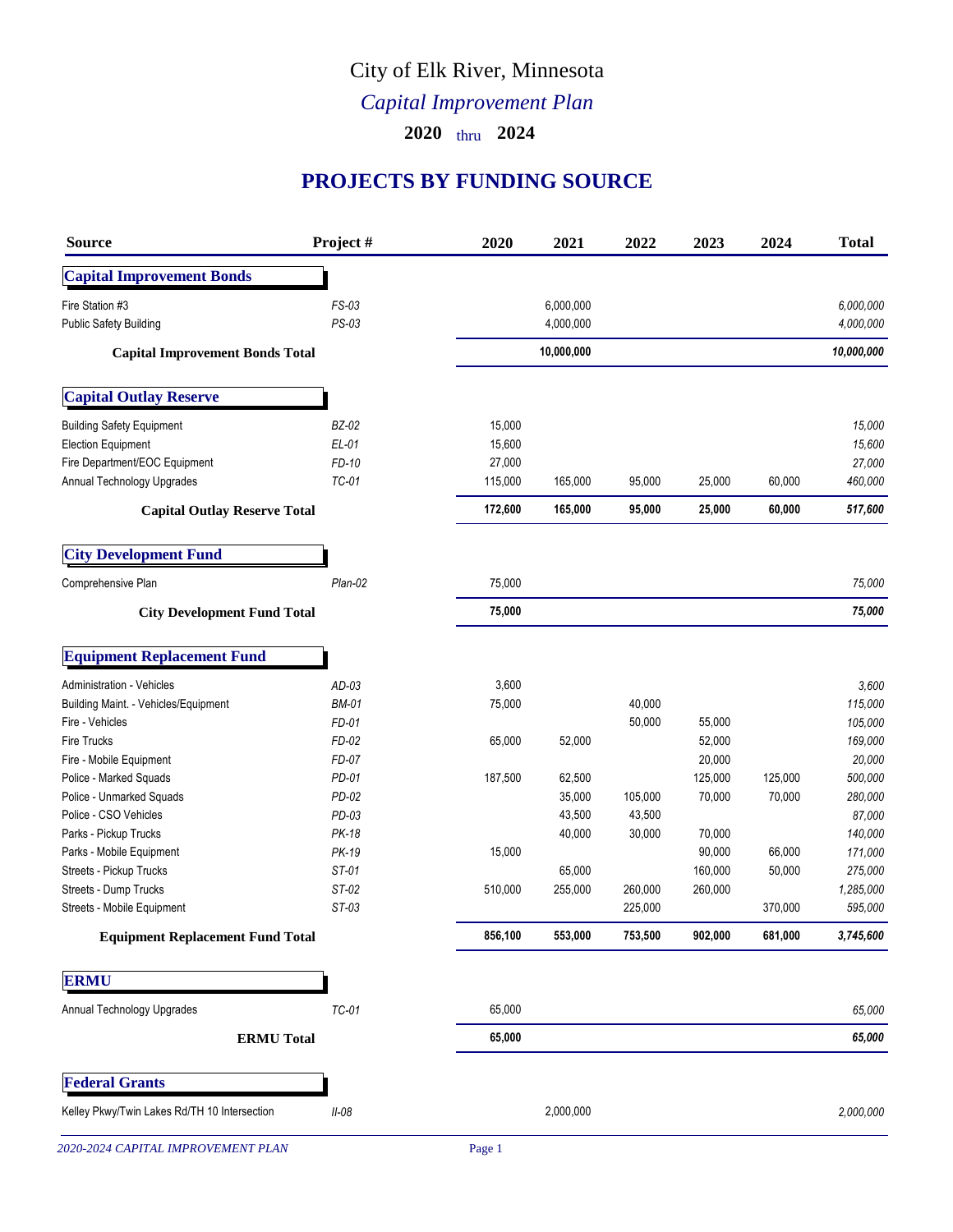| <b>Source</b>                                                                              | Project #          | 2020      | 2021      | 2022      | 2023      | 2024 | <b>Total</b>           |
|--------------------------------------------------------------------------------------------|--------------------|-----------|-----------|-----------|-----------|------|------------------------|
| Trail Development - TH 10 Extension                                                        | $PF-64$            |           | 640,000   |           |           |      | 640,000                |
| <b>Federal Grants Total</b>                                                                |                    |           | 2,640,000 |           |           |      | 2,640,000              |
| <b>Government Buildings Reserve</b>                                                        |                    |           |           |           |           |      |                        |
| City Hall                                                                                  | <b>BL-10</b>       | 95,000    |           |           |           |      | 95,000                 |
| Fire Station #3                                                                            | $FS-03$            | 300,000   |           |           |           |      | 300,000                |
| <b>Public Safety Building</b>                                                              | $PS-03$            | 250,000   |           |           |           |      | 250,000                |
| <b>Government Buildings Reserve Total</b>                                                  |                    | 645,000   |           |           |           |      | 645,000                |
| <b>GRE Reserve</b>                                                                         |                    |           |           |           |           |      |                        |
| Radio Communications Upgrade                                                               | $EP-02$            |           | 460,000   |           |           |      | 460,000                |
| Fire Trucks - Engines                                                                      | $FD-03$            |           | 600,000   |           |           |      | 600,000                |
| Ice Arena - Building                                                                       | $IA-02$            | 400,000   |           |           |           |      | 400,000                |
| Wayfinding Signage                                                                         | $II-34$            | 200,000   |           |           |           |      | 200,000                |
| <b>GRE Reserve Total</b>                                                                   |                    | 600,000   | 1,060,000 |           |           |      | 1,660,000              |
| <b>Ice Arena</b>                                                                           |                    |           |           |           |           |      |                        |
| Ice Arena - Equipment                                                                      | IA-01              |           | 140,000   |           |           |      | 140,000                |
| Ice Arena - Building                                                                       | $IA-02$            |           |           | 160,000   |           |      | 160,000                |
| <b>Ice Arena Total</b>                                                                     |                    |           | 140,000   | 160,000   |           |      | 300,000                |
|                                                                                            |                    |           |           |           |           |      |                        |
| Library                                                                                    |                    |           |           |           |           |      |                        |
| Library - Equipment                                                                        | $LB-03$            | 10,000    |           |           |           |      | 10,000                 |
| <b>Library Total</b>                                                                       |                    | 10,000    |           |           |           |      | 10,000                 |
| <b>Liquor Fund</b>                                                                         |                    |           |           |           |           |      |                        |
| Northbound Liquor Store                                                                    | LS-01              |           |           |           | 100,000   |      | 100,000                |
| <b>Liquor Fund Total</b>                                                                   |                    |           |           |           | 100,000   |      | 100,000                |
| <b>MnDOT Cooperative Funds</b>                                                             |                    |           |           |           |           |      |                        |
| Kelley Pkwy/Twin Lakes Rd/TH 10 Intersection                                               | $II-08$            |           | 1,000,000 |           |           |      | 1,000,000              |
| <b>MnDOT Cooperative Funds Total</b>                                                       |                    |           | 1,000,000 |           |           |      | 1,000,000              |
| <b>Municipal State Aid</b>                                                                 |                    |           |           |           |           |      |                        |
|                                                                                            |                    |           |           |           |           |      |                        |
| Hwy 169 Frontage/Backage Road Improvements<br>Kelley Pkwy/Twin Lakes Rd/TH 10 Intersection | $II-00$<br>$II-08$ | 1,800,000 | 3,000,000 | 1,950,000 |           |      | 1,950,000<br>4,800,000 |
| <b>School Street Traffic Enhancements</b>                                                  | $II-22$            | 178,000   |           |           |           |      | 178,000                |
| Pavement Management Program                                                                | PM-01              |           | 2,500,000 |           | 1,000,000 |      | 3,500,000              |
| Traffic Control - Twin Lakes Rd & 181st Ave                                                | ST-12              |           | 125,000   |           |           |      | 125,000                |
| <b>Municipal State Aid Total</b>                                                           |                    | 1,978,000 | 5,625,000 | 1,950,000 | 1,000,000 |      | 10,553,000             |
| <b>Park Dedication</b>                                                                     |                    |           |           |           |           |      |                        |
| Trail Development - TH 10 Extension                                                        | PF-64              | 20,000    | 320,000   |           |           |      | 340,000                |
|                                                                                            |                    |           |           |           |           |      |                        |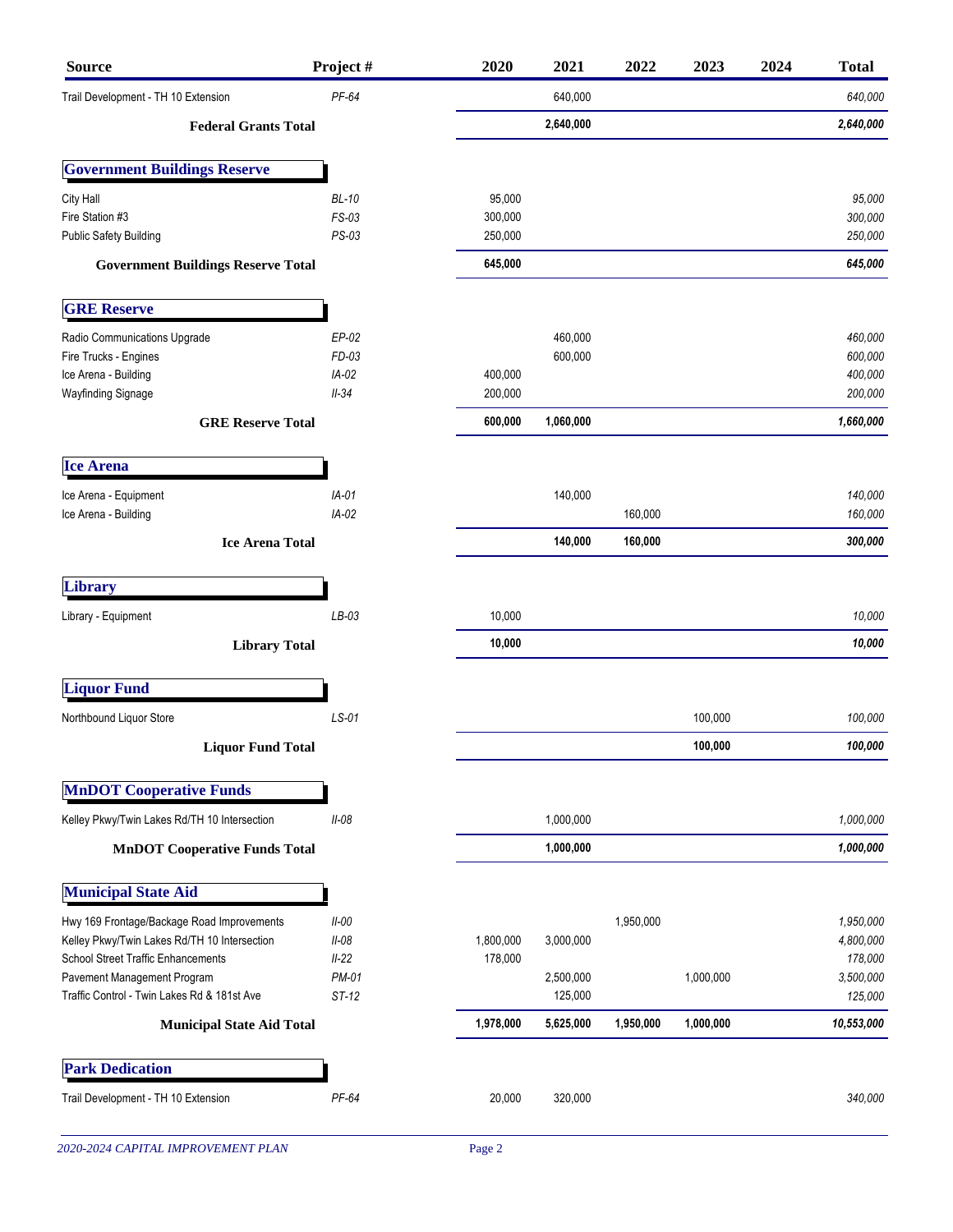| <b>Source</b>                                                                                                                        | Project#                                                    | 2020              | 2021                 | 2022                 | 2023              | 2024      | <b>Total</b>                             |
|--------------------------------------------------------------------------------------------------------------------------------------|-------------------------------------------------------------|-------------------|----------------------|----------------------|-------------------|-----------|------------------------------------------|
| <b>Park Dedication Total</b>                                                                                                         |                                                             | 20,000            | 320,000              |                      |                   |           | 340,000                                  |
| <b>Park Improvement Fund</b>                                                                                                         |                                                             |                   |                      |                      |                   |           |                                          |
| 2020 Park Improvement Projects<br>2021 Park Improvement Projects<br>2022 Park Improvement Projects<br>2023 Park Improvement Projects | <b>PIF-20</b><br><b>PIF-21</b><br><b>PIF-22</b><br>$PIF-23$ | 652,000           | 230,000              | 200,000              | 140,000           |           | 652,000<br>230,000<br>200,000<br>140,000 |
| 2024 Park Improvement Projects                                                                                                       | $PIF-24$                                                    |                   |                      |                      |                   | 130,000   | 130,000                                  |
| <b>Park Improvement Fund Total</b>                                                                                                   |                                                             | 652,000           | 230,000              | 200,000              | 140,000           | 130,000   | 1,352,000                                |
| <b>Pavement Management Fund</b>                                                                                                      |                                                             |                   |                      |                      |                   |           |                                          |
| Hwy 169 Frontage/Backage Road Improvements<br><b>School Street Traffic Enhancements</b><br>Pavement Management Program               | $II-00$<br>$II-22$<br>PM-01                                 | 59,000<br>300,000 | 500,000<br>3,350,000 | 1,450,000<br>300,000 | 2,550,000         | 300,000   | 1,950,000<br>59,000<br>6,800,000         |
| <b>Pavement Management Fund Total</b>                                                                                                |                                                             | 359,000           | 3,850,000            | 1,750,000            | 2,550,000         | 300,000   | 8,809,000                                |
| <b>Special Assessments</b>                                                                                                           |                                                             |                   |                      |                      |                   |           |                                          |
| Kelley Pkwy/Twin Lakes Rd/TH 10 Intersection                                                                                         | $II-08$                                                     |                   | 500,000              |                      |                   |           | 500,000                                  |
| <b>Special Assessments Total</b>                                                                                                     |                                                             |                   | 500,000              |                      |                   |           | 500,000                                  |
| <b>Storm Water</b>                                                                                                                   |                                                             |                   |                      |                      |                   |           |                                          |
| Hwy 169 Frontage/Backage Road Improvements<br>Pavement Management Program<br>Storm Water projects                                    | $II-00$<br>PM-01<br>STM-1                                   | 200,000           | 250,000              | 100,000              | 50,000<br>250,000 |           | 100,000<br>300,000<br>450,000            |
| <b>Storm Water Total</b>                                                                                                             |                                                             | 200,000           | 250,000              | 100,000              | 300,000           |           | 850,000                                  |
| <b>Street/Capital Improvement</b>                                                                                                    |                                                             |                   |                      |                      |                   |           |                                          |
| Hwy 169 Frontage/Backage Road Improvements<br>Comprehensive Plan                                                                     | $II-00$<br>Plan-02                                          | 400,000<br>75,000 |                      |                      |                   |           | 400,000<br>75,000                        |
| <b>Street/Capital Improvement Total</b>                                                                                              |                                                             | 475,000           |                      |                      |                   |           | 475,000                                  |
| <b>Trunk Utility Fund</b>                                                                                                            |                                                             |                   |                      |                      |                   |           |                                          |
| Hwy 169 Utility Modifications<br>Comprehensive Plan                                                                                  | $II-36$<br>$Plan-02$                                        | 200,000<br>50,000 | 2,500,000            |                      |                   |           | 2,700,000<br>50,000                      |
| <b>Trunk Utility Fund Total</b>                                                                                                      |                                                             | 250,000           | 2,500,000            |                      |                   |           | 2,750,000                                |
| <b>GRAND TOTAL</b>                                                                                                                   |                                                             | 6,357,700         | 28,833,000           | 5,008,500            | 5,017,000         | 1,171,000 | 46,387,200                               |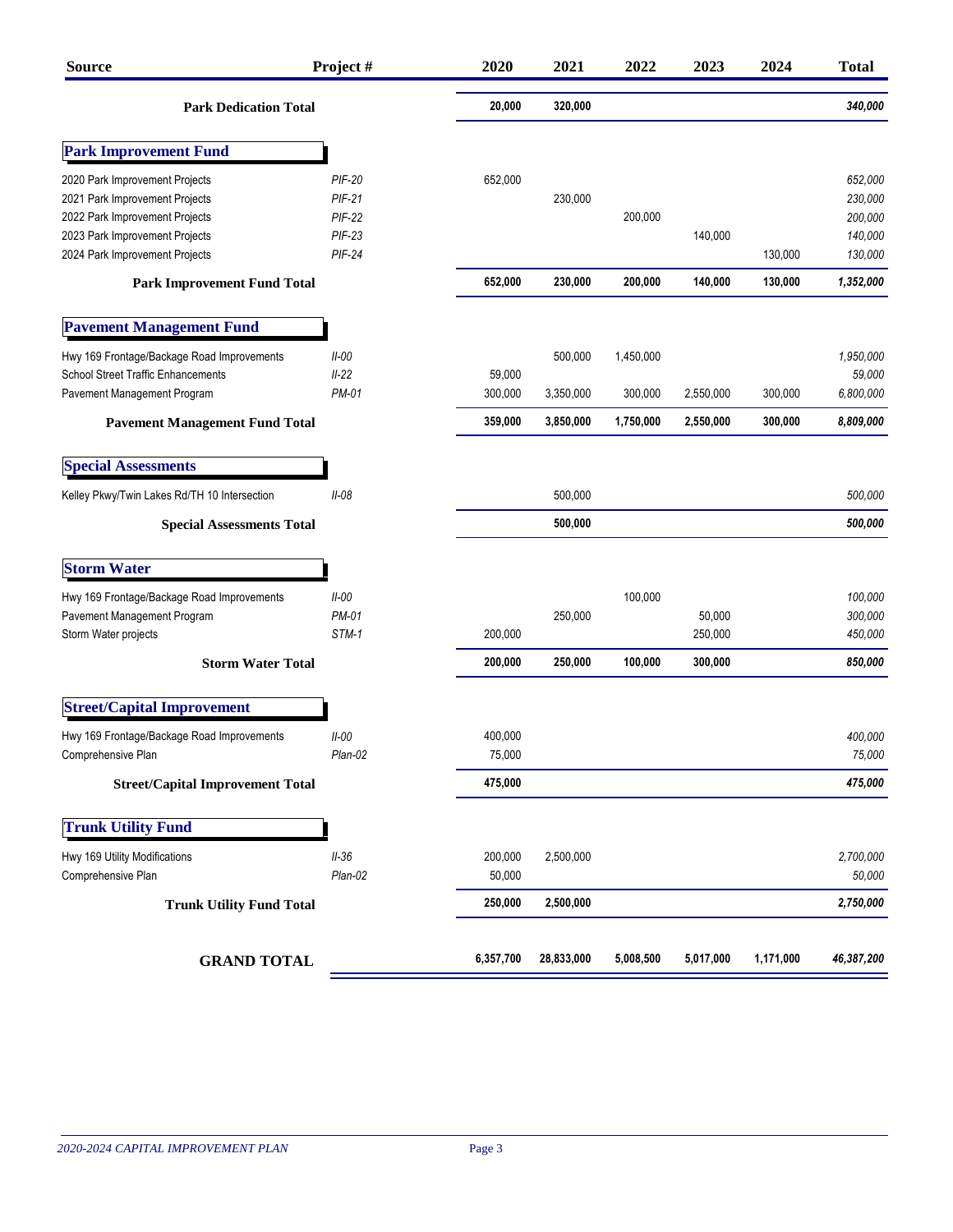## *Capital Improvement Plan* City of Elk River, Minnesota

**2020** thru **2024**

#### **PROJECTS BY YEAR**

| <b>Project Name</b>                          | <b>Department</b>             | Project#      | <b>Project Cost</b> |  |
|----------------------------------------------|-------------------------------|---------------|---------------------|--|
| 2020                                         |                               |               |                     |  |
| Administration - Vehicles                    | Administration                | $AD-03$       | 3,600               |  |
| City Hall                                    | <b>Public Buildings</b>       | $BL-10$       | 95,000              |  |
| Building Maint. - Vehicles/Equipment         | <b>Building Maintenance</b>   | <b>BM-01</b>  | 75,000              |  |
| <b>Building Safety Equipment</b>             | <b>Building &amp; Safety</b>  | <b>BZ-02</b>  | 15,000              |  |
| <b>Election Equipment</b>                    | Elections                     | $EL-01$       | 15,600              |  |
| <b>Fire Trucks</b>                           | Fire                          | $FD-02$       | 65,000              |  |
| Fire Department/EOC Equipment                | Fire                          | FD-10         | 27,000              |  |
| Fire Station #3                              | <b>Fire Stations</b>          | FS-03         | 300,000             |  |
| Ice Arena - Building                         | Ice Arena                     | $IA-02$       | 400,000             |  |
| Hwy 169 Frontage/Backage Road Improvements   | Infrastructure Improvements   | $II-00$       | 400,000             |  |
| Kelley Pkwy/Twin Lakes Rd/TH 10 Intersection | Infrastructure Improvements   | $II-08$       | 1,800,000           |  |
| <b>School Street Traffic Enhancements</b>    | Infrastructure Improvements   | $II-22$       | 237,000             |  |
| Wayfinding Signage                           | Infrastructure Improvements   | $II-34$       | 200,000             |  |
| Hwy 169 Utility Modifications                | Infrastructure Improvements   | $II-36$       | 200,000             |  |
| Library - Equipment                          | Library                       | $LB-03$       | 10,000              |  |
| Police - Marked Squads                       | Police                        | PD-01         | 187,500             |  |
| Trail Development - TH 10 Extension          | Park Development/Improvement  | PF-64         | 20,000              |  |
| 2020 Park Improvement Projects               | Park Improvement Fund         | <b>PIF-20</b> | 652,000             |  |
| Parks - Mobile Equipment                     | Park Maintenance              | PK-19         | 15,000              |  |
| Comprehensive Plan                           | Planning                      | $Plan-02$     | 200,000             |  |
| Pavement Management Program                  | Infrastructure Improvements   | PM-01         | 300,000             |  |
| <b>Public Safety Building</b>                | <b>Public Safety Building</b> | PS-03         | 250,000             |  |
| <b>Streets - Dump Trucks</b>                 | <b>Streets</b>                | ST-02         | 510,000             |  |
| Storm Water projects                         | Storm Water                   | STM-1         | 200,000             |  |
| Annual Technology Upgrades                   | Technology/Communications     | TC-01         | 180,000             |  |
|                                              | Total for 2020                |               | 6,357,700           |  |
|                                              |                               |               |                     |  |
| 2021                                         |                               |               |                     |  |
| Radio Communications Upgrade                 | <b>Emergency Management</b>   | $EP-02$       | 460,000             |  |
| <b>Fire Trucks</b>                           | Fire                          | $FD-02$       | 52,000              |  |
| Fire Trucks - Engines                        | Fire                          | FD-03         | 600,000             |  |
| Fire Station #3                              | <b>Fire Stations</b>          | FS-03         | 6,000,000           |  |
| Ice Arena - Equipment                        | Ice Arena                     | $IA-01$       | 140,000             |  |
| Hwy 169 Frontage/Backage Road Improvements   | Infrastructure Improvements   | $II-00$       | 500,000             |  |
| Kelley Pkwy/Twin Lakes Rd/TH 10 Intersection | Infrastructure Improvements   | $II-08$       | 6,500,000           |  |
| Hwy 169 Utility Modifications                | Infrastructure Improvements   | $II-36$       | 2,500,000           |  |
| Police - Marked Squads                       | Police                        | PD-01         | 62,500              |  |
| Police - Unmarked Squads                     | Police                        | PD-02         | 35,000              |  |
| Police - CSO Vehicles                        | Police                        | PD-03         | 43,500              |  |
| Trail Development - TH 10 Extension          | Park Development/Improvement  | PF-64         | 960,000             |  |
| 2021 Park Improvement Projects               | Park Improvement Fund         | <b>PIF-21</b> | 230,000             |  |
| Parks - Pickup Trucks                        | Park Maintenance              | PK-18         | 40,000              |  |
| Pavement Management Program                  | Infrastructure Improvements   | PM-01         | 6,100,000           |  |
| <b>Public Safety Building</b>                | Public Safety Building        | $PS-03$       | 4,000,000           |  |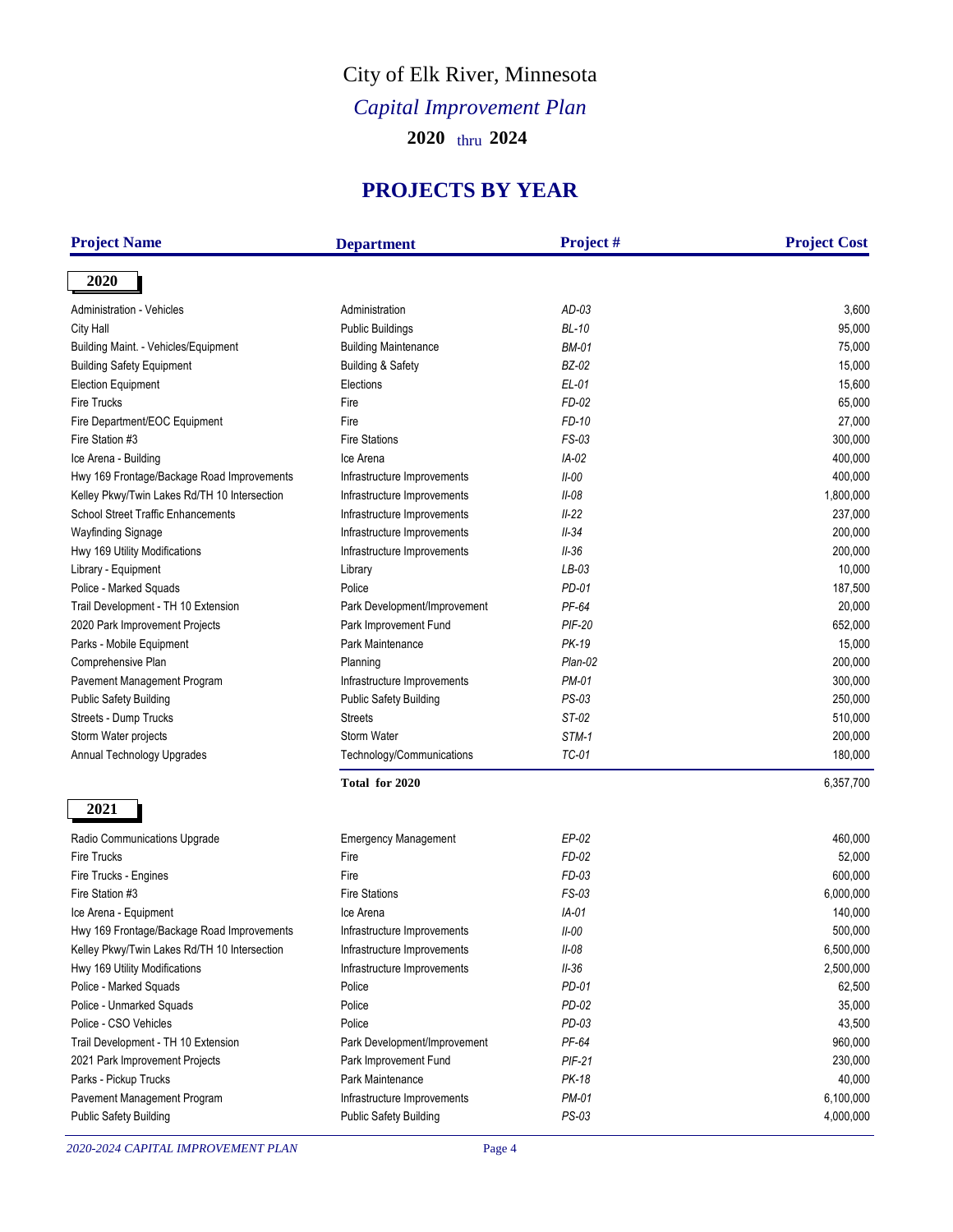| <b>Project Name</b>                         | <b>Department</b>                         | Project#      | <b>Project Cost</b> |  |
|---------------------------------------------|-------------------------------------------|---------------|---------------------|--|
| Streets - Pickup Trucks                     | <b>Streets</b>                            | ST-01         | 65,000              |  |
| Streets - Dump Trucks                       | <b>Streets</b>                            | ST-02         | 255,000             |  |
| Traffic Control - Twin Lakes Rd & 181st Ave | Infrastructure Improvements               | ST-12         | 125,000             |  |
| Annual Technology Upgrades                  | Technology/Communications                 | TC-01         | 165,000             |  |
|                                             | Total for 2021                            |               | 28,833,000          |  |
| 2022                                        |                                           |               |                     |  |
| Building Maint. - Vehicles/Equipment        | <b>Building Maintenance</b>               | <b>BM-01</b>  | 40,000              |  |
| Fire - Vehicles                             | Fire                                      | FD-01         | 50,000              |  |
| Ice Arena - Building                        | Ice Arena                                 | $IA-02$       | 160,000             |  |
| Hwy 169 Frontage/Backage Road Improvements  | Infrastructure Improvements               | $II-00$       | 3,500,000           |  |
| Police - Unmarked Squads                    | Police                                    | $PD-02$       | 105,000             |  |
| Police - CSO Vehicles                       | Police                                    | $PD-03$       | 43,500              |  |
| 2022 Park Improvement Projects              | Park Improvement Fund                     | <b>PIF-22</b> | 200,000             |  |
| Parks - Pickup Trucks                       | Park Maintenance                          | PK-18         | 30,000              |  |
| Pavement Management Program                 | Infrastructure Improvements               | PM-01         | 300,000             |  |
| Streets - Dump Trucks                       | <b>Streets</b>                            | ST-02         | 260,000             |  |
| Streets - Mobile Equipment                  | <b>Streets</b>                            | ST-03         | 225,000             |  |
| Annual Technology Upgrades                  | Technology/Communications                 | TC-01         | 95,000              |  |
|                                             | Total for 2022                            |               | 5,008,500           |  |
| 2023                                        |                                           |               |                     |  |
| Fire - Vehicles                             | Fire                                      | FD-01         | 55,000              |  |
| <b>Fire Trucks</b>                          | Fire                                      | $FD-02$       | 52,000              |  |
| Fire - Mobile Equipment                     | Fire                                      | FD-07         | 20,000              |  |
| Northbound Liquor Store                     | Liquor Fund                               | LS-01         | 100,000             |  |
| Police - Marked Squads                      | Police                                    | PD-01         | 125,000             |  |
| Police - Unmarked Squads                    | Police                                    | $PD-02$       | 70,000              |  |
| 2023 Park Improvement Projects              | Park Improvement Fund                     | $PIF-23$      | 140,000             |  |
| Parks - Pickup Trucks                       | Park Maintenance                          | PK-18         | 70,000              |  |
| Parks - Mobile Equipment                    | Park Maintenance                          | PK-19         | 90,000              |  |
| Pavement Management Program                 | Infrastructure Improvements               | PM-01         | 3,600,000           |  |
| Streets - Pickup Trucks                     | <b>Streets</b>                            | ST-01         | 160,000             |  |
| Streets - Dump Trucks                       | <b>Streets</b>                            | ST-02         | 260,000             |  |
| Storm Water projects                        | Storm Water                               | STM-1         | 250,000             |  |
| Annual Technology Upgrades                  | Technology/Communications                 | TC-01         | 25,000              |  |
|                                             | Total for 2023                            |               | 5,017,000           |  |
| 2024                                        |                                           |               |                     |  |
| Police - Marked Squads                      | Police                                    | $PD-01$       | 125,000             |  |
|                                             | Police                                    | $PD-02$       | 70,000              |  |
| Police - Unmarked Squads                    |                                           | <b>PIF-24</b> | 130,000             |  |
| 2024 Park Improvement Projects              | Park Improvement Fund<br>Park Maintenance | PK-19         | 66,000              |  |
| Parks - Mobile Equipment                    |                                           | PM-01         | 300,000             |  |
| Pavement Management Program                 | Infrastructure Improvements               | ST-01         |                     |  |
| Streets - Pickup Trucks                     | <b>Streets</b>                            | ST-03         | 50,000              |  |
| Streets - Mobile Equipment                  | <b>Streets</b>                            |               | 370,000             |  |
| Annual Technology Upgrades                  | Technology/Communications                 | TC-01         | 60,000              |  |
|                                             | Total for 2024                            |               | 1,171,000           |  |
| <b>GRAND TOTAL</b>                          |                                           |               | 46,387,200          |  |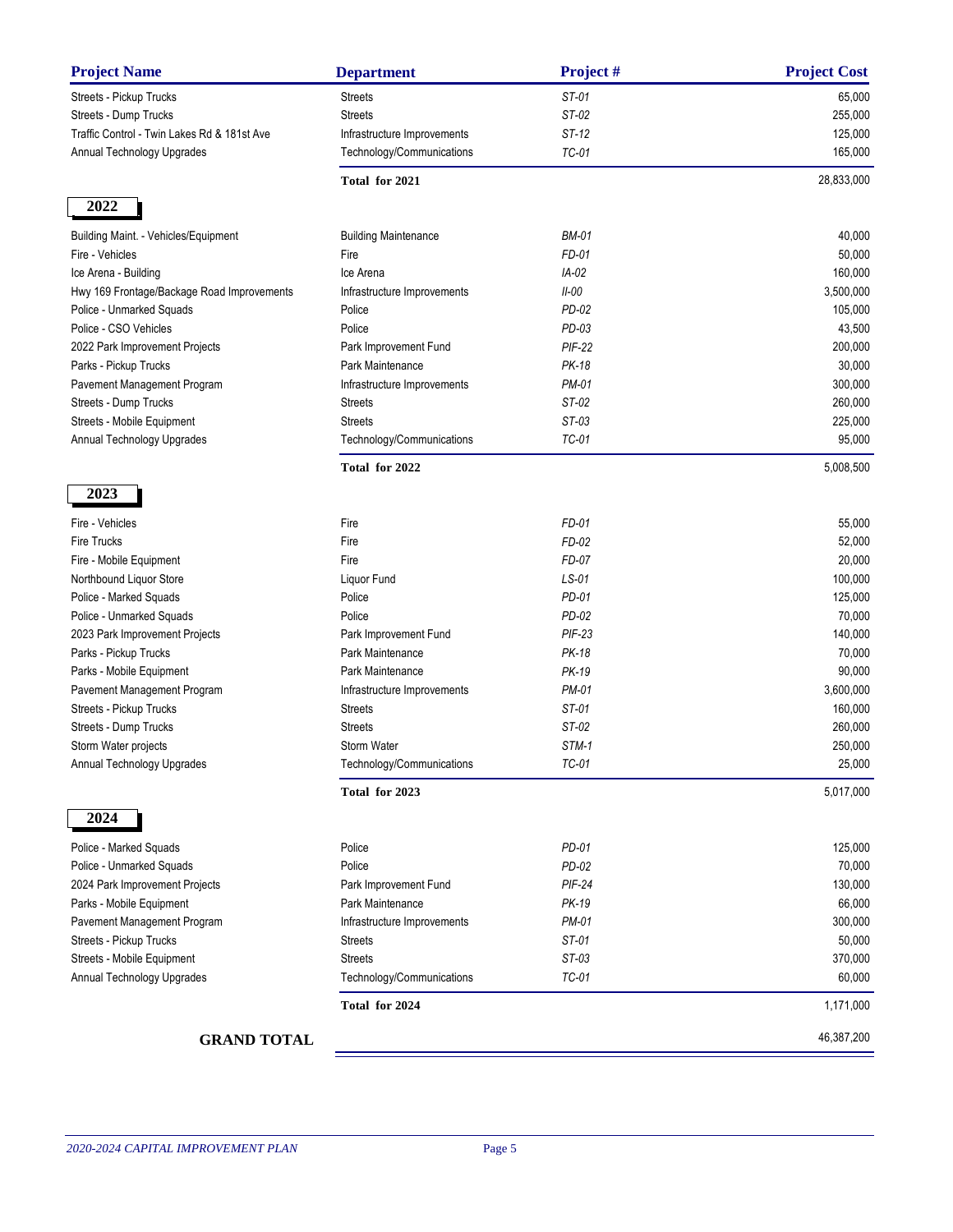| Project#             | $AD-03$                                                                        |              |       |                           |                                |      |      |              |  |  |  |  |
|----------------------|--------------------------------------------------------------------------------|--------------|-------|---------------------------|--------------------------------|------|------|--------------|--|--|--|--|
| <b>Project Name</b>  | <b>Administration - Vehicles</b>                                               |              |       |                           |                                |      |      |              |  |  |  |  |
|                      | Type Vehicle                                                                   |              |       | Department Administration |                                |      |      |              |  |  |  |  |
|                      | <b>Useful Life</b> Unassigned                                                  |              |       |                           | Contact Building & Env. Admin. |      |      |              |  |  |  |  |
|                      | Category Vehicles                                                              |              |       |                           |                                |      |      |              |  |  |  |  |
| <b>Description</b>   |                                                                                |              |       |                           |                                |      |      |              |  |  |  |  |
|                      | Lease of an electric pool vehicle.                                             |              |       |                           |                                |      |      |              |  |  |  |  |
|                      |                                                                                |              |       |                           |                                |      |      |              |  |  |  |  |
|                      |                                                                                |              |       |                           |                                |      |      |              |  |  |  |  |
|                      |                                                                                |              |       |                           |                                |      |      |              |  |  |  |  |
|                      |                                                                                |              |       |                           |                                |      |      |              |  |  |  |  |
|                      |                                                                                |              |       |                           |                                |      |      |              |  |  |  |  |
| <b>Justification</b> |                                                                                |              |       |                           |                                |      |      |              |  |  |  |  |
|                      | In support of the Energy City initiatives and the EV charging station program. |              |       |                           |                                |      |      |              |  |  |  |  |
|                      |                                                                                |              |       |                           |                                |      |      |              |  |  |  |  |
|                      |                                                                                |              |       |                           |                                |      |      |              |  |  |  |  |
|                      |                                                                                |              |       |                           |                                |      |      |              |  |  |  |  |
|                      |                                                                                |              |       |                           |                                |      |      |              |  |  |  |  |
|                      |                                                                                |              |       |                           |                                |      |      |              |  |  |  |  |
|                      | <b>Expenditures</b>                                                            |              | 2020  | 2021                      | 2022                           | 2023 | 2024 | <b>Total</b> |  |  |  |  |
|                      | Vehicles                                                                       |              | 3,600 |                           |                                |      |      | 3,600        |  |  |  |  |
|                      |                                                                                | <b>Total</b> | 3,600 |                           |                                |      |      | 3,600        |  |  |  |  |
|                      |                                                                                |              |       |                           |                                |      |      |              |  |  |  |  |

| <b>Funding Sources</b>            | 2020  | 2021 | 2022 | 2023 | 2024 | <b>Total</b> |
|-----------------------------------|-------|------|------|------|------|--------------|
| <b>Equipment Replacement Fund</b> | 3.600 |      |      |      |      | 3.600        |
| Total                             | 3.600 |      |      |      |      | 3,600        |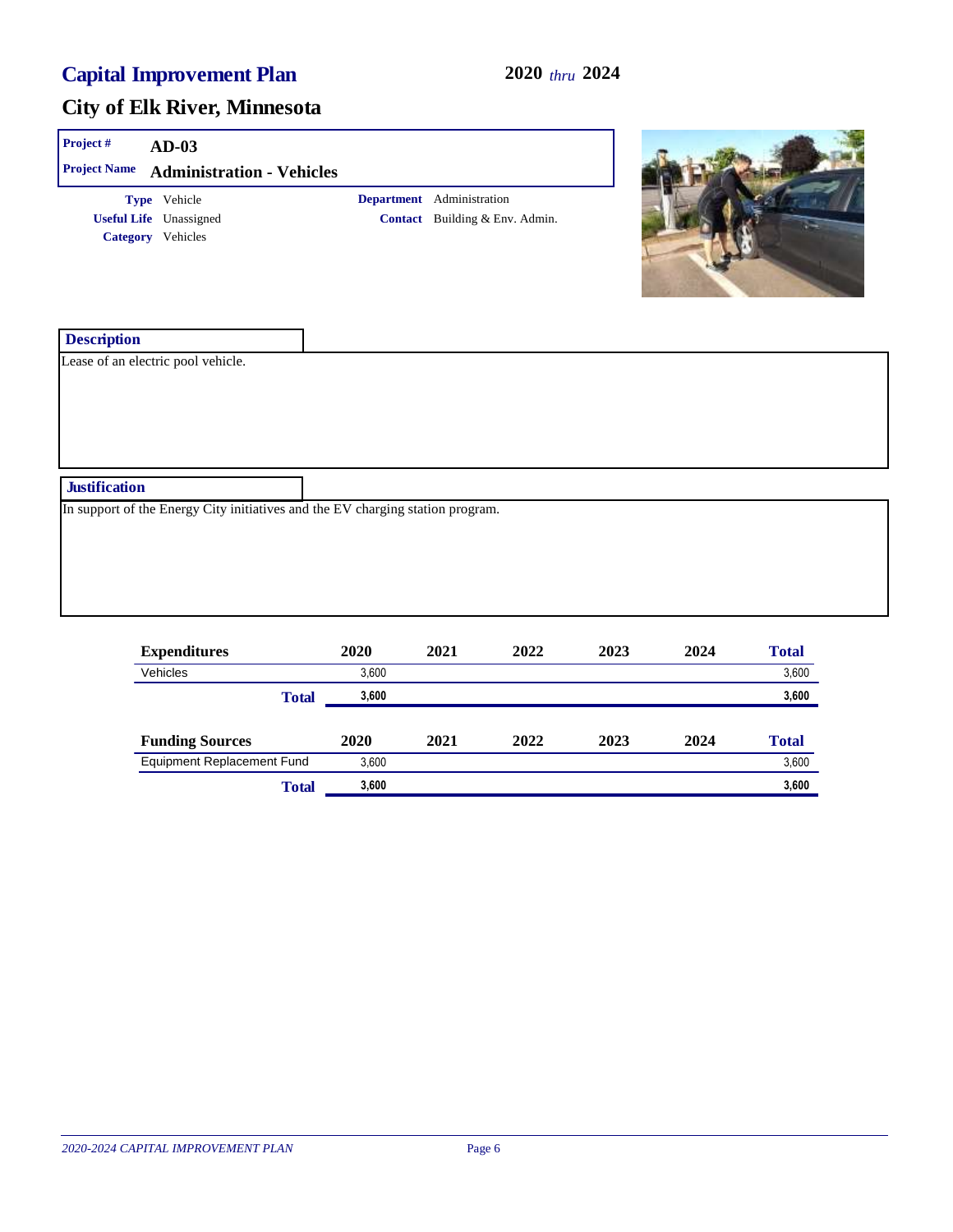| Project#                    | $BL-10$                                                                                                      |                        |                                    |                                           |      |      |              |
|-----------------------------|--------------------------------------------------------------------------------------------------------------|------------------------|------------------------------------|-------------------------------------------|------|------|--------------|
| <b>Project Name</b>         | <b>City Hall</b>                                                                                             |                        |                                    |                                           |      |      |              |
|                             | Type Maintenance                                                                                             |                        | <b>Department</b> Public Buildings |                                           |      |      |              |
|                             | <b>Useful Life</b> Unassigned                                                                                |                        |                                    | <b>Contact</b> Building Maintenance Supv. |      |      |              |
|                             | <b>Category</b> Building Maintenance                                                                         |                        |                                    |                                           |      |      |              |
| <b>Description</b>          |                                                                                                              |                        |                                    |                                           |      |      |              |
| City Hall projects include: |                                                                                                              |                        |                                    |                                           |      |      |              |
|                             | Energy management system upgrade - \$50,000                                                                  |                        |                                    |                                           |      |      |              |
| <b>Justification</b>        |                                                                                                              |                        |                                    |                                           |      |      |              |
|                             | City hall was renovated in 2003 and fixtures/furnishings are beginning to show wear and in need of upgrades. |                        |                                    |                                           |      |      |              |
|                             | <b>Expenditures</b>                                                                                          | 2020                   | 2021                               | 2022                                      | 2023 | 2024 | <b>Total</b> |
|                             | <b>Building Maintenance</b>                                                                                  | 95,000                 |                                    |                                           |      |      | 95,000       |
|                             |                                                                                                              | 95,000<br><b>Total</b> |                                    |                                           |      |      | 95,000       |

| TORT                         | vv.vvv |      |      |      |      | vv.vvv       |
|------------------------------|--------|------|------|------|------|--------------|
| <b>Funding Sources</b>       | 2020   | 2021 | 2022 | 2023 | 2024 | <b>Total</b> |
| Government Buildings Reserve | 95.000 |      |      |      |      | 95,000       |
| Total                        | 95,000 |      |      |      |      | 95,000       |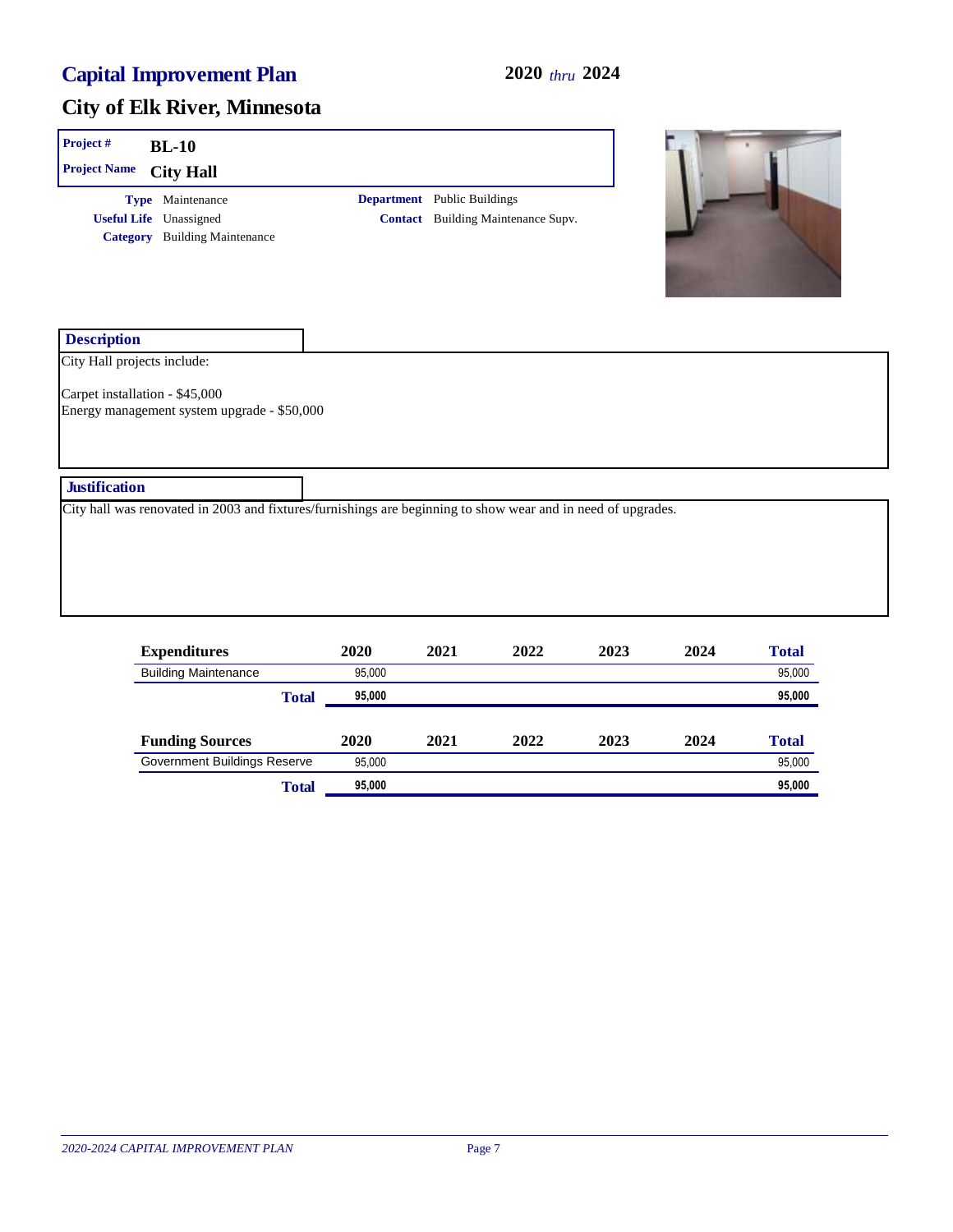#### **City of Elk River, Minnesota**

| Project#<br><b>Project Name</b>                      | <b>BM-01</b><br><b>Building Maint. - Vehicles/Equipment</b>        |                   |                                                                          |  |
|------------------------------------------------------|--------------------------------------------------------------------|-------------------|--------------------------------------------------------------------------|--|
|                                                      | Type Vehicle<br><b>Useful Life</b> Unassigned<br>Category Vehicles | <b>Department</b> | <b>Building Maintenance</b><br><b>Contact</b> Building Maintenance Supv. |  |
| <b>Description</b>                                   | Replacement vehicles/equipment for building maintenance division:  |                   |                                                                          |  |
| 2020 - Genie lift & trailer<br>2021 - 2008 Ford F350 |                                                                    |                   |                                                                          |  |

#### **Justification**

Based on annual condition assessment

| <b>Expenditures</b>               | 2020                             | 2021 | 2022   | 2023 | 2024    | <b>Total</b> |
|-----------------------------------|----------------------------------|------|--------|------|---------|--------------|
| Equipment                         | 75,000                           |      |        |      |         | 75,000       |
| Vehicles                          |                                  |      | 40.000 |      |         | 40,000       |
|                                   | 40,000<br>75,000<br><b>Total</b> |      |        |      | 115,000 |              |
|                                   |                                  |      |        |      |         |              |
| <b>Funding Sources</b>            | 2020                             | 2021 | 2022   | 2023 | 2024    | <b>Total</b> |
| <b>Equipment Replacement Fund</b> | 75,000                           |      | 40.000 |      |         | 115,000      |
| <b>Total</b>                      | 75.000                           |      | 40,000 |      |         | 115,000      |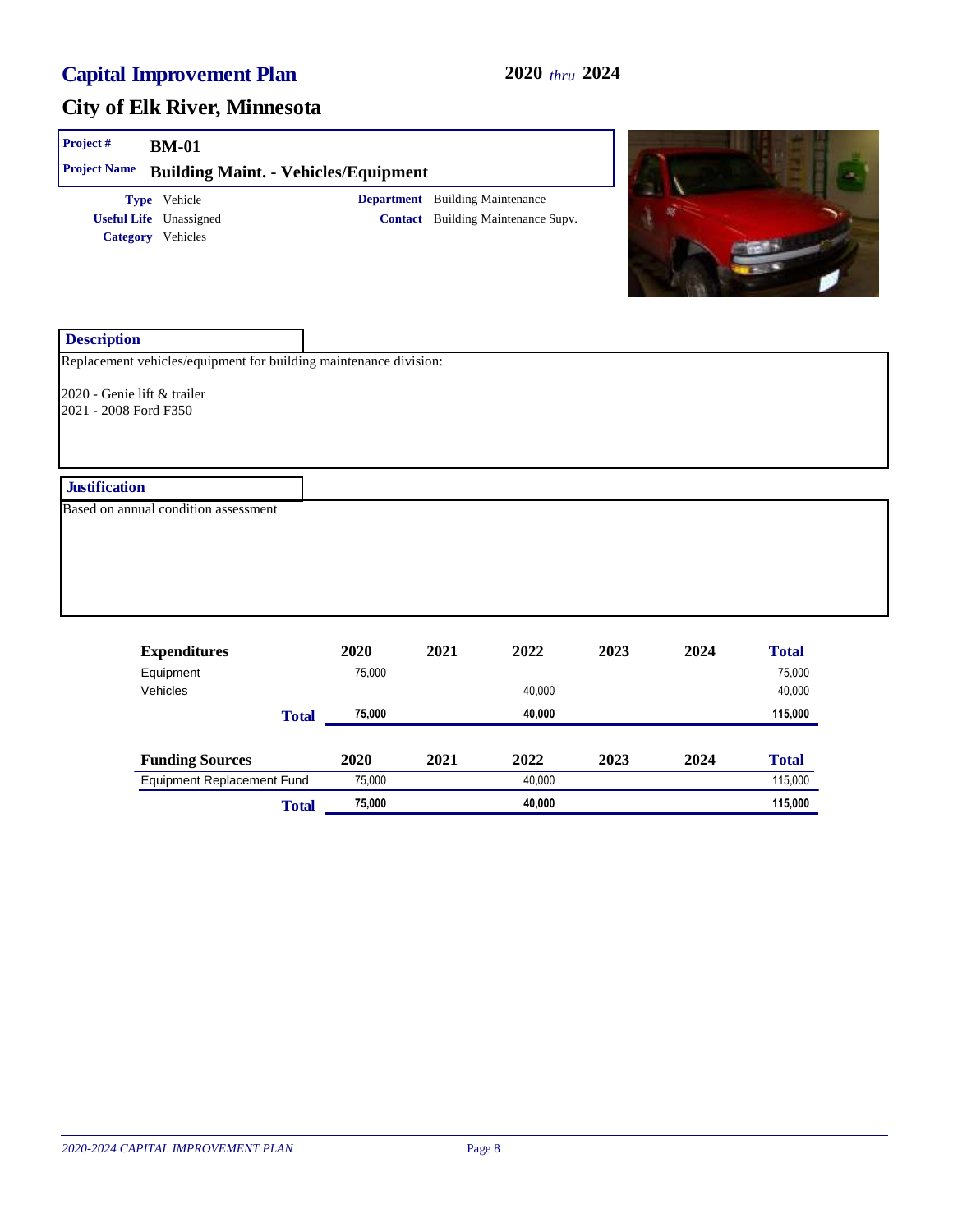| Project#                    | <b>BZ-02</b>                                                                                                                                                                                          |      |                                     |      |      |      |              |
|-----------------------------|-------------------------------------------------------------------------------------------------------------------------------------------------------------------------------------------------------|------|-------------------------------------|------|------|------|--------------|
| <b>Project Name</b>         | <b>Building Safety Equipment</b>                                                                                                                                                                      |      |                                     |      |      |      |              |
|                             | Type Equipment                                                                                                                                                                                        |      | <b>Department</b> Building & Safety |      |      |      |              |
| <b>Useful Life</b> 10 years |                                                                                                                                                                                                       |      | <b>Contact</b> Building Offical     |      |      |      |              |
|                             | Category Office Equipment                                                                                                                                                                             |      |                                     |      |      |      |              |
| <b>Description</b>          |                                                                                                                                                                                                       |      |                                     |      |      |      |              |
|                             |                                                                                                                                                                                                       |      |                                     |      |      |      |              |
| <b>Justification</b>        |                                                                                                                                                                                                       |      |                                     |      |      |      |              |
|                             | Ability to review plans electronically to improve effeciency and access and eliminate paper submission processes as identified by the City Council<br>in their goal for business friendly operations. |      |                                     |      |      |      |              |
|                             | <b>Expenditures</b>                                                                                                                                                                                   | 2020 | 2021                                | 2022 | 2023 | 2024 | <b>Total</b> |

| Equipment                     |              | 15.000 |      |      |      |      | 15,000       |
|-------------------------------|--------------|--------|------|------|------|------|--------------|
|                               | <b>Total</b> | 15,000 |      |      |      |      | 15,000       |
|                               |              |        |      |      |      |      |              |
| <b>Funding Sources</b>        |              | 2020   | 2021 | 2022 | 2023 | 2024 | <b>Total</b> |
| <b>Capital Outlay Reserve</b> |              | 15.000 |      |      |      |      | 15,000       |
|                               | Total        | 15,000 |      |      |      |      | 15,000       |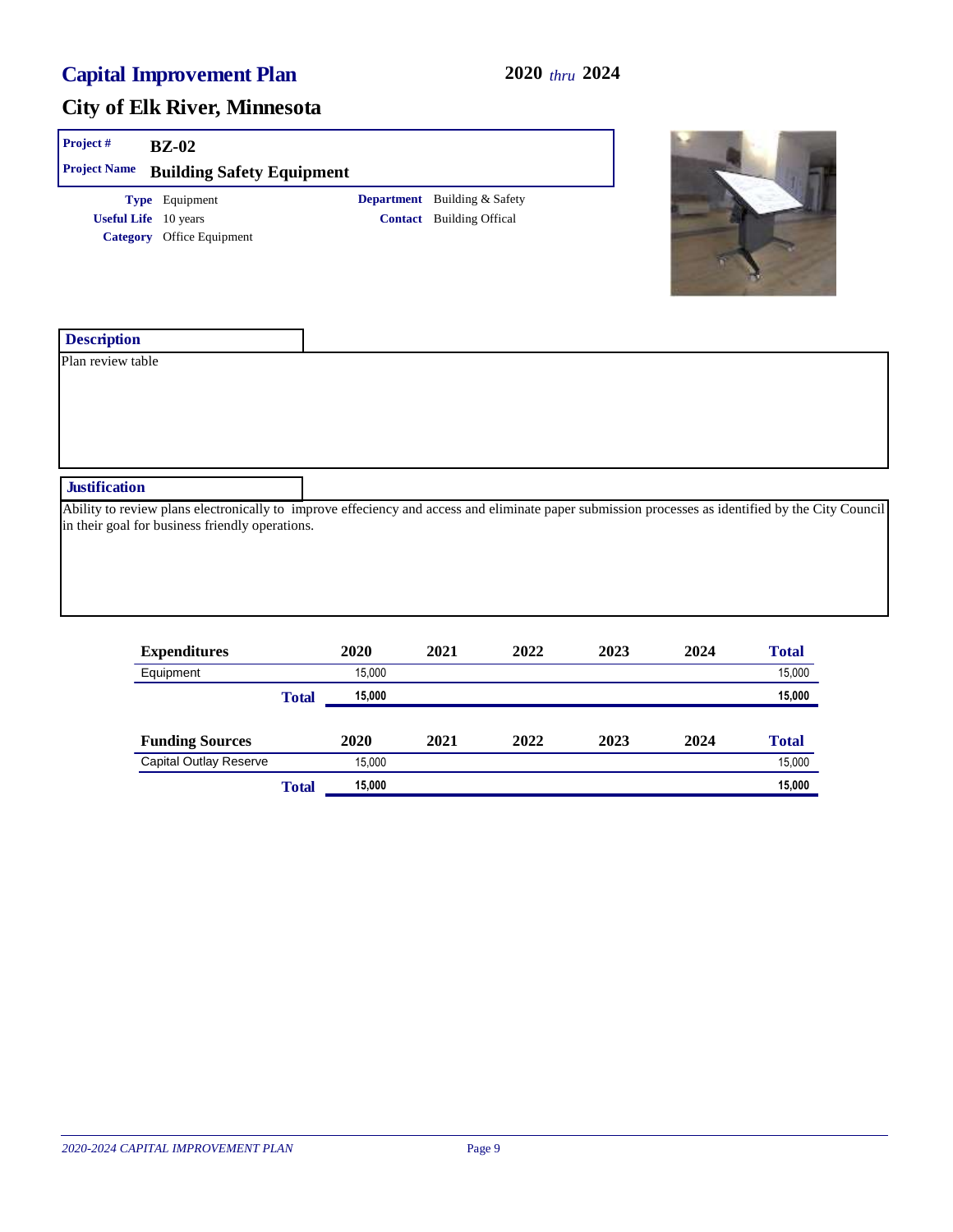| Project#             | <b>EL-01</b>                                                                          |                             |                           |      |      |      |              |  |
|----------------------|---------------------------------------------------------------------------------------|-----------------------------|---------------------------|------|------|------|--------------|--|
| <b>Project Name</b>  | <b>Election Equipment</b>                                                             |                             |                           |      |      |      |              |  |
|                      | Type Equipment                                                                        | <b>Department</b> Elections |                           |      |      |      |              |  |
|                      | <b>Useful Life</b> Unassigned                                                         |                             | <b>Contact</b> City Clerk |      |      |      |              |  |
|                      | Category Equipment                                                                    |                             |                           |      |      |      |              |  |
| <b>Description</b>   |                                                                                       |                             |                           |      |      |      |              |  |
| Election equipment   |                                                                                       |                             |                           |      |      |      |              |  |
| <b>Justification</b> |                                                                                       |                             |                           |      |      |      |              |  |
|                      | Cost share agreement with Sherburne County payable in annual installments 2017 - 2020 |                             |                           |      |      |      |              |  |
|                      | <b>Expenditures</b>                                                                   | 2020                        | 2021                      | 2022 | 2023 | 2024 | <b>Total</b> |  |
|                      | Equipment                                                                             | 15,600                      |                           |      |      |      | 15,600       |  |
|                      | <b>Total</b>                                                                          | 15,600                      |                           |      |      |      | 15,600       |  |

| <b>Funding Sources</b> | <b>2020</b>            | 2021 | 2022 | 2023 | 2024 | <b>Total</b> |
|------------------------|------------------------|------|------|------|------|--------------|
| Capital Outlay Reserve | 15.600                 |      |      |      |      | 15.600       |
|                        | 15.600<br><b>Total</b> |      |      |      |      | 15,600       |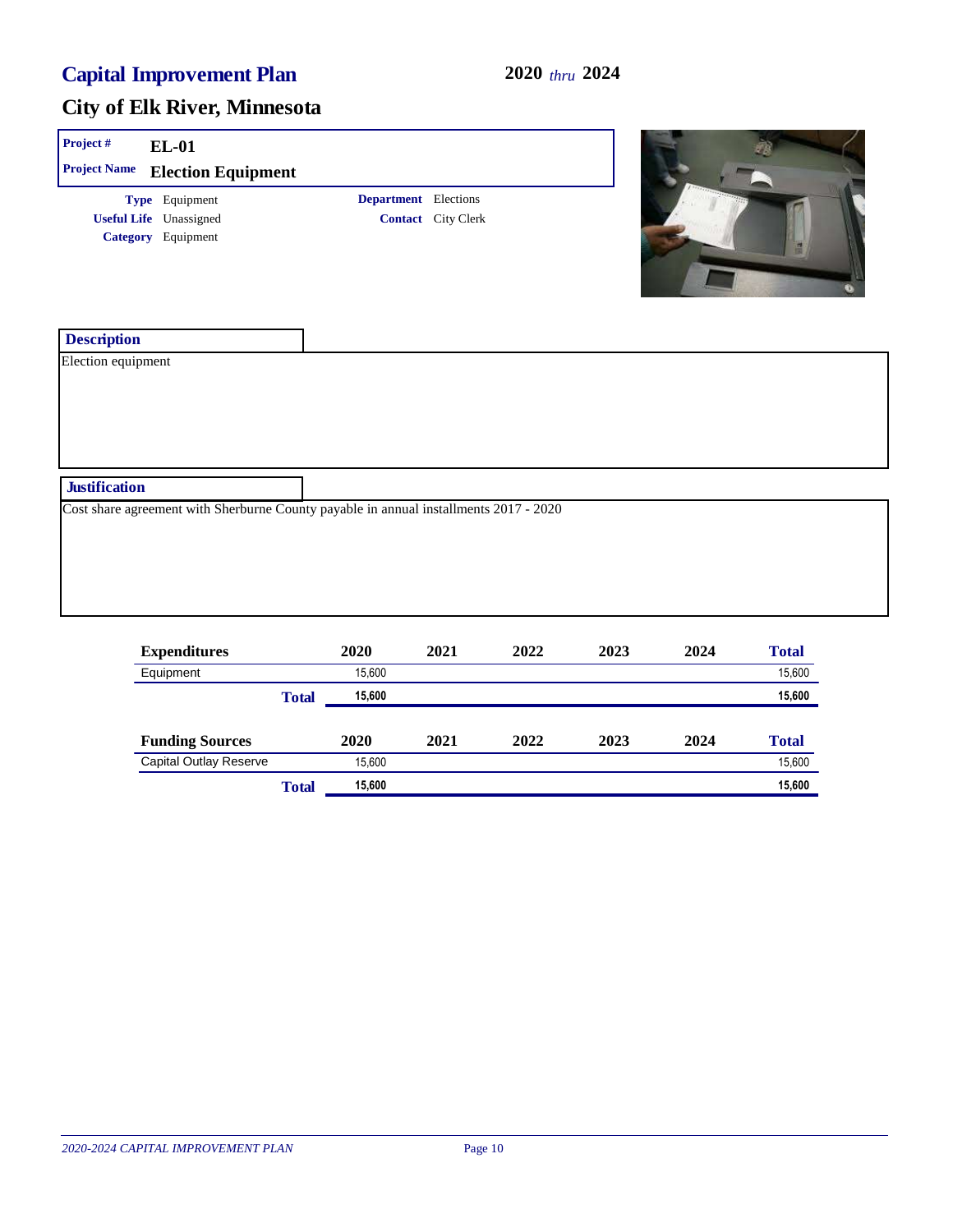| Project#                    | $EP-02$                                     |  |                                                                     |                                                                                                                                                       |
|-----------------------------|---------------------------------------------|--|---------------------------------------------------------------------|-------------------------------------------------------------------------------------------------------------------------------------------------------|
| <b>Project Name</b>         | <b>Radio Communications Upgrade</b>         |  |                                                                     |                                                                                                                                                       |
| <b>Useful Life</b> 10 years | Type Equipment<br>Category Equipment        |  | <b>Department</b> Emergency Management<br><b>Contact</b> Fire Chief | <b>KENVOOD</b>                                                                                                                                        |
| <b>Description</b>          | Upgrade portable radios for police and fire |  |                                                                     |                                                                                                                                                       |
| <b>Justification</b>        |                                             |  |                                                                     |                                                                                                                                                       |
| obtain.                     |                                             |  |                                                                     | Replace obsolete portable radios that are 15-20 years old. Current radios are no longer manufactured so support is limited and parts are difficult to |

| <b>Expenditures</b>    |              | 2020 | 2021    | 2022 | 2023 | 2024 | <b>Total</b> |
|------------------------|--------------|------|---------|------|------|------|--------------|
| Equipment              |              |      | 460.000 |      |      |      | 460,000      |
|                        | <b>Total</b> |      | 460.000 |      |      |      | 460,000      |
| <b>Funding Sources</b> |              | 2020 | 2021    | 2022 | 2023 | 2024 | <b>Total</b> |
| <b>GRE Reserve</b>     |              |      | 460.000 |      |      |      | 460,000      |
|                        | <b>Total</b> |      | 460.000 |      |      |      | 460,000      |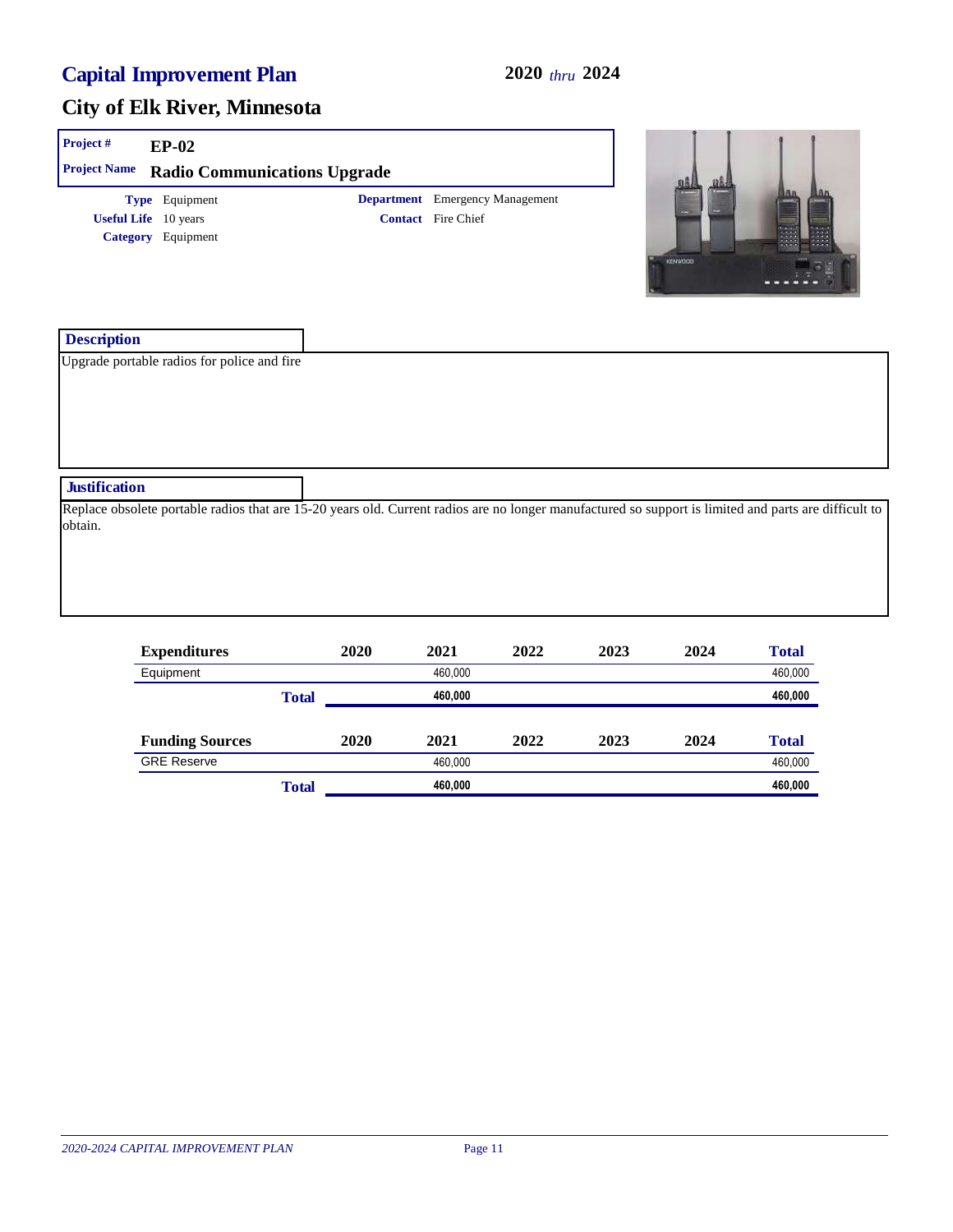| Project#             | $FD-01$                                                                      |                 |                           |        |        |      |              |
|----------------------|------------------------------------------------------------------------------|-----------------|---------------------------|--------|--------|------|--------------|
| <b>Project Name</b>  | <b>Fire - Vehicles</b>                                                       |                 |                           |        |        |      |              |
|                      | Type Vehicle                                                                 | Department Fire |                           |        |        |      |              |
|                      | <b>Useful Life</b> 10 years                                                  |                 | <b>Contact</b> Fire Chief |        |        |      |              |
|                      | Category Vehicles                                                            |                 |                           |        |        |      |              |
| <b>Description</b>   |                                                                              |                 |                           |        |        |      |              |
|                      | Replace fire vehicles as follows:                                            |                 |                           |        |        |      |              |
|                      | 2022 - 2013 Chev Tahoe - Fire Marshal<br>2023 - 2015 Chev Tahoe - Fire Chief |                 |                           |        |        |      |              |
| <b>Justification</b> |                                                                              |                 |                           |        |        |      |              |
|                      | Based on annual condition assessment.                                        |                 |                           |        |        |      |              |
|                      | <b>Expenditures</b>                                                          | 2020            | 2021                      | 2022   | 2023   | 2024 | <b>Total</b> |
|                      | Vehicles                                                                     |                 |                           | 50,000 | 55,000 |      | 105,000      |
|                      |                                                                              | T1.4.1          |                           | 50.000 | 55.000 |      | 105,000      |

|                            | Total |      | 50,000 | 55,000 |      | 105.000      |
|----------------------------|-------|------|--------|--------|------|--------------|
|                            |       |      |        |        |      |              |
| <b>Funding Sources</b>     | 2020  | 2021 | 2022   | 2023   | 2024 | <b>Total</b> |
| Equipment Replacement Fund |       |      | 50.000 | 55.000 |      | 105,000      |
|                            | Total |      | 50,000 | 55,000 |      | 105,000      |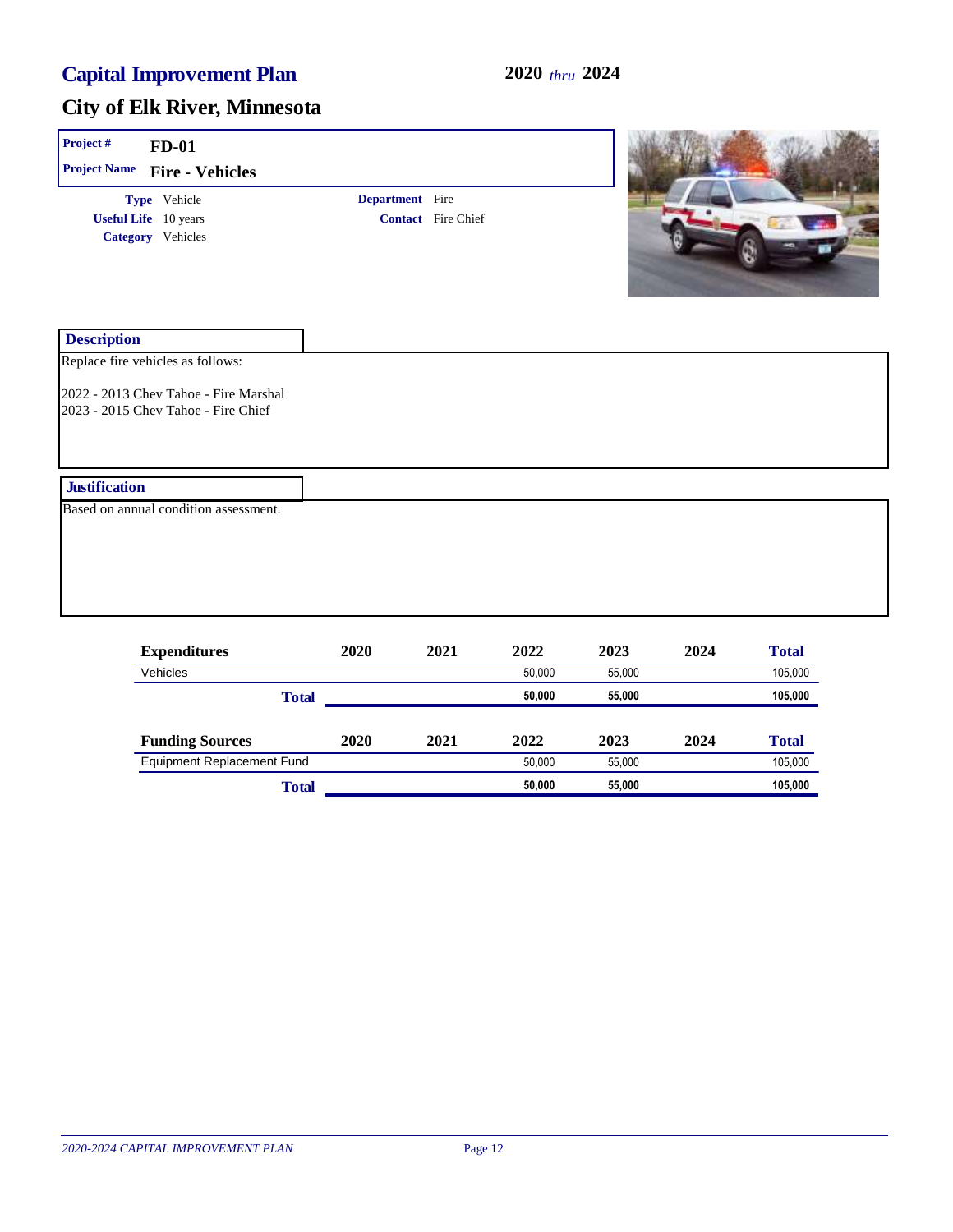| Project#             | $FD-02$                                                                                           |                        |                           |      |        |      |              |
|----------------------|---------------------------------------------------------------------------------------------------|------------------------|---------------------------|------|--------|------|--------------|
| <b>Project Name</b>  | <b>Fire Trucks</b>                                                                                |                        |                           |      |        |      |              |
|                      | Type Vehicle                                                                                      | <b>Department</b> Fire |                           |      |        |      |              |
|                      | <b>Useful Life</b> 15 years                                                                       |                        | <b>Contact</b> Fire Chief |      |        |      |              |
|                      | Category Vehicles                                                                                 |                        |                           |      |        |      |              |
| <b>Description</b>   |                                                                                                   |                        |                           |      |        |      |              |
|                      | 2020 - 2002 Ford F350 Utility 1<br>2021 - 2004 Ford F350 Grass 3<br>2023 - 2006 Ford F350 Grass 4 |                        |                           |      |        |      |              |
| <b>Justification</b> |                                                                                                   |                        |                           |      |        |      |              |
|                      | Based on annual condition assessment.                                                             |                        |                           |      |        |      |              |
|                      |                                                                                                   |                        |                           |      |        |      |              |
|                      | <b>Expenditures</b>                                                                               | 2020                   | 2021                      | 2022 | 2023   | 2024 | <b>Total</b> |
|                      | Vehicles                                                                                          | 65,000                 | 52,000                    |      |        |      | 117,000      |
|                      | <b>Ruildings</b>                                                                                  |                        |                           |      | 52.000 |      | 52.000       |

| Total                             | 65,000 | 52,000 |      | 52,000 |      | 169,000      |
|-----------------------------------|--------|--------|------|--------|------|--------------|
| <b>Equipment Replacement Fund</b> | 65.000 | 52.000 |      | 52.000 |      | 169,000      |
| <b>Funding Sources</b>            | 2020   | 2021   | 2022 | 2023   | 2024 | <b>Total</b> |
| <b>Total</b>                      | 65,000 | 52,000 |      | 52,000 |      | 169,000      |
| <b>Buildings</b>                  |        |        |      | 52.000 |      | 52,000       |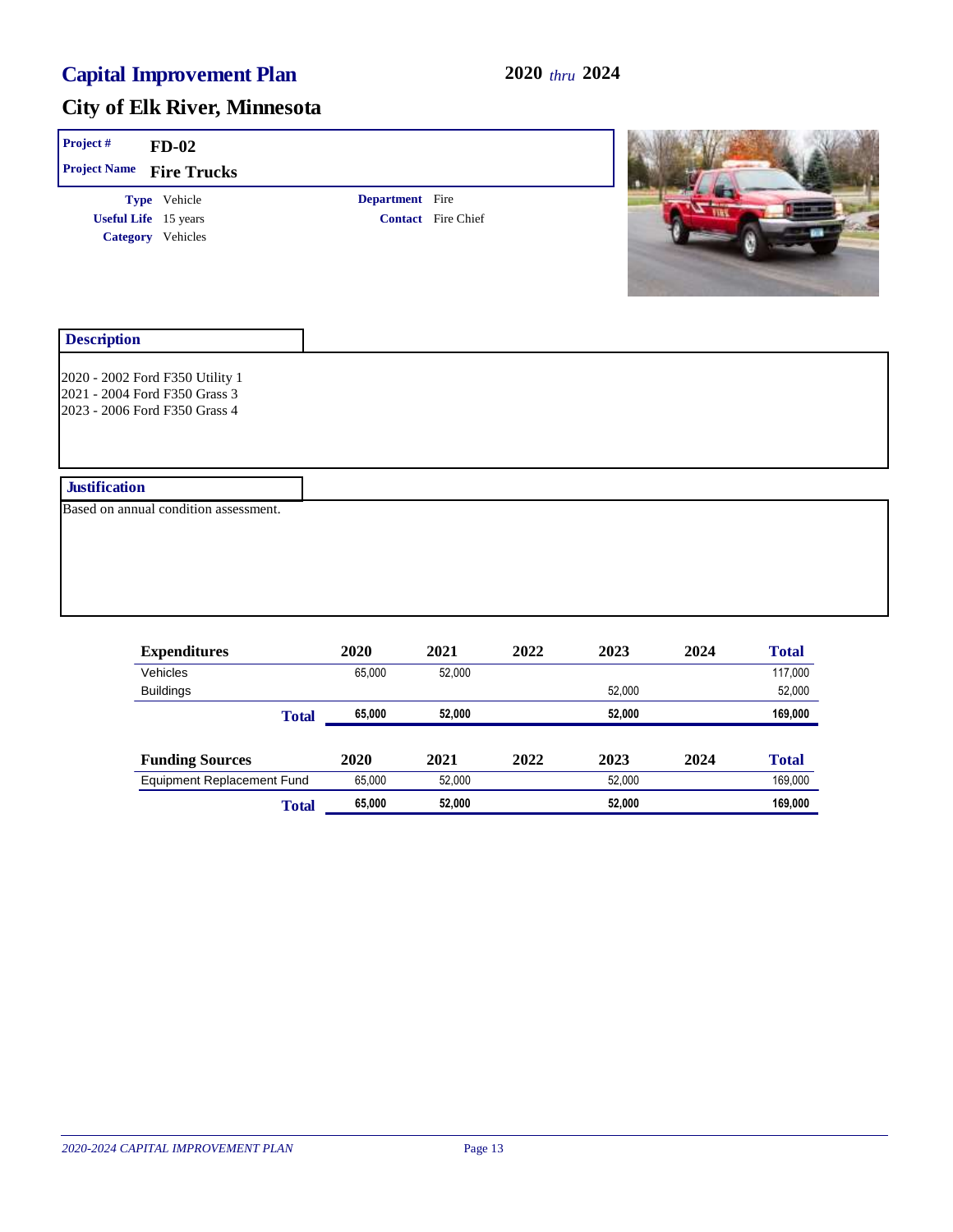| Project#                    | <b>FD-03</b>                                                                                      |                        |                           |      |      |      |              |
|-----------------------------|---------------------------------------------------------------------------------------------------|------------------------|---------------------------|------|------|------|--------------|
| <b>Project Name</b>         | <b>Fire Trucks - Engines</b>                                                                      |                        |                           |      |      |      |              |
|                             | Type Vehicle<br><b>Useful Life</b> 20 years<br>Category Vehicles                                  | <b>Department</b> Fire | <b>Contact</b> Fire Chief |      |      |      |              |
| <b>Description</b>          |                                                                                                   |                        |                           |      |      |      |              |
|                             | Fire Engine replacements as follows:                                                              |                        |                           |      |      |      |              |
| 2021 - 2001 Pierce Engine 3 |                                                                                                   |                        |                           |      |      |      |              |
| <b>Justification</b>        |                                                                                                   |                        |                           |      |      |      |              |
|                             | Based on annual condition assessment. The fire engines are the primary front-line response units. |                        |                           |      |      |      |              |
|                             | <b>Expenditures</b>                                                                               | 2020                   | 2021                      | 2022 | 2023 | 2024 | <b>Total</b> |

| <b>EXPOSITELLE</b>     |              | ---  | ----    | ---- | ---- | ---- | $\mathbf x$ . The same $\mathbf x$ |
|------------------------|--------------|------|---------|------|------|------|------------------------------------|
| Vehicles               |              |      | 600.000 |      |      |      | 600,000                            |
|                        | <b>Total</b> |      | 600.000 |      |      |      | 600,000                            |
| <b>Funding Sources</b> |              | 2020 | 2021    | 2022 | 2023 | 2024 | <b>Total</b>                       |
| <b>GRE Reserve</b>     |              |      | 600.000 |      |      |      | 600,000                            |
|                        | Total        |      | 600,000 |      |      |      | 600,000                            |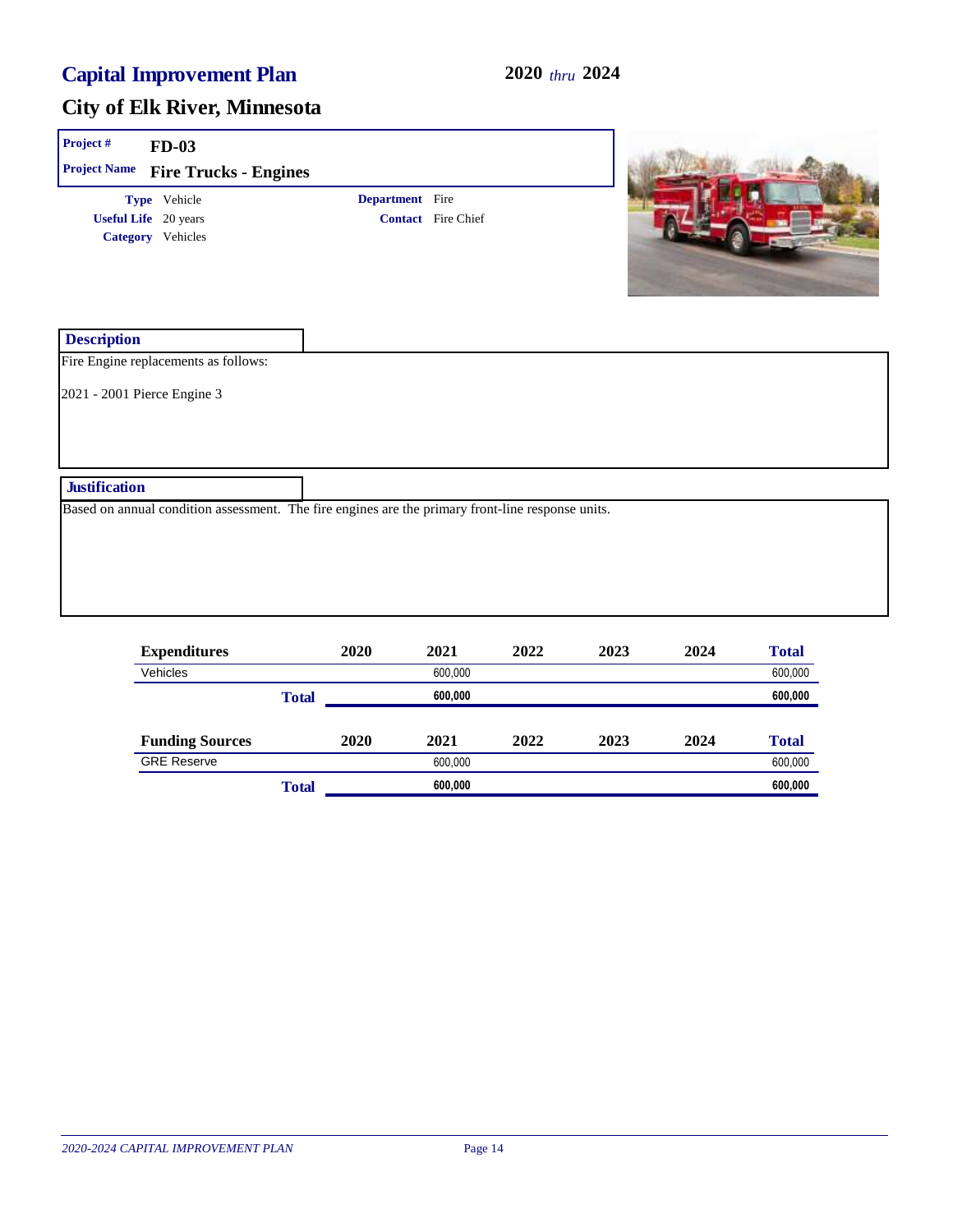| Project#                                        | $FD-07$                               |                        |                           |      |        |      |              |
|-------------------------------------------------|---------------------------------------|------------------------|---------------------------|------|--------|------|--------------|
| <b>Project Name</b>                             | <b>Fire - Mobile Equipment</b>        |                        |                           |      |        |      |              |
|                                                 | Type Equipment                        | <b>Department</b> Fire |                           |      |        |      |              |
|                                                 | <b>Useful Life</b> Unassigned         |                        | <b>Contact</b> Fire Chief |      |        |      |              |
|                                                 | Category Equipment                    |                        |                           |      |        |      |              |
| <b>Description</b>                              |                                       |                        |                           |      |        |      |              |
| 2023 - 2004 Polaris UTV<br><b>Justification</b> |                                       |                        |                           |      |        |      |              |
|                                                 | Based on annual condition assessment. |                        |                           |      |        |      |              |
|                                                 | <b>Expenditures</b>                   | 2020                   | 2021                      | 2022 | 2023   | 2024 | <b>Total</b> |
|                                                 | Equipment                             |                        |                           |      | 20,000 |      | 20,000       |
|                                                 |                                       | <b>Total</b>           |                           |      | 20,000 |      | 20,000       |

| rotar                             |      |      |      | LV.VVV |      | LV, VVV      |
|-----------------------------------|------|------|------|--------|------|--------------|
| <b>Funding Sources</b>            | 2020 | 2021 | 2022 | 2023   | 2024 | <b>Total</b> |
| <b>Equipment Replacement Fund</b> |      |      |      | 20.000 |      | 20.000       |
| Total                             |      |      |      | 20,000 |      | 20,000       |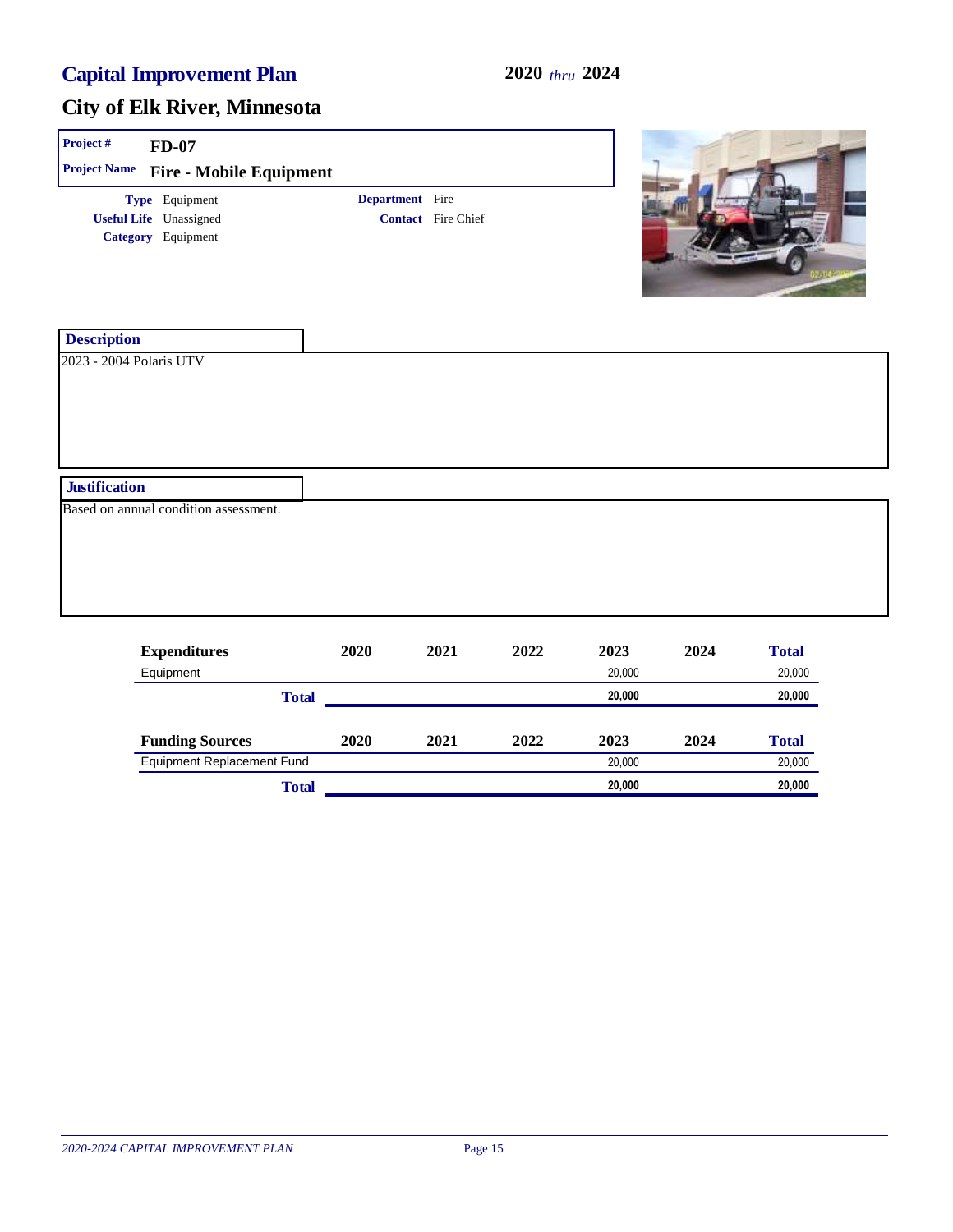| Project#                   | $FD-10$                                                                                                                                    |                        |                           |      |      |      |              |  |
|----------------------------|--------------------------------------------------------------------------------------------------------------------------------------------|------------------------|---------------------------|------|------|------|--------------|--|
| <b>Project Name</b>        | <b>Fire Department/EOC Equipment</b>                                                                                                       |                        |                           |      |      |      |              |  |
|                            | Type Equipment                                                                                                                             | <b>Department</b> Fire |                           |      |      |      |              |  |
| <b>Useful Life</b> 6 years |                                                                                                                                            |                        | <b>Contact</b> Fire Chief |      |      |      |              |  |
|                            | Category Equipment                                                                                                                         |                        |                           |      |      |      |              |  |
|                            |                                                                                                                                            |                        |                           |      |      |      |              |  |
|                            |                                                                                                                                            |                        |                           |      |      |      |              |  |
|                            |                                                                                                                                            |                        |                           |      |      |      |              |  |
| <b>Description</b>         |                                                                                                                                            |                        |                           |      |      |      |              |  |
|                            | Audio/video equpment upgrade for Emergency Operations Center.                                                                              |                        |                           |      |      |      |              |  |
|                            |                                                                                                                                            |                        |                           |      |      |      |              |  |
|                            |                                                                                                                                            |                        |                           |      |      |      |              |  |
|                            |                                                                                                                                            |                        |                           |      |      |      |              |  |
|                            |                                                                                                                                            |                        |                           |      |      |      |              |  |
| <b>Justification</b>       |                                                                                                                                            |                        |                           |      |      |      |              |  |
|                            | The audio/video equipment in the EOC is used for trainings and meeting and is of the age where technical issues have been experienced more |                        |                           |      |      |      |              |  |
| frequently.                |                                                                                                                                            |                        |                           |      |      |      |              |  |
|                            |                                                                                                                                            |                        |                           |      |      |      |              |  |
|                            |                                                                                                                                            |                        |                           |      |      |      |              |  |
|                            |                                                                                                                                            |                        |                           |      |      |      |              |  |
|                            |                                                                                                                                            |                        |                           |      |      |      |              |  |
|                            | <b>Expenditures</b>                                                                                                                        | 2020                   | 2021                      | 2022 | 2023 | 2024 | <b>Total</b> |  |

| Equipment                     |              | 27.000 |      |      |      |      | 27,000       |
|-------------------------------|--------------|--------|------|------|------|------|--------------|
|                               | <b>Total</b> | 27,000 |      |      |      |      | 27,000       |
| <b>Funding Sources</b>        |              | 2020   | 2021 | 2022 | 2023 | 2024 | <b>Total</b> |
| <b>Capital Outlay Reserve</b> |              | 27,000 |      |      |      |      | 27,000       |
|                               | <b>Total</b> | 27,000 |      |      |      |      | 27,000       |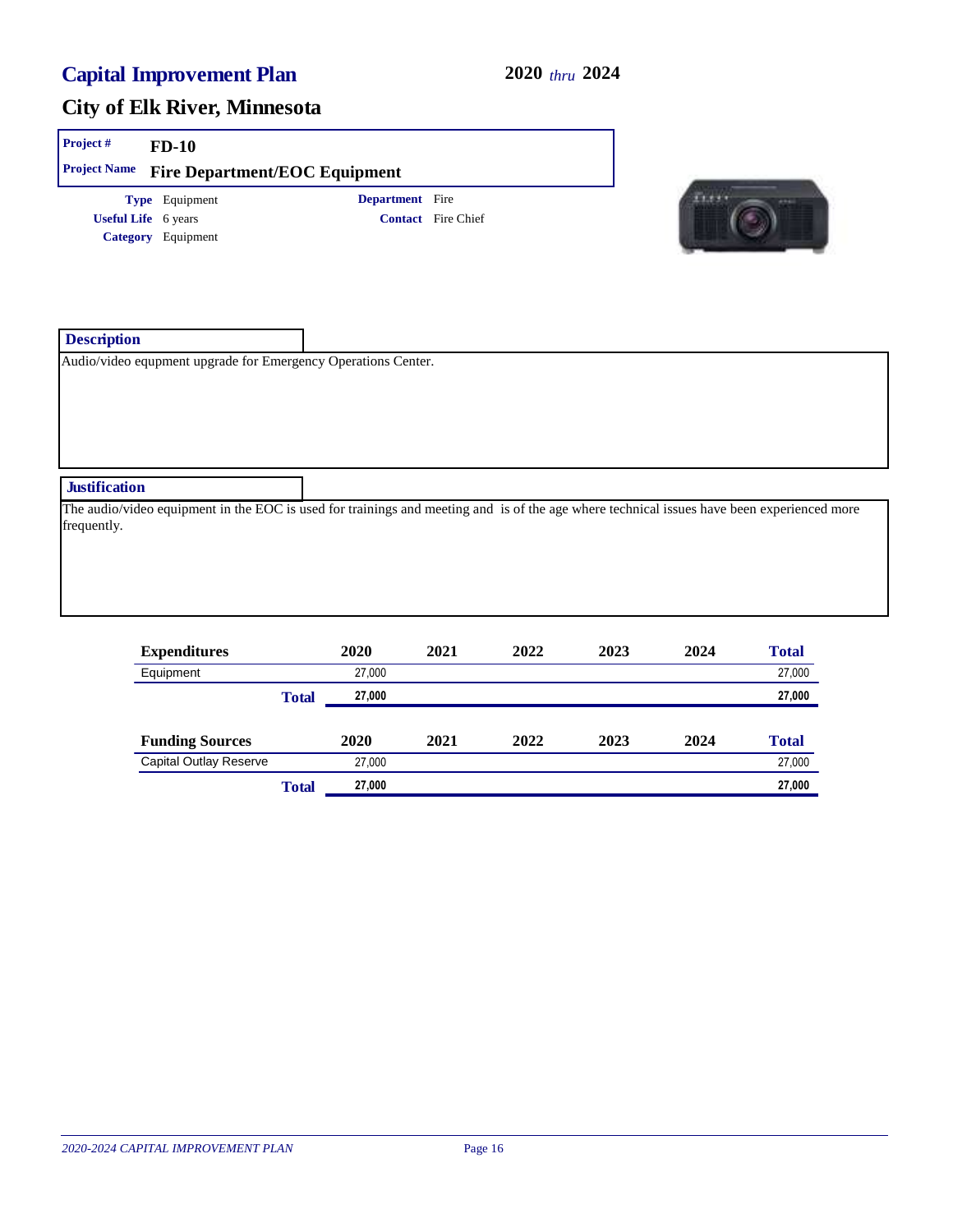|                      | <b>FS-03</b>                |                                 |                                                                             |
|----------------------|-----------------------------|---------------------------------|-----------------------------------------------------------------------------|
| <b>Project Name</b>  | <b>Fire Station #3</b>      |                                 |                                                                             |
|                      | Type Building               | <b>Department</b> Fire Stations |                                                                             |
|                      | <b>Useful Life</b> 50 years | <b>Contact</b> Fire Chief       |                                                                             |
|                      | Category Buildings          |                                 | Potamhial East Station Site on City Demand Property at 191/12. Ave NW and I |
| <b>Description</b>   |                             |                                 |                                                                             |
|                      |                             |                                 |                                                                             |
|                      |                             |                                 |                                                                             |
| <b>Justification</b> |                             |                                 |                                                                             |

| <b>Expenditures</b>          |              | 2020    | 2021      | 2022 | 2023 | 2024 | <b>Total</b> |
|------------------------------|--------------|---------|-----------|------|------|------|--------------|
| Design                       |              | 300.000 |           |      |      |      | 300.000      |
| Construction                 |              |         | 6,000,000 |      |      |      | 6,000,000    |
|                              | <b>Total</b> | 300,000 | 6,000,000 |      |      |      | 6,300,000    |
| <b>Funding Sources</b>       |              | 2020    | 2021      | 2022 | 2023 | 2024 | <b>Total</b> |
| Capital Improvement Bonds    |              |         | 6,000,000 |      |      |      | 6,000,000    |
| Government Buildings Reserve |              | 300.000 |           |      |      |      | 300,000      |
|                              | <b>Total</b> | 300,000 | 6,000,000 |      |      |      | 6,300,000    |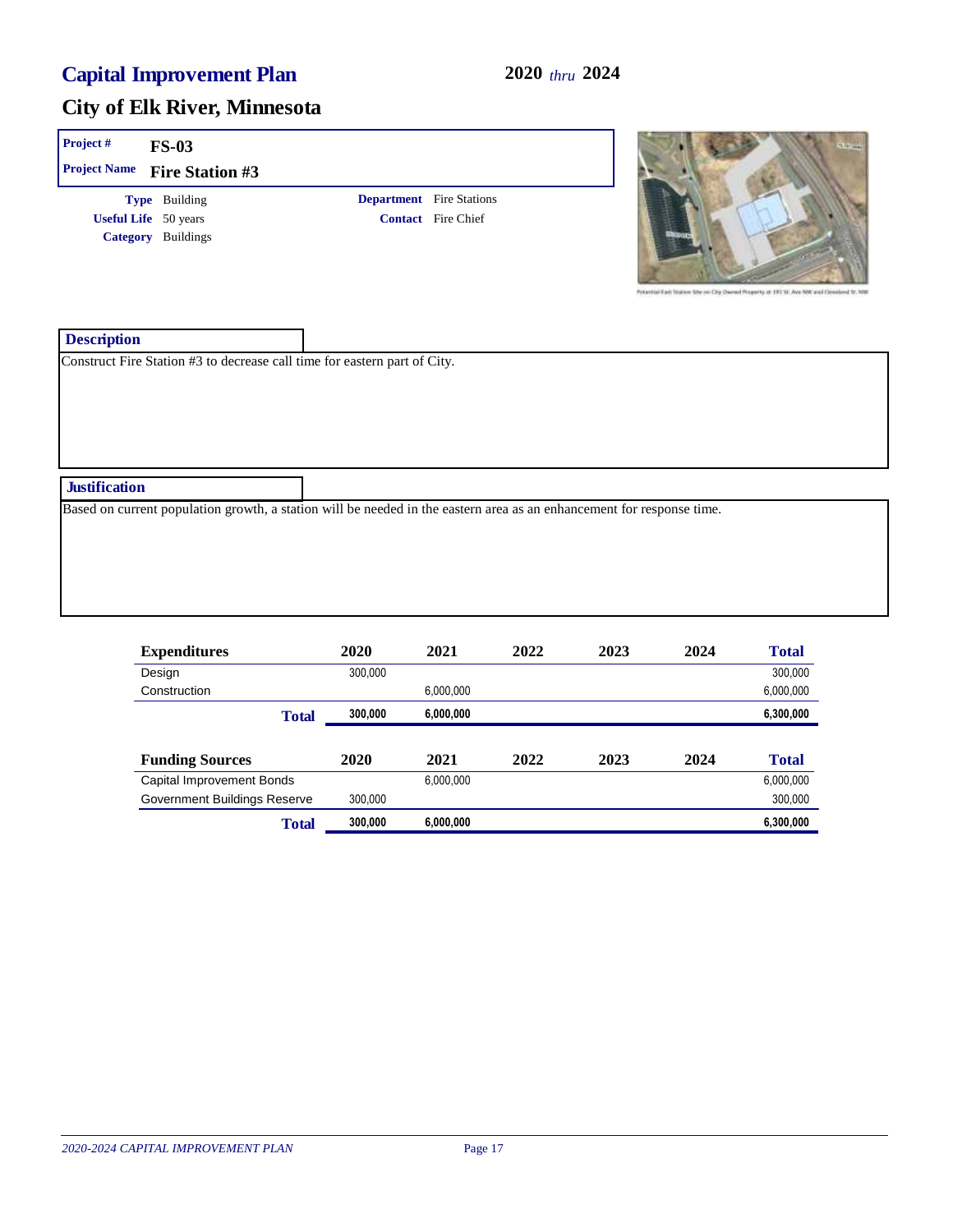| Project#<br><b>Project Name</b>                   | <b>IA-01</b><br>Ice Arena - Equipment |                      |                                  |                  |
|---------------------------------------------------|---------------------------------------|----------------------|----------------------------------|------------------|
| <b>Useful Life</b> 10 years<br>Category Equipment | Type Equipment                        | Department Ice Arena | <b>Contact</b> Ice Arena Manager | of <i>common</i> |
| <b>Description</b><br>2021 - Replace 2008 Zamboni |                                       |                      |                                  |                  |
| <b>Justification</b>                              |                                       |                      |                                  |                  |
|                                                   |                                       |                      |                                  |                  |

| <b>Expenditures</b>    |              | 2020 | 2021    | 2022 | 2023 | 2024 | <b>Total</b> |
|------------------------|--------------|------|---------|------|------|------|--------------|
| Equipment              |              |      | 140.000 |      |      |      | 140,000      |
|                        | <b>Total</b> |      | 140.000 |      |      |      | 140,000      |
| <b>Funding Sources</b> |              | 2020 | 2021    | 2022 | 2023 | 2024 | <b>Total</b> |
| Ice Arena              |              |      | 140.000 |      |      |      | 140,000      |
|                        | <b>Total</b> |      | 140.000 |      |      |      | 140,000      |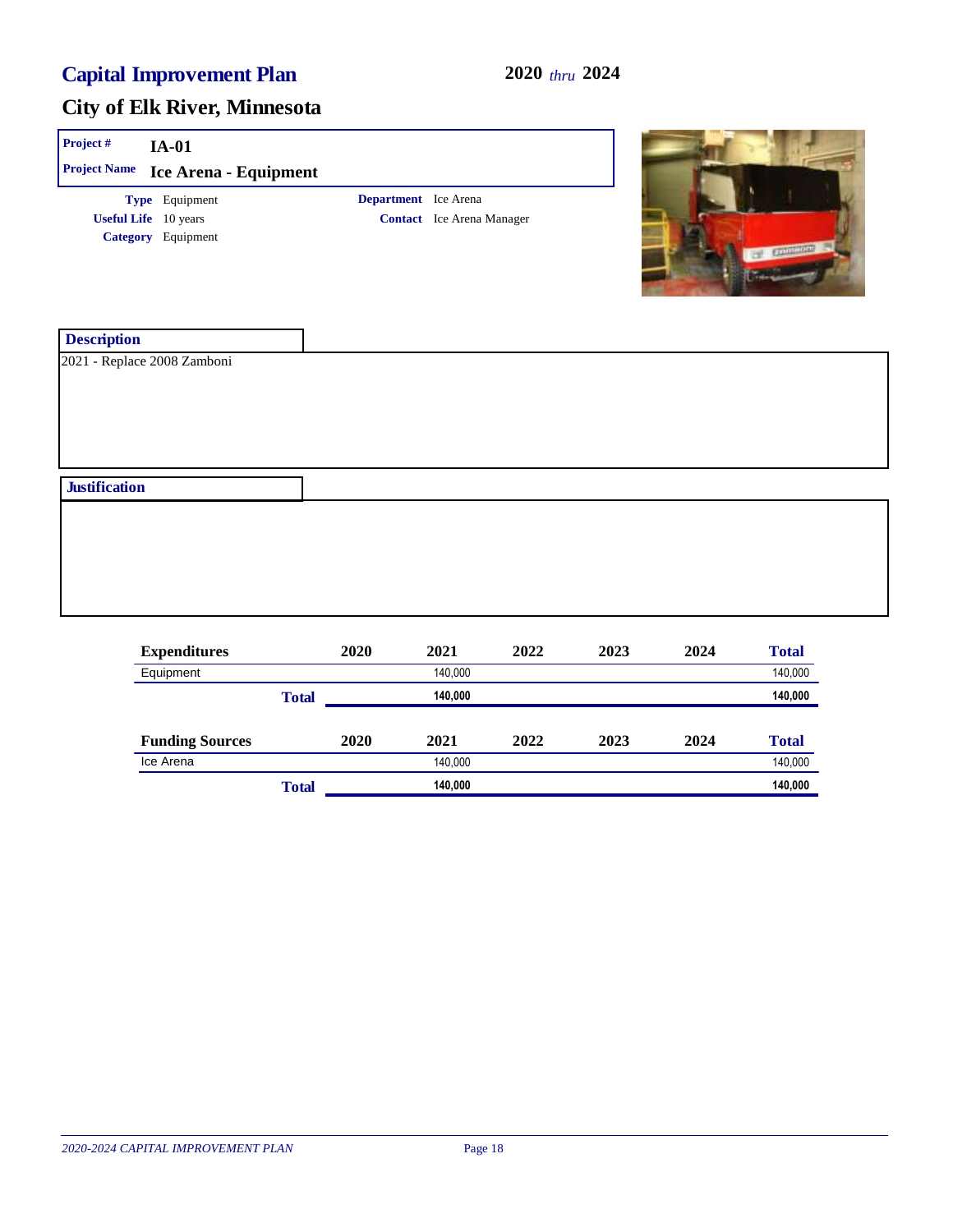| Project#                                       | <b>IA-02</b>                                                                                                                                    |                             |                                  |                                                                                                                                                 |
|------------------------------------------------|-------------------------------------------------------------------------------------------------------------------------------------------------|-----------------------------|----------------------------------|-------------------------------------------------------------------------------------------------------------------------------------------------|
| <b>Project Name</b>                            | <b>Ice Arena - Building</b>                                                                                                                     |                             |                                  |                                                                                                                                                 |
|                                                | Type Building<br><b>Useful Life</b> 20 years<br>Category Buildings                                                                              | <b>Department</b> Ice Arena | <b>Contact</b> Ice Arena Manager |                                                                                                                                                 |
| <b>Description</b>                             | 2020 - Construction of the multipurpose lease space.<br>2022 - Replace the dehumidifier/furnace with a new HVAC system for the new field house. |                             |                                  |                                                                                                                                                 |
| <b>Justification</b><br>several major repairs. |                                                                                                                                                 |                             |                                  | The dehumidifier/furnace for the new fiield house is over 25 years old and was overhauled seven years ago. Since then, the unit has experienced |

| <b>Expenditures</b>    |              | 2020    | 2021 | 2022    | 2023 | 2024 | <b>Total</b> |
|------------------------|--------------|---------|------|---------|------|------|--------------|
| <b>Buildings</b>       |              | 400.000 |      | 160,000 |      |      | 560,000      |
|                        | <b>Total</b> | 400,000 |      | 160,000 |      |      | 560,000      |
| <b>Funding Sources</b> |              | 2020    | 2021 | 2022    | 2023 | 2024 | <b>Total</b> |
| <b>GRE Reserve</b>     |              | 400,000 |      |         |      |      | 400,000      |
| Ice Arena              |              |         |      | 160.000 |      |      | 160,000      |
|                        | <b>Total</b> | 400,000 |      | 160.000 |      |      | 560,000      |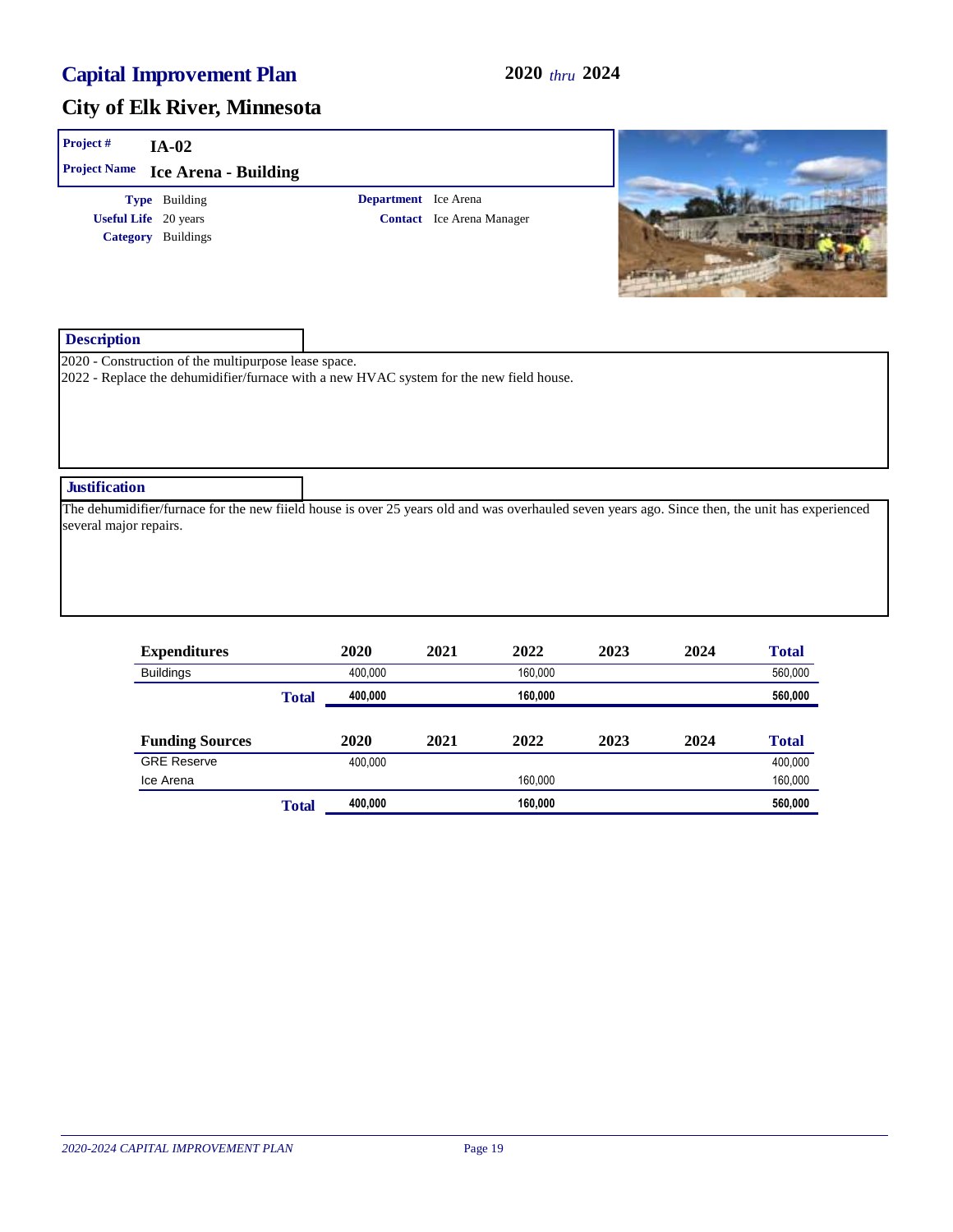#### **City of Elk River, Minnesota**

#### **Project # II-00**

**Project Name Hwy 169 Frontage/Backage Road Improvements**

**Useful Life** 25 years **Category** Street Construction **Type** Infrastructure

**Contact** Public Works Director **Department** Infrastructure Improvements



#### **Description**

Design and implement improvements to the frontage and backage road system east and west of the Hwy 169 Redefine project (this replaces the Line Ave improvements)

#### **Justification**

Improvements to the local road connections to Hwy 169 to assure the successful completion of connectiing commercial uses along both the east and west sides of Hwy 169 from the railroad north to 197th Ave

| <b>Expenditures</b>        | 2020    | 2021    | 2022      | 2023 | 2024 | <b>Total</b> |
|----------------------------|---------|---------|-----------|------|------|--------------|
| Design                     | 100.000 | 100.000 |           |      |      | 200.000      |
| Land Acquisition           | 300.000 | 400.000 |           |      |      | 700.000      |
| Construction               |         |         | 3.500.000 |      |      | 3,500,000    |
| <b>Total</b>               | 400,000 | 500,000 | 3,500,000 |      |      | 4,400,000    |
| <b>Funding Sources</b>     | 2020    | 2021    | 2022      | 2023 | 2024 | <b>Total</b> |
| Municipal State Aid        |         |         | 1.950.000 |      |      | 1.950.000    |
| Pavement Management Fund   |         | 500.000 | 1.450.000 |      |      | 1,950,000    |
| Storm Water                |         |         | 100.000   |      |      | 100.000      |
| Street/Capital Improvement | 400.000 |         |           |      |      | 400,000      |
| <b>Total</b>               | 400.000 | 500.000 | 3.500.000 |      |      | 4.400.000    |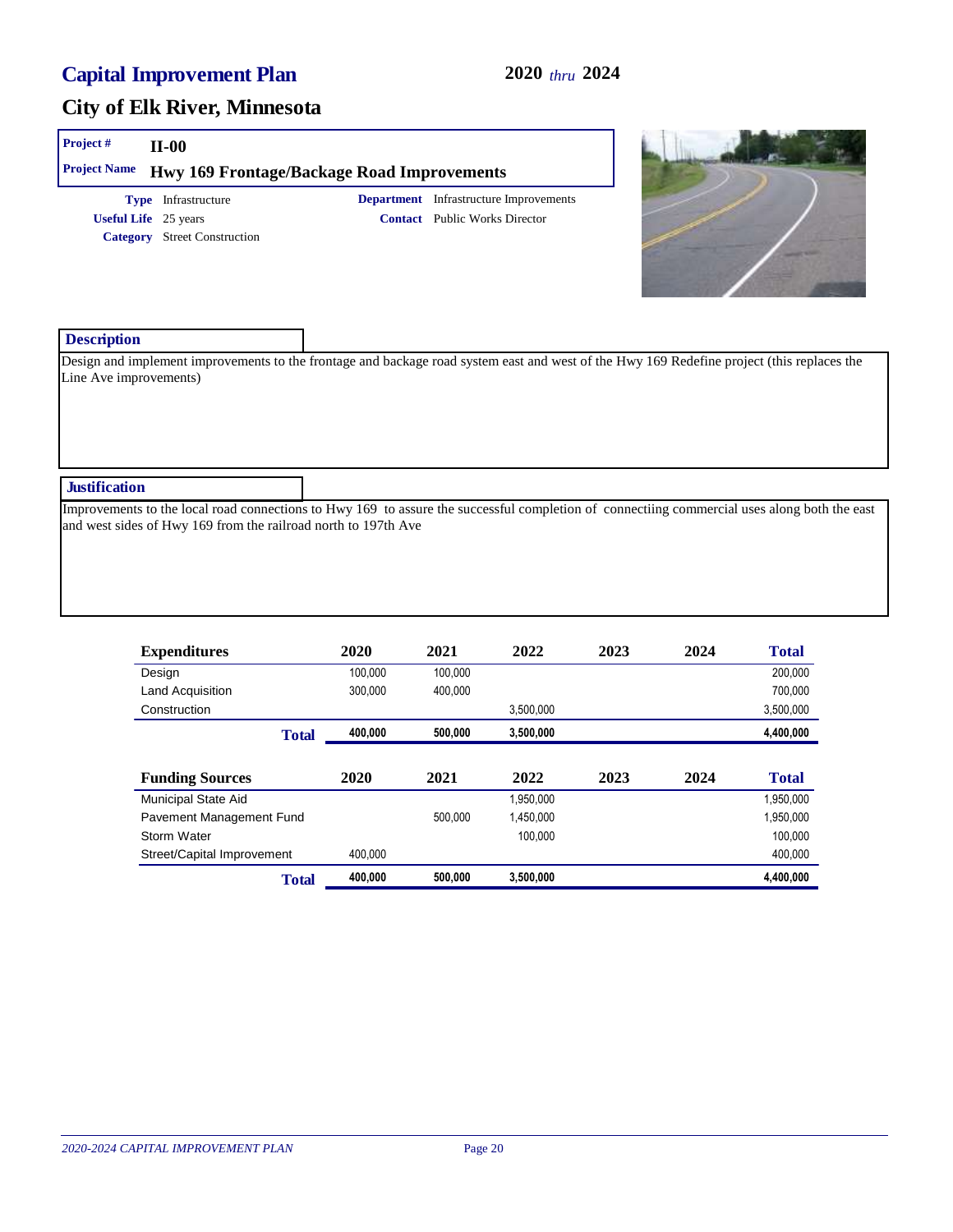#### **City of Elk River, Minnesota**

#### **Project # II-08**

**Project Name Kelley Pkwy/Twin Lakes Rd/TH 10 Intersection**

**Useful Life** 25 years **Category** Street Construction **Type** Improvement

**Contact** Public Works Director **Department** Infrastructure Improvements



| <b>Description</b>   |                                                                                                                                 |
|----------------------|---------------------------------------------------------------------------------------------------------------------------------|
|                      | Complete frontage road Kelley Parkway and Twin Lakes Road extension to new signalized intersection on TH 10/169 at 168th Avenue |
|                      |                                                                                                                                 |
|                      |                                                                                                                                 |
|                      |                                                                                                                                 |
|                      |                                                                                                                                 |
| <b>Justification</b> |                                                                                                                                 |
|                      | System expansion and access control on TH 10/169 corridor from 171st Avenue to 165th Avenue                                     |
|                      |                                                                                                                                 |
|                      |                                                                                                                                 |
|                      |                                                                                                                                 |

| <b>Expenditures</b>            | 2020      | 2021      | 2022 | 2023 | 2024 | <b>Total</b> |
|--------------------------------|-----------|-----------|------|------|------|--------------|
| Design                         | 600.000   |           |      |      |      | 600.000      |
| <b>Land Acquisition</b>        | 1.200.000 |           |      |      |      | 1.200.000    |
| Construction                   |           | 6.500.000 |      |      |      | 6,500,000    |
| <b>Total</b>                   | 1,800,000 | 6,500,000 |      |      |      | 8,300,000    |
|                                |           |           |      |      |      |              |
| <b>Funding Sources</b>         | 2020      | 2021      | 2022 | 2023 | 2024 | <b>Total</b> |
| <b>Federal Grants</b>          |           | 2,000,000 |      |      |      | 2,000,000    |
| <b>MnDOT Cooperative Funds</b> |           | 1.000.000 |      |      |      | 1,000,000    |
| <b>Municipal State Aid</b>     | 1.800.000 | 3,000,000 |      |      |      | 4,800,000    |
| <b>Special Assessments</b>     |           | 500,000   |      |      |      | 500,000      |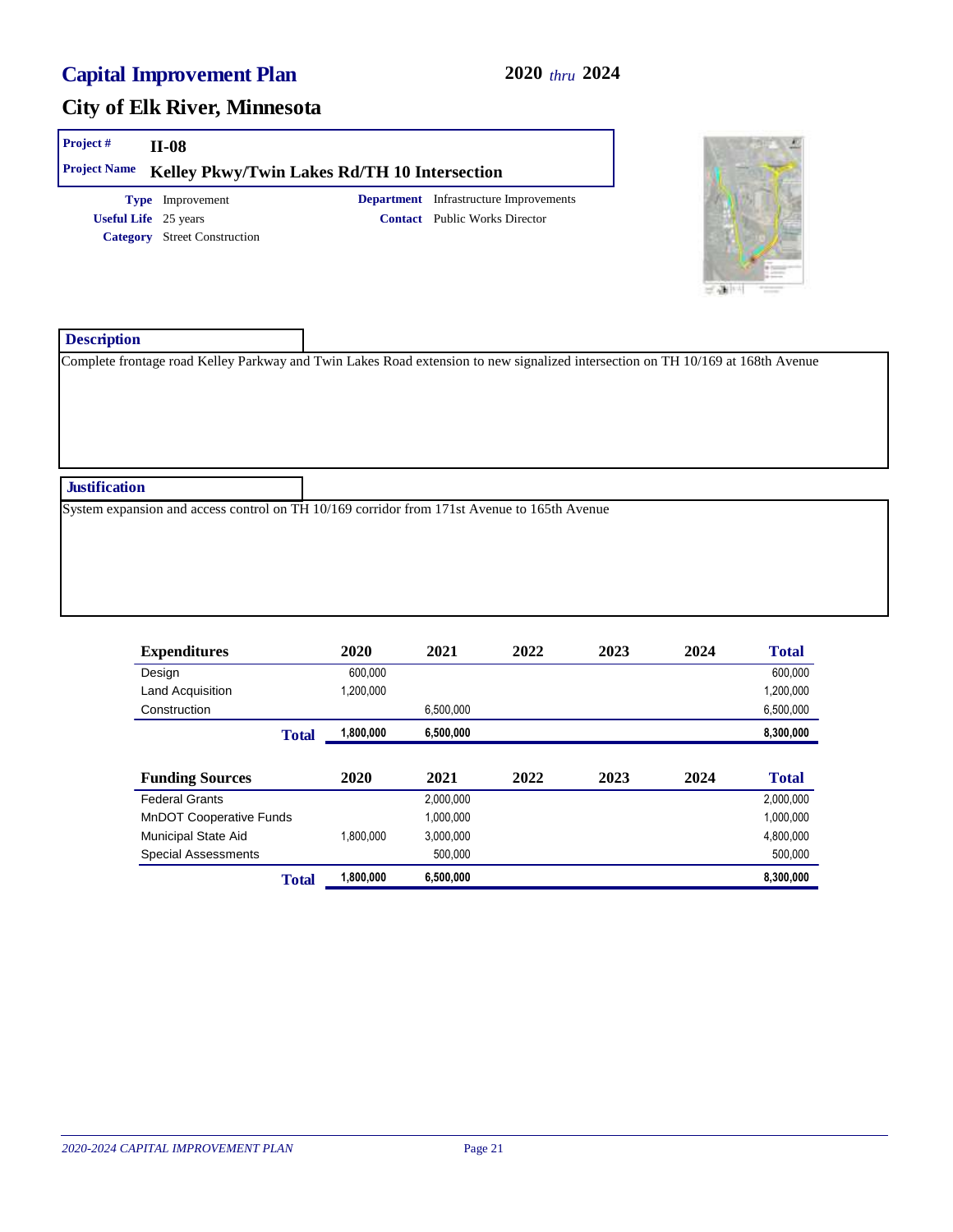#### **City of Elk River, Minnesota**

#### **Project # II-22**

| <b>Project Name School Street Traffic Enhancements</b> |                                               |
|--------------------------------------------------------|-----------------------------------------------|
| <b>Type</b> Maintenance                                | <b>Department</b> Infrastructure Improvements |
| <b>Useful Life</b> 15 years                            | <b>Contact</b> Public Works Director          |
| <b>Category</b> Street Maintenance                     |                                               |



| <b>Description</b>                                                                       |                                                                                                                                                    |
|------------------------------------------------------------------------------------------|----------------------------------------------------------------------------------------------------------------------------------------------------|
|                                                                                          | Upgrade two School Street flashing pedestrian crossings west of Freeport Ave and east of Jackson Ave and upgrade pedestrian ramps along the        |
| corridor, relocate the traffic signal at School Street and Lions Park Drive to the west. |                                                                                                                                                    |
|                                                                                          |                                                                                                                                                    |
|                                                                                          |                                                                                                                                                    |
|                                                                                          |                                                                                                                                                    |
|                                                                                          |                                                                                                                                                    |
| <b>Justification</b>                                                                     |                                                                                                                                                    |
|                                                                                          | Existing flashing pedestrian crossings and pedestrian ramps do not meet current design standards. The existing traffic signal at the School Street |
| and Lions Park Drive intersection will be relocated.                                     |                                                                                                                                                    |
|                                                                                          |                                                                                                                                                    |

| <b>Expenditures</b>      | 2020    | 2021 | 2022 | 2023 | 2024 | <b>Total</b> |
|--------------------------|---------|------|------|------|------|--------------|
| Land Acquisition         | 12.000  |      |      |      |      | 12,000       |
| Design/Construction      | 225,000 |      |      |      |      | 225,000      |
| <b>Total</b>             | 237,000 |      |      |      |      | 237,000      |
| <b>Funding Sources</b>   | 2020    | 2021 | 2022 | 2023 | 2024 | <b>Total</b> |
| Municipal State Aid      | 178.000 |      |      |      |      | 178,000      |
| Pavement Management Fund | 59,000  |      |      |      |      | 59,000       |
| <b>Total</b>             | 237,000 |      |      |      |      | 237,000      |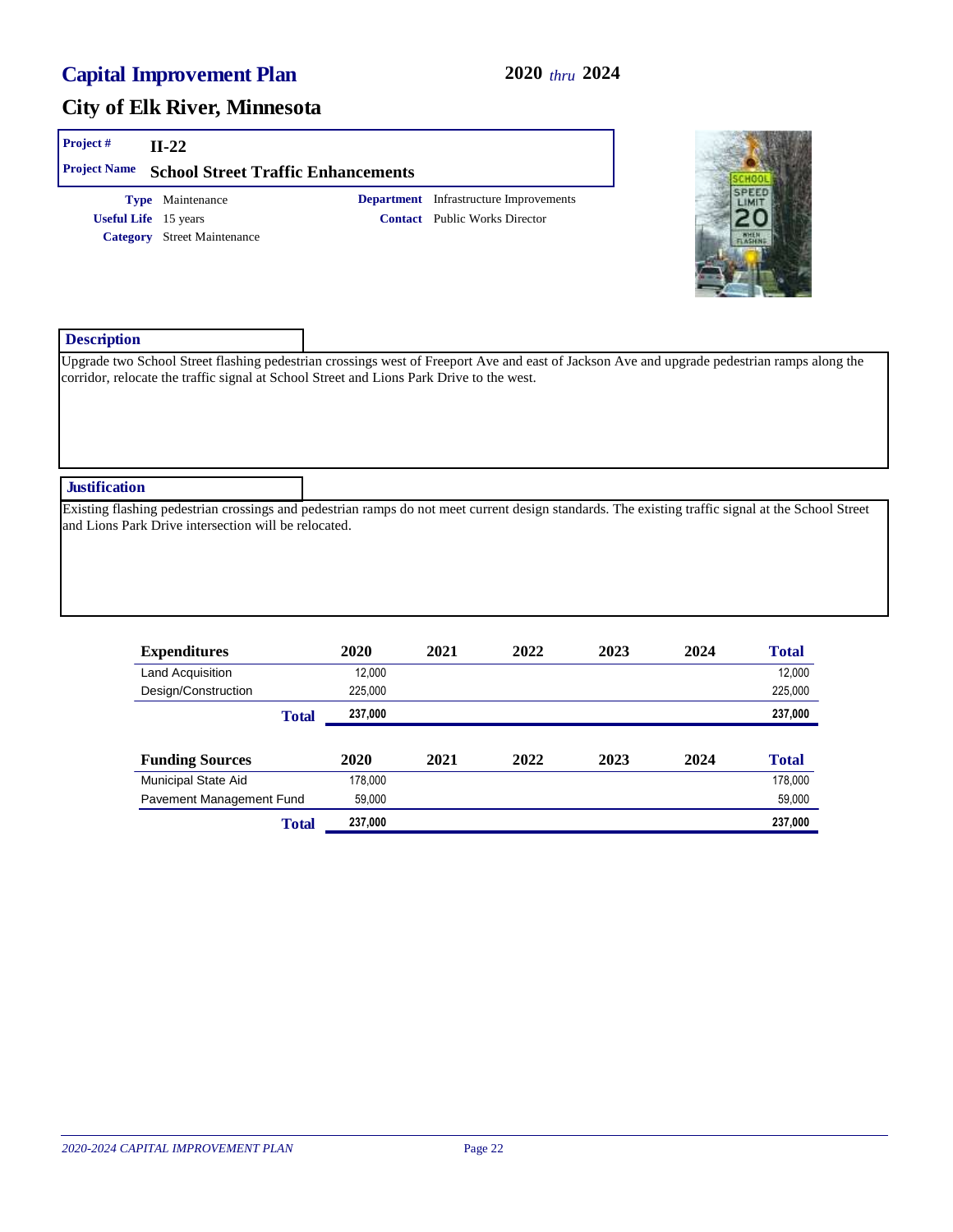#### **City of Elk River, Minnesota**

# **Description** The Wayfinding Master Plan is a blueprint for creating an easy to follow system of signs for entrance identification, directional signs for various modes of transportation, parking, parks, interpretive, and kiosks. **Project # II-34 Justification** Enhance overall brand of the community, establish identity, ease navigation, market city amenities, and promote economic development. **Useful Life** 25 years **Project Name Wayfinding Signage Category** Landscaping/Boulevards **Type** Improvement **Contact** City Clerk **Department** Infrastructure Improvements

| <b>Expenditures</b>    |              | 2020    | 2021 | 2022 | 2023 | 2024 | <b>Total</b> |
|------------------------|--------------|---------|------|------|------|------|--------------|
| Improvements           |              | 200.000 |      |      |      |      | 200,000      |
|                        | <b>Total</b> | 200,000 |      |      |      |      | 200,000      |
| <b>Funding Sources</b> |              | 2020    | 2021 | 2022 | 2023 | 2024 | <b>Total</b> |
| <b>GRE Reserve</b>     |              | 200,000 |      |      |      |      | 200,000      |
|                        | <b>Total</b> | 200,000 |      |      |      |      | 200.000      |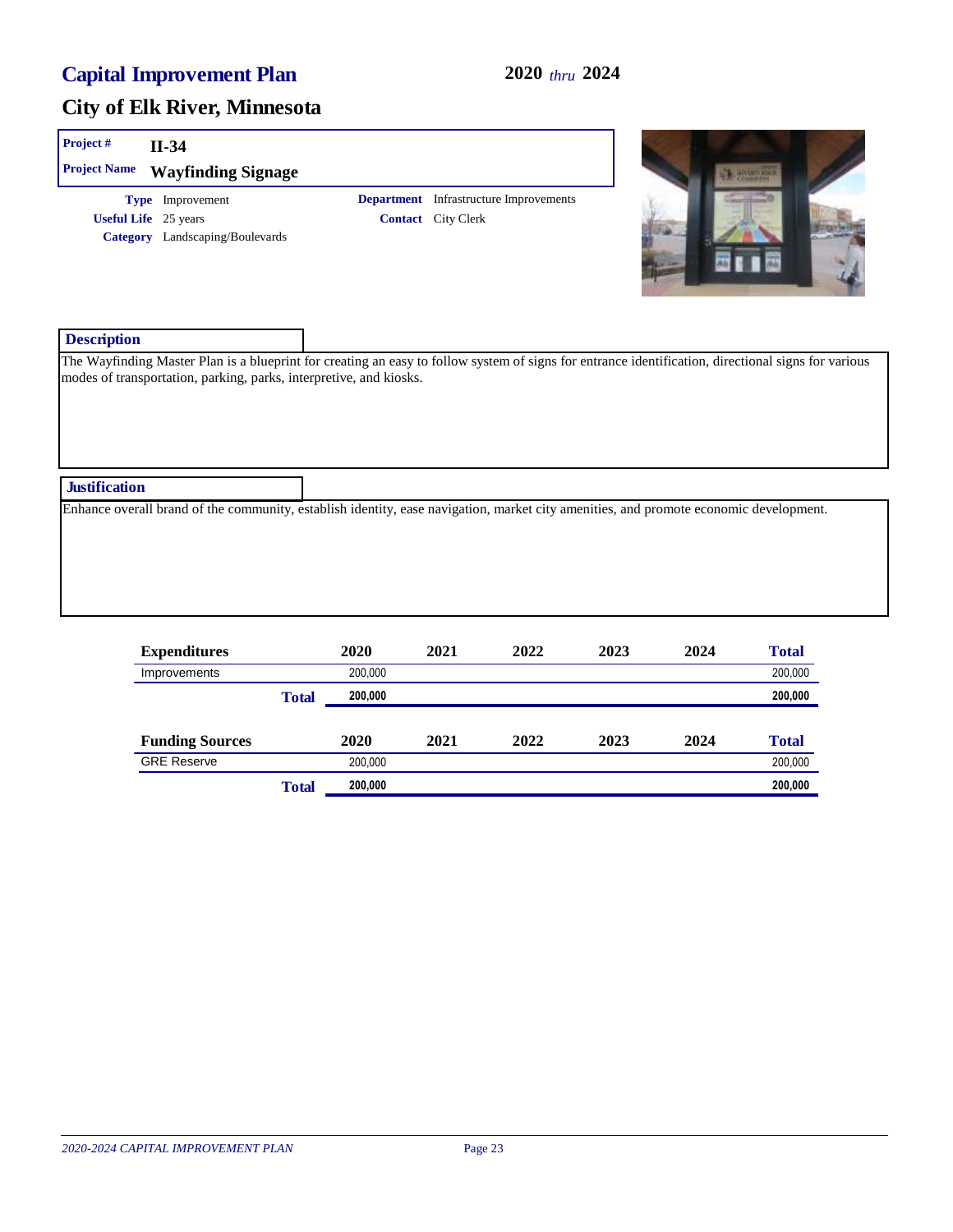#### **City of Elk River, Minnesota**

## **Project # II-36**

| <b>Project Name</b>         | <b>Hwy 169 Utility Modifications</b> |    |
|-----------------------------|--------------------------------------|----|
|                             | <b>Type</b> Infrastructure           | De |
| <b>Useful Life</b> 20 years |                                      |    |
|                             | <b>Category</b> Utilities            |    |

**Contact** Public Works Director **Department** Infrastructure Improvements



| <b>Description</b>                  |                                                                                   |
|-------------------------------------|-----------------------------------------------------------------------------------|
|                                     | Trunk sanitary sewer system modifications to accommodate Hwy 169 Redefine project |
|                                     |                                                                                   |
|                                     |                                                                                   |
|                                     |                                                                                   |
|                                     |                                                                                   |
|                                     |                                                                                   |
| <b>Justification</b>                |                                                                                   |
| Relocate utilities in the MNDOT ROW |                                                                                   |
|                                     |                                                                                   |
|                                     |                                                                                   |
|                                     |                                                                                   |
|                                     |                                                                                   |
|                                     |                                                                                   |

| <b>Expenditures</b>       |              | 2020    | 2021      | 2022 | 2023 | 2024 | <b>Total</b> |
|---------------------------|--------------|---------|-----------|------|------|------|--------------|
| Design                    |              | 200,000 |           |      |      |      | 200,000      |
| <b>Utilities</b>          |              |         | 2.500.000 |      |      |      | 2,500,000    |
|                           | <b>Total</b> | 200,000 | 2,500,000 |      |      |      | 2,700,000    |
| <b>Funding Sources</b>    |              | 2020    | 2021      | 2022 | 2023 | 2024 | <b>Total</b> |
| <b>Trunk Utility Fund</b> |              | 200.000 | 2.500.000 |      |      |      | 2,700,000    |
|                           | <b>Total</b> | 200,000 | 2,500,000 |      |      |      | 2,700,000    |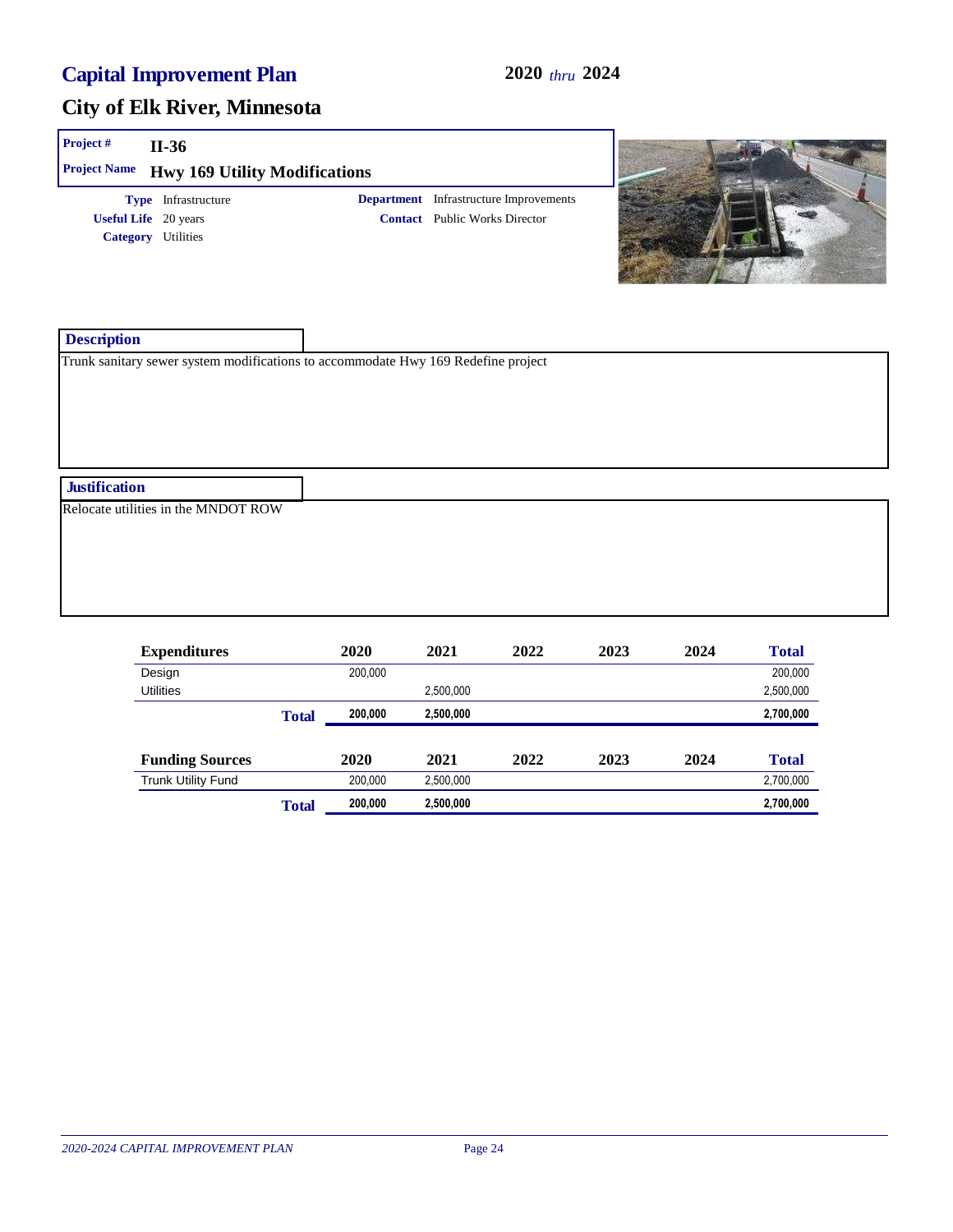| Project#                  | $LB-03$                                                                                 |                    |                              |      |      |                |              |
|---------------------------|-----------------------------------------------------------------------------------------|--------------------|------------------------------|------|------|----------------|--------------|
| <b>Project Name</b>       | Library - Equipment                                                                     |                    |                              |      |      |                |              |
|                           | Type Equipment<br><b>Useful Life</b> Unassigned<br><b>Category</b> Building Maintenance | Department Library | Contact Park & Rec. Director |      |      | <b>TASSING</b> |              |
| <b>Description</b>        |                                                                                         |                    |                              |      |      |                |              |
|                           | Improvements to the Library building and grounds:                                       |                    |                              |      |      |                |              |
| 2020 - Furniture/shelving |                                                                                         |                    |                              |      |      |                |              |
|                           |                                                                                         |                    |                              |      |      |                |              |
|                           |                                                                                         |                    |                              |      |      |                |              |
| <b>Justification</b>      |                                                                                         |                    |                              |      |      |                |              |
|                           | Beautification and maintenance of the library building and grounds.                     |                    |                              |      |      |                |              |
|                           |                                                                                         |                    |                              |      |      |                |              |
|                           |                                                                                         |                    |                              |      |      |                |              |
|                           |                                                                                         |                    |                              |      |      |                |              |
|                           | <b>Expenditures</b>                                                                     | 2020               | 2021                         | 2022 | 2023 | 2024           | <b>Total</b> |

| <b>Expenditures</b>    |              | 2020   | 2021 | 2022 | 2023 | 2024 | 1 otal       |
|------------------------|--------------|--------|------|------|------|------|--------------|
| Equipment              |              | 10.000 |      |      |      |      | 10,000       |
|                        | <b>Total</b> | 10.000 |      |      |      |      | 10,000       |
| <b>Funding Sources</b> |              | 2020   | 2021 | 2022 | 2023 | 2024 | <b>Total</b> |
| Library                |              | 10.000 |      |      |      |      | 10,000       |
|                        | <b>Total</b> | 10,000 |      |      |      |      | 10,000       |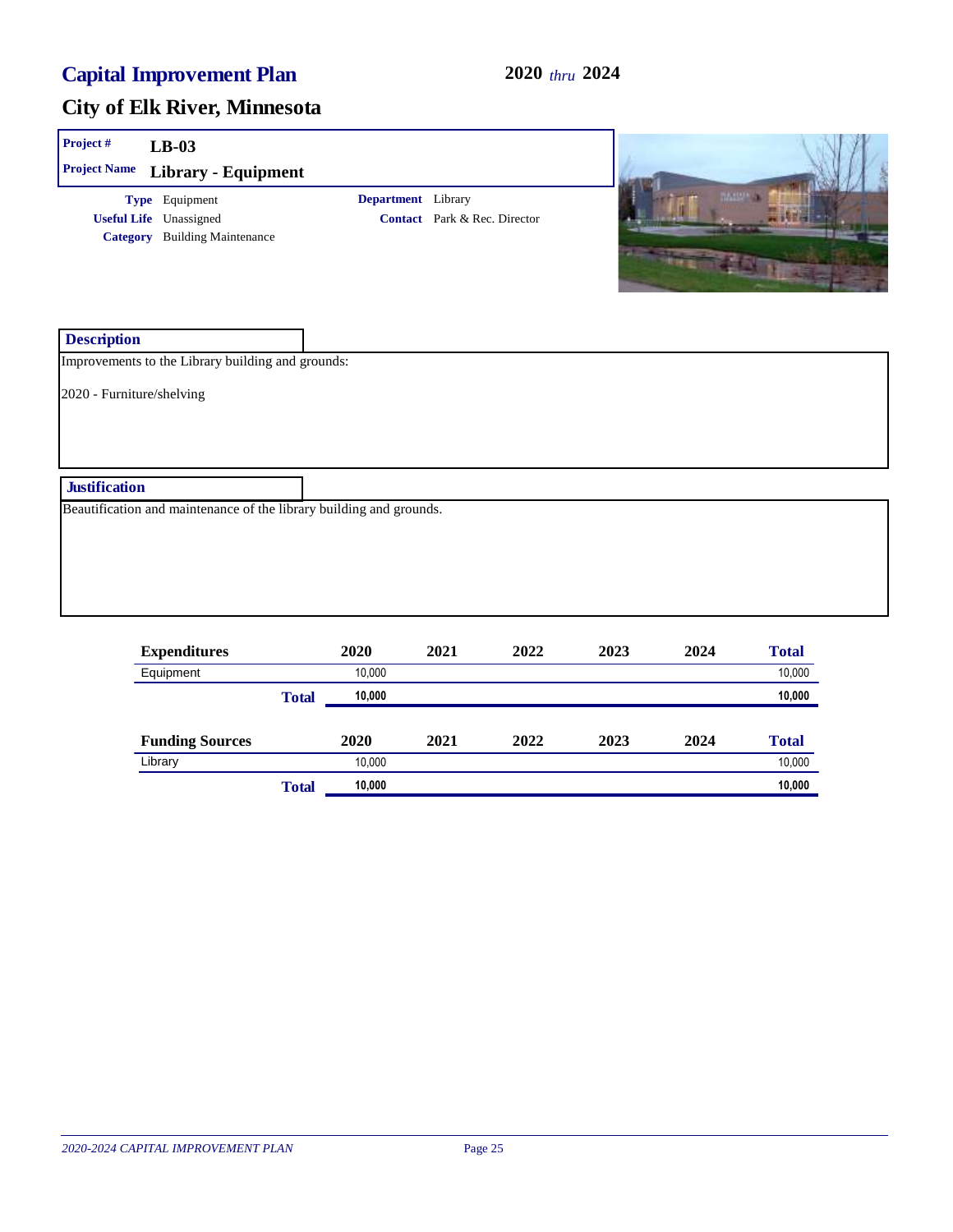| Project#<br><b>LS-01</b>                                                                   |                        |                                     |                   |
|--------------------------------------------------------------------------------------------|------------------------|-------------------------------------|-------------------|
| <b>Project Name</b><br><b>Northbound Liquor Store</b>                                      |                        |                                     |                   |
| Type Maintenance<br><b>Useful Life</b> 20 years<br><b>Category</b> Building Maintenance    | Department Liquor Fund | <b>Contact</b> Liquor Store Manager | <b>HORTHBOUND</b> |
| <b>Description</b>                                                                         |                        |                                     |                   |
| 2023 - Northbound roof replacement                                                         |                        |                                     |                   |
|                                                                                            |                        |                                     |                   |
|                                                                                            |                        |                                     |                   |
| <b>Justification</b>                                                                       |                        |                                     |                   |
| Built in 1996, Northbound liquor store is of the age where the roof will need replacement. |                        |                                     |                   |

| <b>Expenditures</b>         |              | 2020 | 2021 | 2022 | 2023    | 2024 | <b>Total</b> |
|-----------------------------|--------------|------|------|------|---------|------|--------------|
| <b>Building Maintenance</b> |              |      |      |      | 100.000 |      | 100,000      |
|                             | <b>Total</b> |      |      |      | 100,000 |      | 100,000      |
| <b>Funding Sources</b>      |              | 2020 | 2021 | 2022 | 2023    | 2024 | <b>Total</b> |
| Liquor Fund                 |              |      |      |      | 100.000 |      | 100,000      |
|                             | <b>Total</b> |      |      |      | 100.000 |      | 100,000      |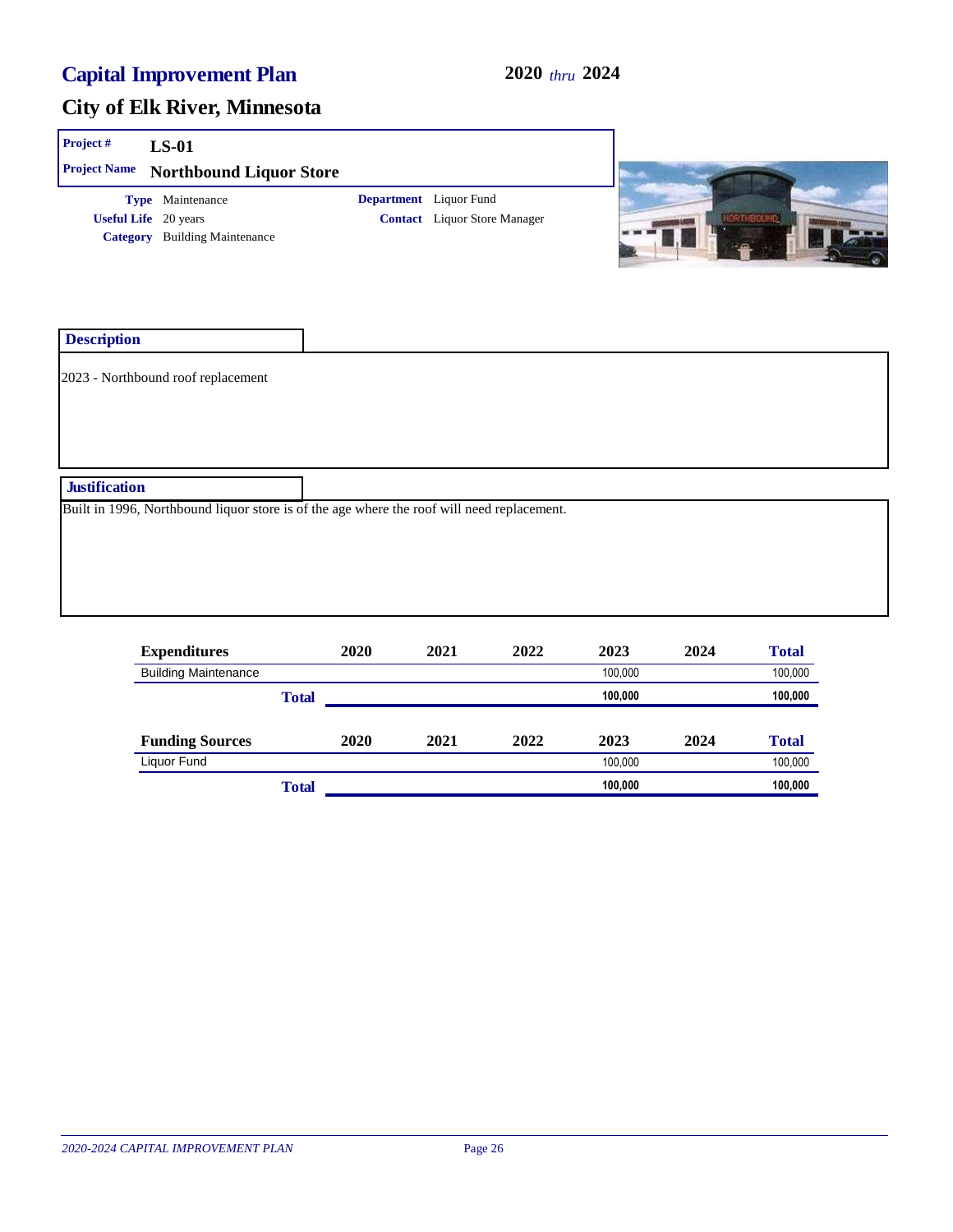| Project#<br><b>Project Name</b>                                                              | <b>PD-01</b><br><b>Police - Marked Squads</b>                   |                   |                               |      |               |               |                          |
|----------------------------------------------------------------------------------------------|-----------------------------------------------------------------|-------------------|-------------------------------|------|---------------|---------------|--------------------------|
|                                                                                              | Type Vehicle<br><b>Useful Life</b> 4 years<br>Category Vehicles | Department Police | <b>Contact</b> Police Captain |      |               |               |                          |
| <b>Description</b>                                                                           |                                                                 |                   |                               |      |               |               |                          |
| 2020 - 2015 Ford Utility (3)<br>2021 - 2014 Ford Utility (1)<br>2024 - 2017 Ford Utility (2) | 2023 - 2016/2017 Ford Utility (2)                               |                   |                               |      |               |               |                          |
| <b>Justification</b>                                                                         |                                                                 |                   |                               |      |               |               |                          |
|                                                                                              | Based on annual condition assessment                            |                   |                               |      |               |               |                          |
|                                                                                              | <b>Expenditures</b><br>U <sub>ab</sub>                          | 2020<br>107 E00   | 2021<br>CO EDD.               | 2022 | 2023<br>12500 | 2024<br>12500 | <b>Total</b><br>EDD DDD. |

| Total                      | 187.500 | 62.500 |      | 125.000 | 125.000 | 500,000      |
|----------------------------|---------|--------|------|---------|---------|--------------|
| Equipment Replacement Fund | 187.500 | 62.500 |      | 125.000 | 125.000 | 500,000      |
| <b>Funding Sources</b>     | 2020    | 2021   | 2022 | 2023    | 2024    | <b>Total</b> |
| Total                      | 187.500 | 62.500 |      | 125.000 | 125.000 | 500,000      |
| Vehicles                   | 187.500 | 62.500 |      | 125.000 | 125.000 | 500.000      |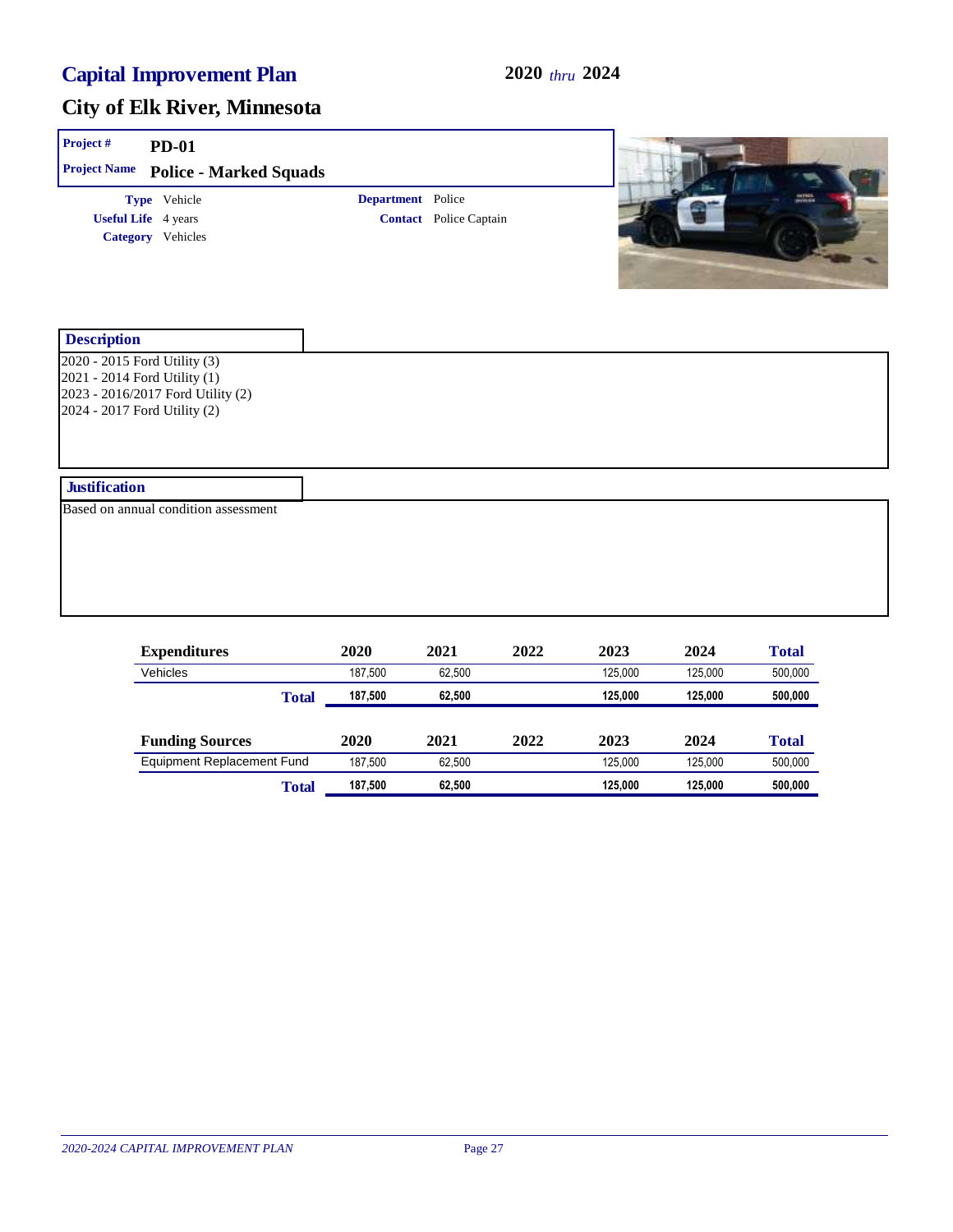| Project#                   | <b>PD-02</b>                                                                                                                               |                   |                               |              |      |              |
|----------------------------|--------------------------------------------------------------------------------------------------------------------------------------------|-------------------|-------------------------------|--------------|------|--------------|
| <b>Project Name</b>        | <b>Police - Unmarked Squads</b>                                                                                                            |                   |                               |              |      |              |
| <b>Useful Life</b> 7 years | Type Vehicle<br>Category Vehicles                                                                                                          | Department Police | <b>Contact</b> Police Captain |              |      |              |
| <b>Description</b>         |                                                                                                                                            |                   |                               |              |      |              |
| 2021 - 2012 Chev Impala    | 2022 - 2012 Chev Impala, 2012/2013 Chev Tahoe<br>2023 - 2014 Ford Utility, 2015 Chev Equinox<br>2024 - 2016 Ford Taurus, 2016 Ford Utility |                   |                               |              |      |              |
| <b>Justification</b>       |                                                                                                                                            |                   |                               |              |      |              |
|                            | Based on annual condition assessment.                                                                                                      |                   |                               |              |      |              |
|                            | <b>Expenditures</b>                                                                                                                        | 2020              | 2021                          | 2022<br>2023 | 2024 | <b>Total</b> |

| Vehicles                   |       |      | 35.000 | 105.000 | 70.000 | 70.000 | 280.000      |
|----------------------------|-------|------|--------|---------|--------|--------|--------------|
|                            | Total |      | 35.000 | 105.000 | 70.000 | 70.000 | 280,000      |
|                            |       |      |        |         |        |        |              |
|                            |       |      |        |         |        |        |              |
| <b>Funding Sources</b>     |       | 2020 | 2021   | 2022    | 2023   | 2024   | <b>Total</b> |
| Equipment Replacement Fund |       |      | 35.000 | 105.000 | 70.000 | 70.000 | 280,000      |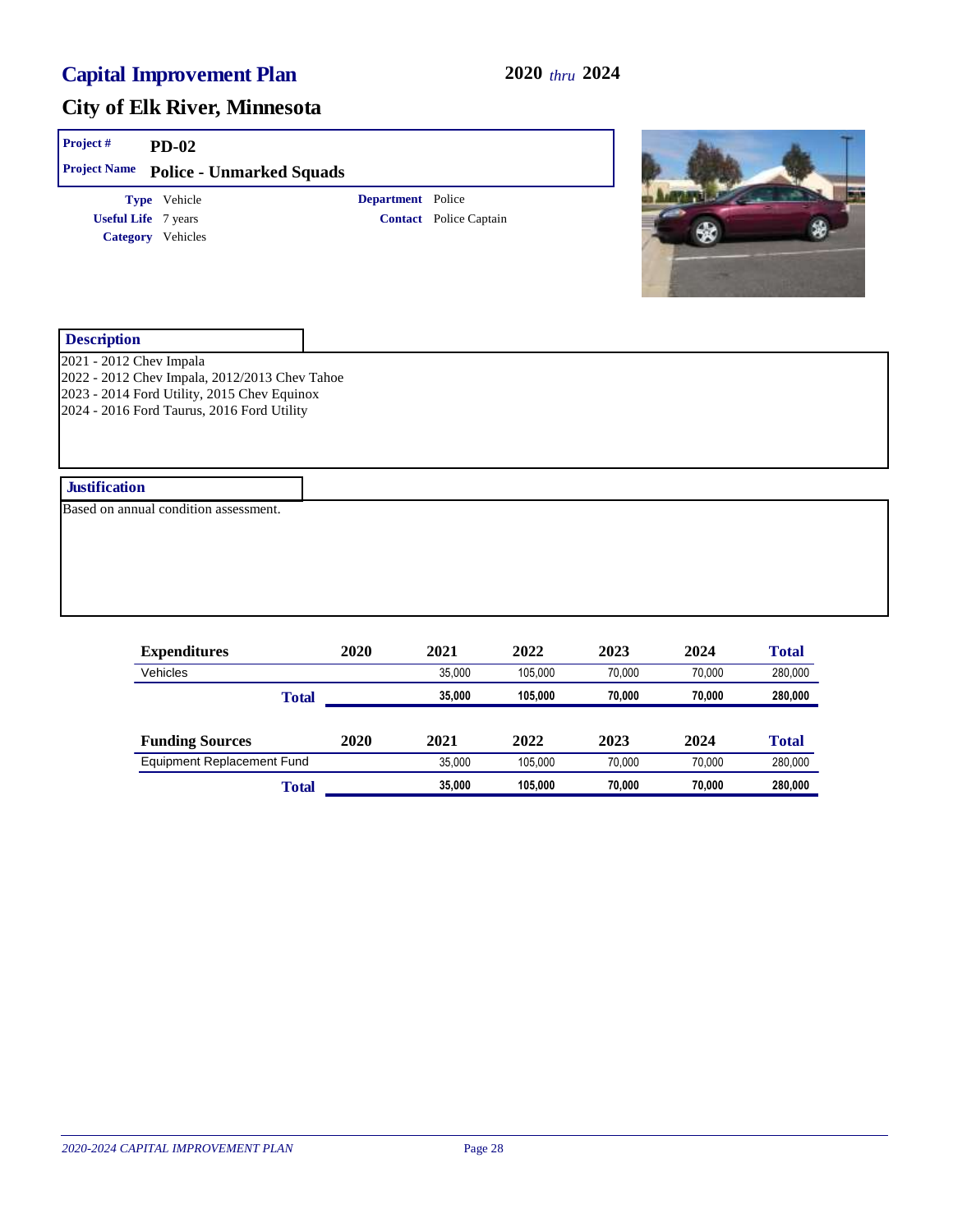| Project#                                             | <b>PD-03</b>                              |                   |                               |              |      |              |
|------------------------------------------------------|-------------------------------------------|-------------------|-------------------------------|--------------|------|--------------|
|                                                      | <b>Project Name Police - CSO Vehicles</b> |                   |                               |              |      | <b>CCI</b>   |
|                                                      | Type Vehicle                              | Department Police |                               |              |      |              |
|                                                      | <b>Useful Life</b> 6 years                |                   | <b>Contact</b> Police Captain |              |      |              |
|                                                      | Category Vehicles                         |                   |                               |              |      |              |
| <b>Description</b>                                   |                                           |                   |                               |              |      |              |
| 2021 - 2014 Ford Utility<br>2022 - 2014 Ford Utility |                                           |                   |                               |              |      |              |
| <b>Justification</b>                                 |                                           |                   |                               |              |      |              |
|                                                      | Based on annual condition assessment      |                   |                               |              |      |              |
|                                                      |                                           |                   |                               |              |      |              |
|                                                      | <b>Expenditures</b>                       | 2020              | 2021                          | 2022<br>2023 | 2024 | <b>Total</b> |

| Vehicles                          |              |      | 43.500 | 43.500 |      |      | 87,000       |
|-----------------------------------|--------------|------|--------|--------|------|------|--------------|
|                                   | <b>Total</b> |      | 43.500 | 43.500 |      |      | 87,000       |
| <b>Funding Sources</b>            |              | 2020 | 2021   | 2022   | 2023 | 2024 | <b>Total</b> |
| <b>Equipment Replacement Fund</b> |              |      | 43.500 | 43.500 |      |      | 87,000       |
|                                   | Total        |      | 43.500 | 43.500 |      |      | 87,000       |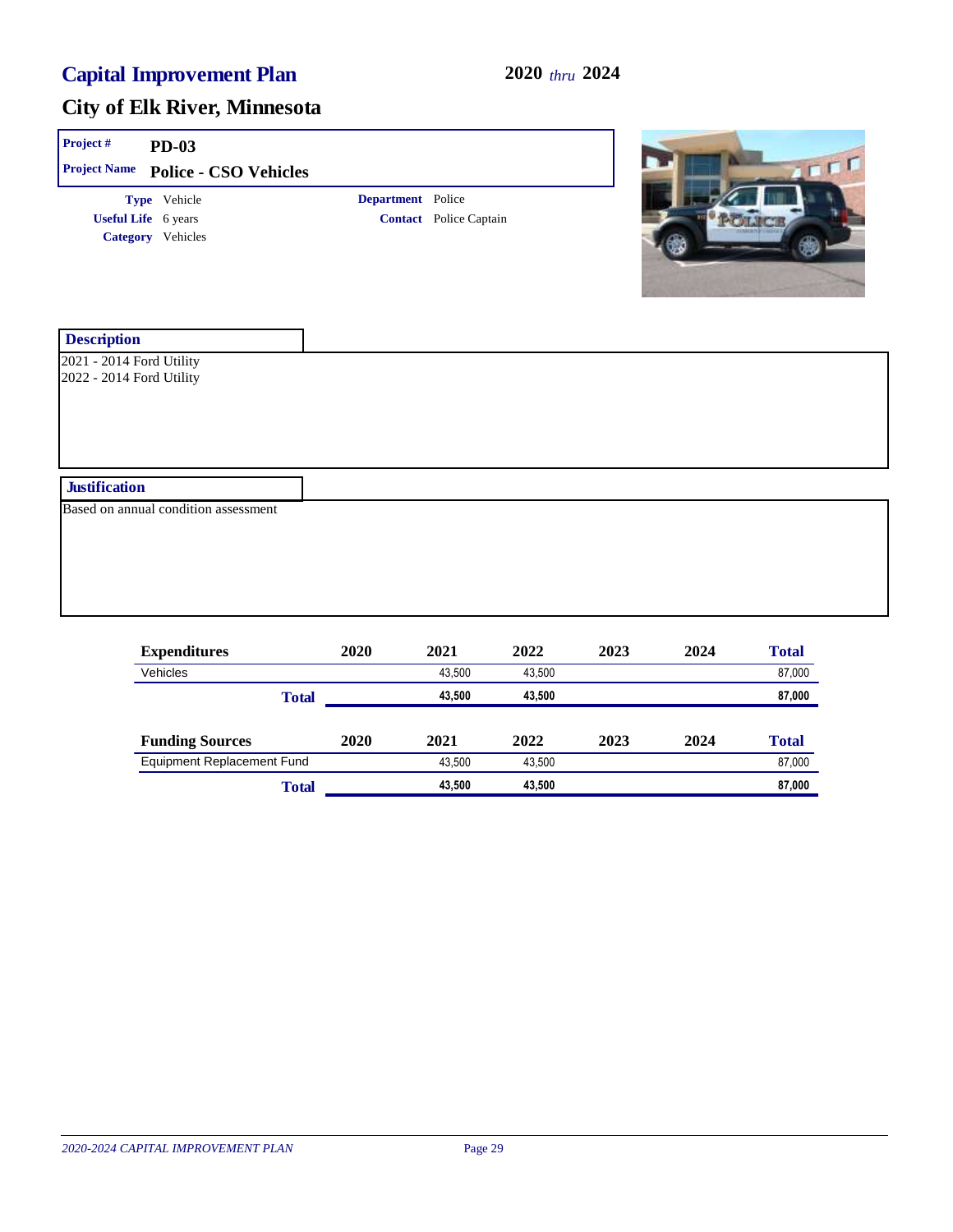#### **City of Elk River, Minnesota**

#### **Project # PF-64**

| <b>Project Name Trail Development - TH 10 Extension</b> |                                             |
|---------------------------------------------------------|---------------------------------------------|
| <b>Type</b> Improvement                                 | <b>Department</b> Park Development/Improvem |
| <b>Useful Life</b> 20 years                             | <b>Contact</b> Public Works Director        |
| <b>Category</b> Trail Improvements                      |                                             |



| <b>Description</b>                                                                  |                                                                                                                                                |
|-------------------------------------------------------------------------------------|------------------------------------------------------------------------------------------------------------------------------------------------|
| TH 10 Trail Extension - Design and install lighted trail from Gary St to Morton Ave |                                                                                                                                                |
|                                                                                     |                                                                                                                                                |
|                                                                                     |                                                                                                                                                |
|                                                                                     |                                                                                                                                                |
|                                                                                     |                                                                                                                                                |
| <b>Justification</b>                                                                |                                                                                                                                                |
|                                                                                     | The bulk of this project will be constructed with the MNDOT TH 10 resurfacing project expected in 2021. The project is partially funded with a |
| federal grant.                                                                      |                                                                                                                                                |
|                                                                                     |                                                                                                                                                |

| <b>Expenditures</b>    |              | 2020   | 2021    | 2022 | 2023 | 2024 | <b>Total</b> |
|------------------------|--------------|--------|---------|------|------|------|--------------|
| Design                 |              | 20,000 |         |      |      |      | 20,000       |
| Construction           |              |        | 960.000 |      |      |      | 960,000      |
|                        | <b>Total</b> | 20,000 | 960,000 |      |      |      | 980,000      |
| <b>Funding Sources</b> |              | 2020   | 2021    | 2022 | 2023 | 2024 | <b>Total</b> |
| <b>Federal Grants</b>  |              |        | 640.000 |      |      |      | 640,000      |
| <b>Park Dedication</b> |              | 20,000 | 320,000 |      |      |      | 340,000      |
|                        | <b>Total</b> | 20,000 | 960.000 |      |      |      | 980,000      |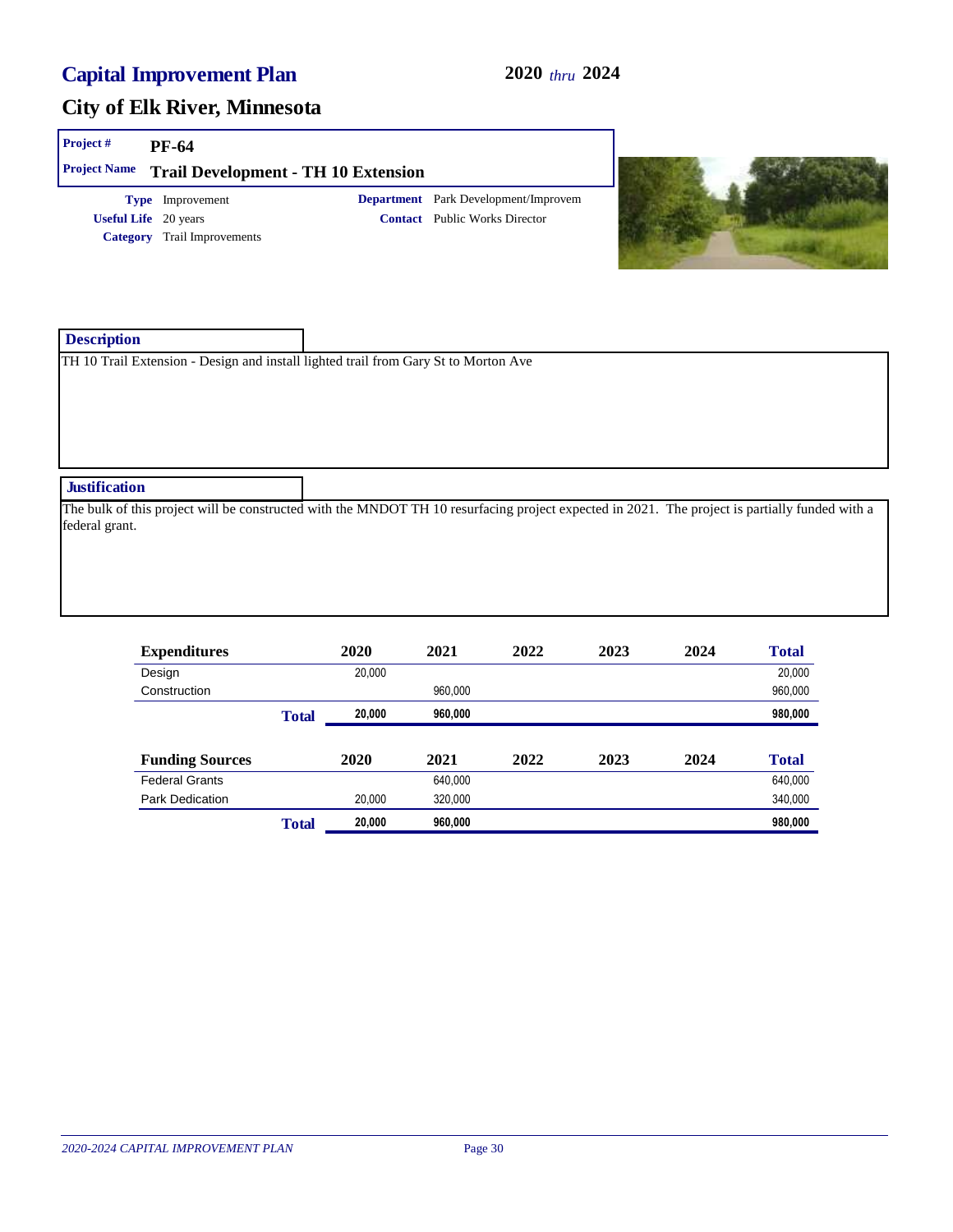#### **City of Elk River, Minnesota**

#### **Project # PIF-20**

| <b>Project Name</b><br>2020 Park Improvement Projects |                                   |  |                                         |  |  |  |  |
|-------------------------------------------------------|-----------------------------------|--|-----------------------------------------|--|--|--|--|
|                                                       | <b>Type</b> Maintenance           |  | <b>Department</b> Park Improvement Fund |  |  |  |  |
| <b>Useful Life</b> Unassigned                         |                                   |  | <b>Contact</b> Park & Rec. Director     |  |  |  |  |
|                                                       | <b>Category</b> Park Improvements |  |                                         |  |  |  |  |
|                                                       |                                   |  |                                         |  |  |  |  |
|                                                       |                                   |  |                                         |  |  |  |  |



| <b>Description</b>                                                                                                                                                                                                                                |  |
|---------------------------------------------------------------------------------------------------------------------------------------------------------------------------------------------------------------------------------------------------|--|
| 2020 projects include:                                                                                                                                                                                                                            |  |
| Houlton restoration (FMR match) - \$10,000<br>Lions Park Master Plan - \$15,000<br>Woodland Trails Grant Match - \$387,000<br>Woodland Trails Amenities - \$90,000 (Well, shelter/shelter pads, trails, picnic tables)<br>YAC dugouts - \$150,000 |  |
| <b>Justification</b>                                                                                                                                                                                                                              |  |

Annual maintenance/repairs of our park system.

| <b>Expenditures</b>    | 2020    | 2021 | 2022 | 2023 | 2024 | <b>Total</b> |
|------------------------|---------|------|------|------|------|--------------|
| Improvements           | 652,000 |      |      |      |      | 652,000      |
| <b>Total</b>           | 652.000 |      |      |      |      | 652,000      |
| <b>Funding Sources</b> | 2020    | 2021 | 2022 | 2023 | 2024 | <b>Total</b> |
| Park Improvement Fund  | 652.000 |      |      |      |      | 652.000      |
| <b>Total</b>           | 652,000 |      |      |      |      | 652,000      |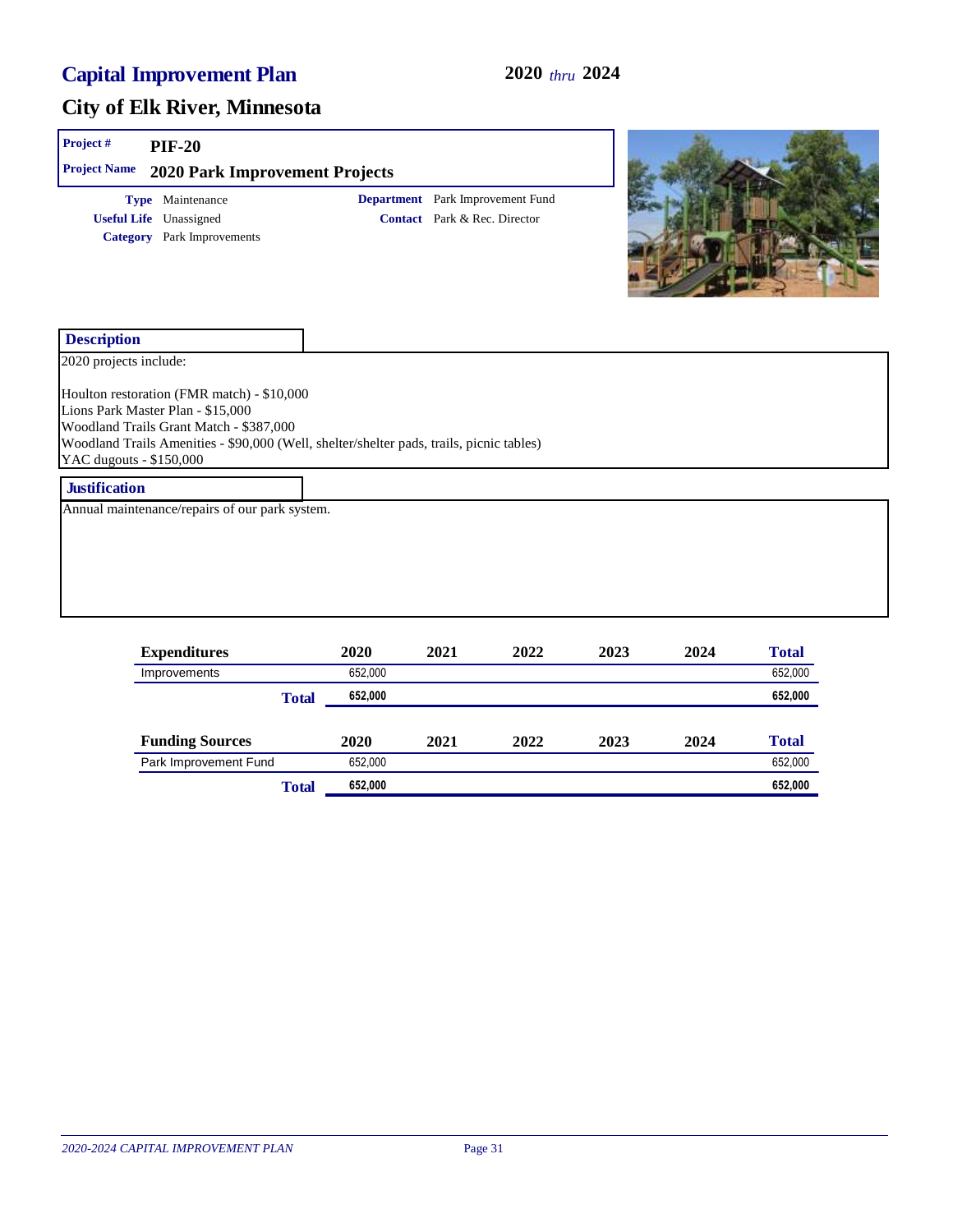## **City of Elk River, Minnesota**

#### **Project # PIF-21**

| <b>Project Name 2021 Park Improvement Projects</b> |                                         |
|----------------------------------------------------|-----------------------------------------|
| <b>Type</b> Maintenance                            | <b>Department</b> Park Improvement Fund |
| <b>Useful Life</b> Unassigned                      | <b>Contact</b> Park & Rec. Director     |
| <b>Category</b> Park Improvements                  |                                         |



| <b>Description</b>                                                                                                              |  |
|---------------------------------------------------------------------------------------------------------------------------------|--|
| 2021 park projects include:                                                                                                     |  |
| Country Crossing basketball court - \$50,000<br>Fresno Park basketball court - \$30,000<br>Trott Brook tennis court - \$150,000 |  |
| <b>Justification</b>                                                                                                            |  |
| Annual maintenance/repairs of our park system.                                                                                  |  |
|                                                                                                                                 |  |
|                                                                                                                                 |  |
|                                                                                                                                 |  |

| <b>Expenditures</b>    |              | 2020 | 2021    | 2022 | 2023 | 2024 | <b>Total</b> |
|------------------------|--------------|------|---------|------|------|------|--------------|
| Improvements           |              |      | 230.000 |      |      |      | 230,000      |
|                        | <b>Total</b> |      | 230,000 |      |      |      | 230,000      |
| <b>Funding Sources</b> |              | 2020 | 2021    | 2022 | 2023 | 2024 | <b>Total</b> |
| Park Improvement Fund  |              |      | 230.000 |      |      |      | 230,000      |
|                        | <b>Total</b> |      | 230,000 |      |      |      | 230,000      |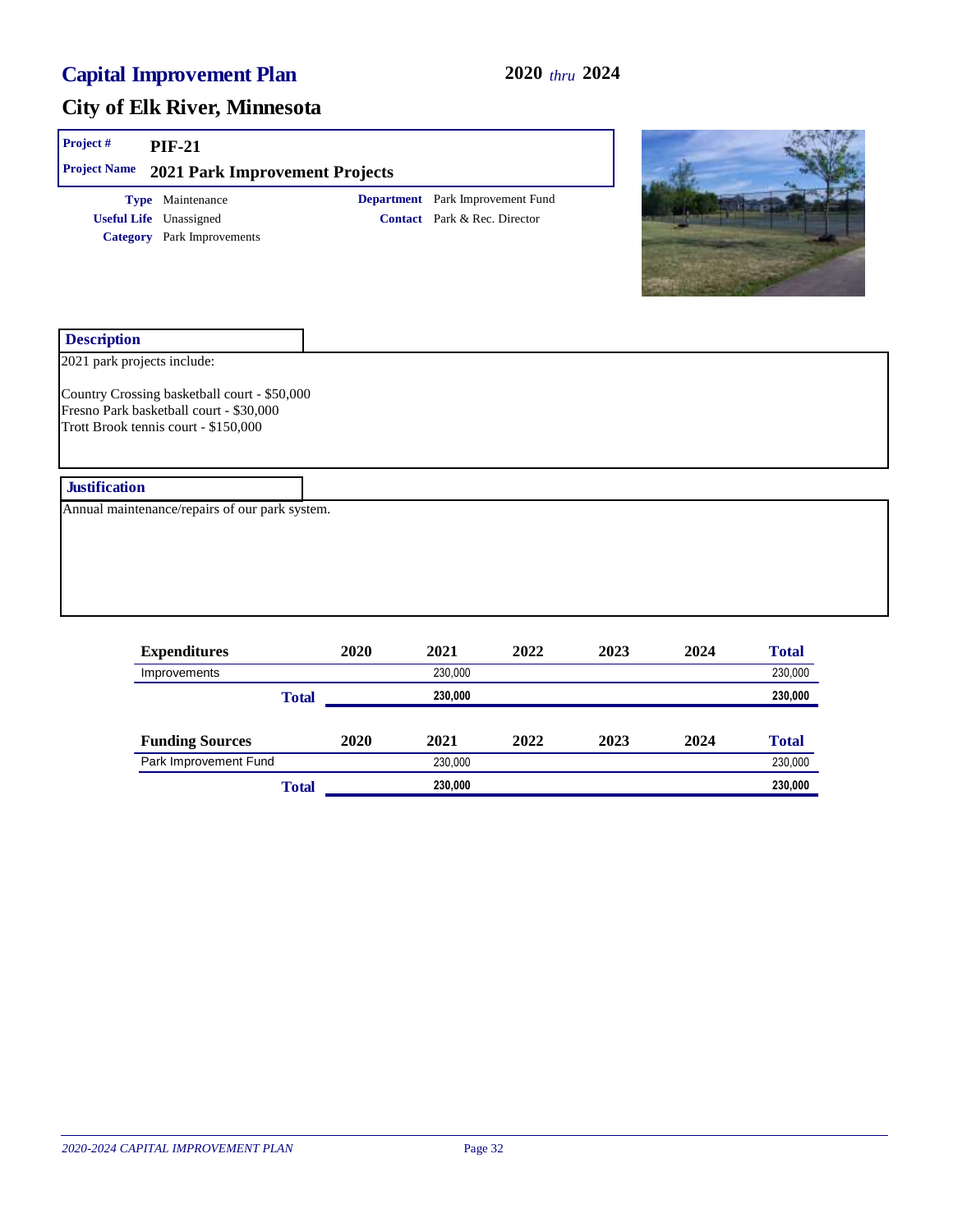#### **City of Elk River, Minnesota**

#### **Project # PIF-22**

|                                   | <b>Project Name</b> 2022 Park Improvement Projects |                                         |
|-----------------------------------|----------------------------------------------------|-----------------------------------------|
| <b>Type</b> Maintenance           |                                                    | <b>Department</b> Park Improvement Fund |
| <b>Useful Life</b> Unassigned     |                                                    | <b>Contact</b> Park & Rec. Director     |
| <b>Category</b> Park Improvements |                                                    |                                         |
|                                   |                                                    |                                         |



| <b>Description</b>                             |      |      |      |      |      |              |  |
|------------------------------------------------|------|------|------|------|------|--------------|--|
| 2022 park projects include:                    |      |      |      |      |      |              |  |
| Lions Park playground - \$200,000              |      |      |      |      |      |              |  |
|                                                |      |      |      |      |      |              |  |
|                                                |      |      |      |      |      |              |  |
|                                                |      |      |      |      |      |              |  |
| <b>Justification</b>                           |      |      |      |      |      |              |  |
| Annual maintenance/repairs of our park system. |      |      |      |      |      |              |  |
|                                                |      |      |      |      |      |              |  |
|                                                |      |      |      |      |      |              |  |
|                                                |      |      |      |      |      |              |  |
|                                                |      |      |      |      |      |              |  |
|                                                |      |      |      |      |      |              |  |
| <b>Expenditures</b>                            | 2020 | 2021 | 2022 | 2023 | 2024 | <b>Total</b> |  |

| Improvements           |              |      |         | 200,000 | 200,000 |      |              |
|------------------------|--------------|------|---------|---------|---------|------|--------------|
| <b>Total</b>           |              |      |         | 200,000 |         |      |              |
| <b>Funding Sources</b> |              | 2020 | 2021    | 2022    | 2023    | 2024 | <b>Total</b> |
| Park Improvement Fund  |              |      | 200.000 |         |         |      | 200,000      |
|                        | <b>Total</b> |      |         | 200,000 |         |      | 200,000      |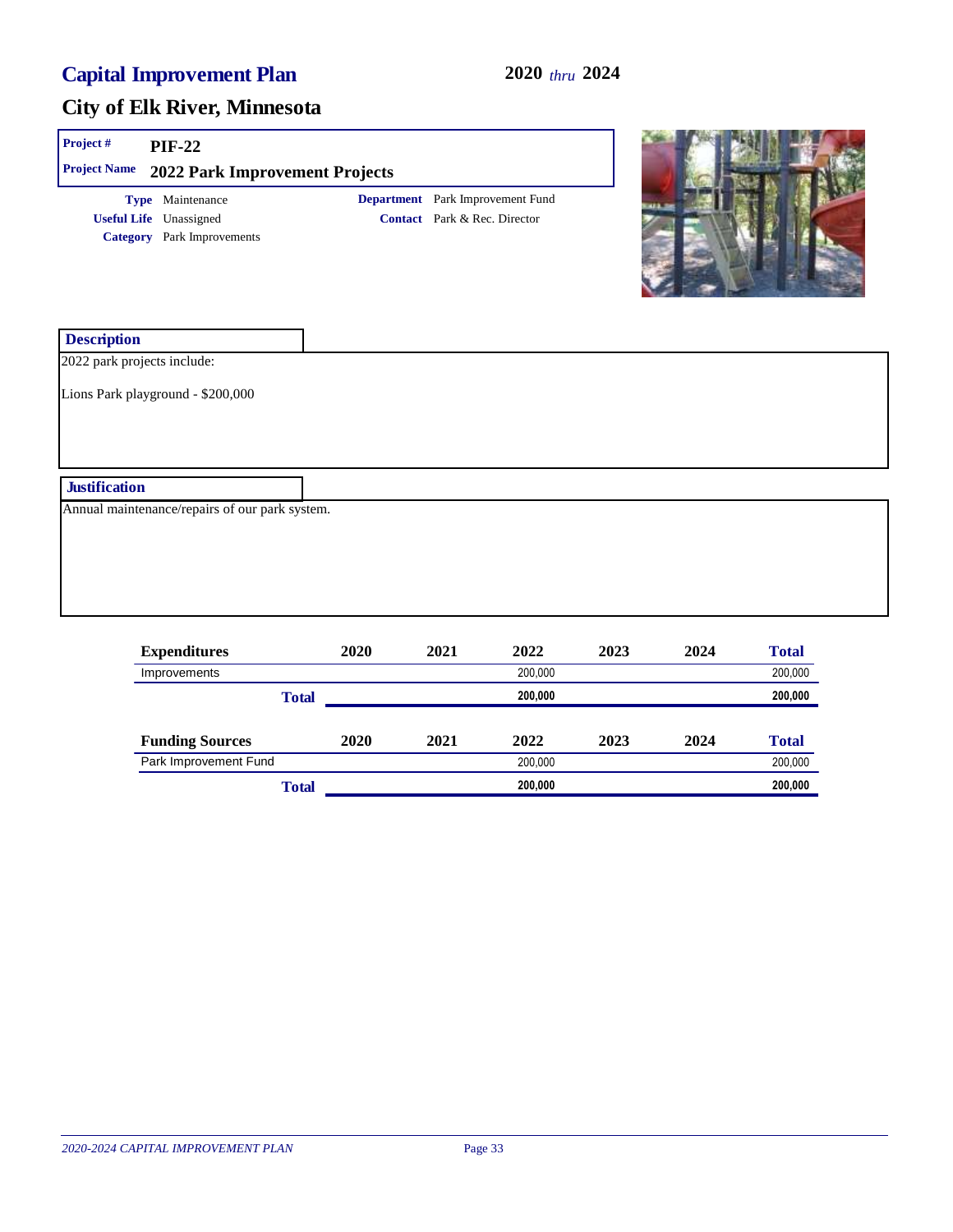| Project#               | <b>PIF-23</b>                                                                          |      |                                                                  |      |         |      |              |
|------------------------|----------------------------------------------------------------------------------------|------|------------------------------------------------------------------|------|---------|------|--------------|
| <b>Project Name</b>    | 2023 Park Improvement Projects                                                         |      |                                                                  |      |         |      |              |
|                        | Type Maintenance<br><b>Useful Life</b> Unassigned<br><b>Category</b> Park Improvements |      | Department Park Improvement Fund<br>Contact Park & Rec. Director |      |         |      |              |
| <b>Description</b>     |                                                                                        |      |                                                                  |      |         |      |              |
| 2023 projects include: | Sport court resurfacing - \$40,000<br>Woodland Trails storage garage - \$100,000       |      |                                                                  |      |         |      |              |
|                        |                                                                                        |      |                                                                  |      |         |      |              |
| <b>Justification</b>   |                                                                                        |      |                                                                  |      |         |      |              |
|                        | Annual maintenance/repairs of our park system.                                         |      |                                                                  |      |         |      |              |
|                        |                                                                                        |      |                                                                  |      |         |      |              |
|                        | <b>Expenditures</b>                                                                    | 2020 | 2021                                                             | 2022 | 2023    | 2024 | <b>Total</b> |
|                        | Improvements                                                                           |      |                                                                  |      | 140,000 |      | 140,000      |

|                        |       |      |      |      | .       |      | .            |
|------------------------|-------|------|------|------|---------|------|--------------|
|                        | Total |      |      |      | 140.000 |      | 140,000      |
| <b>Funding Sources</b> |       | 2020 | 2021 | 2022 | 2023    | 2024 | <b>Total</b> |
| Park Improvement Fund  |       |      |      |      | 140.000 |      | 140,000      |
|                        | Total |      |      |      | 140.000 |      | 140,000      |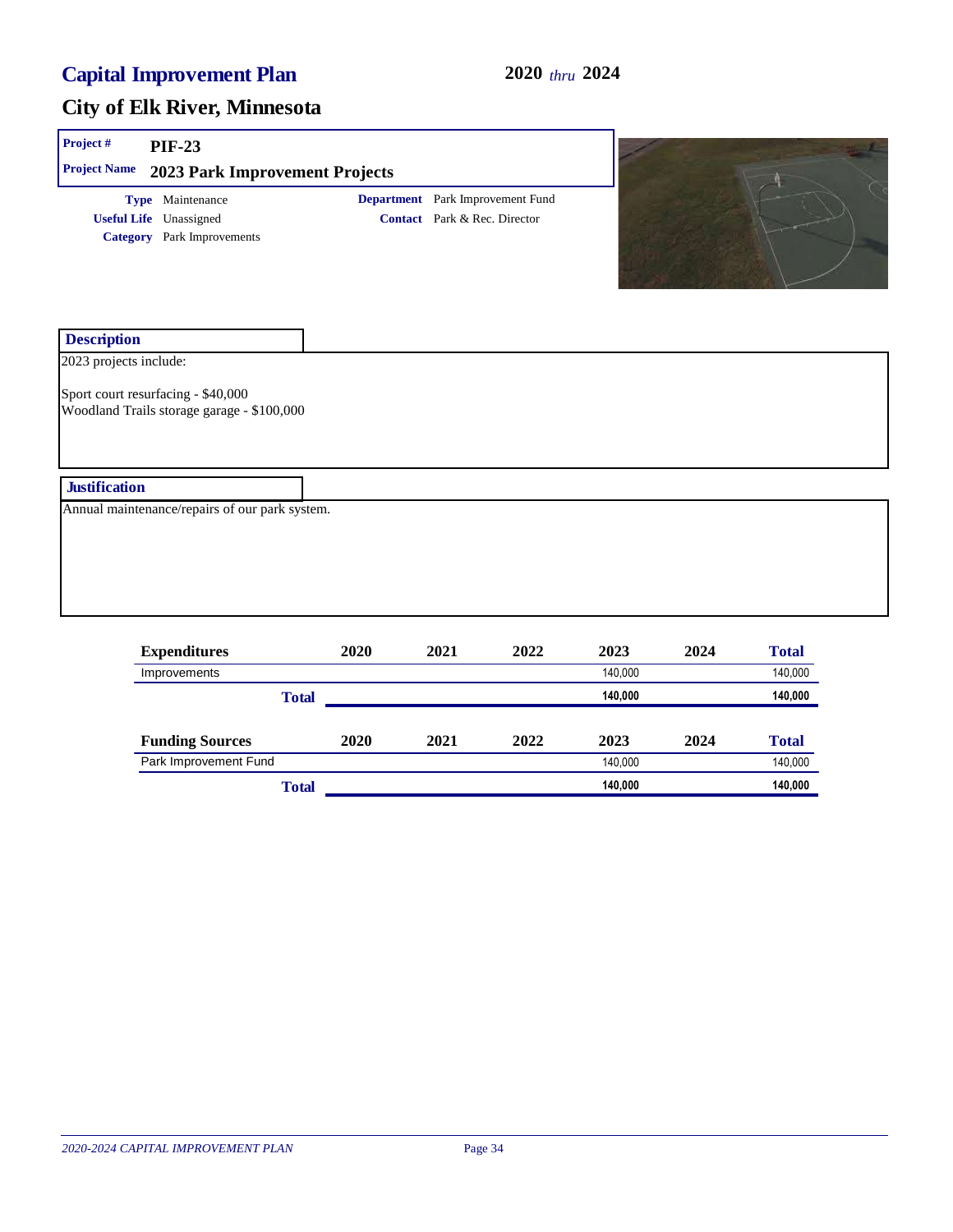| Project#               | <b>PIF-24</b>                                                                          |                                                                  |  |
|------------------------|----------------------------------------------------------------------------------------|------------------------------------------------------------------|--|
| <b>Project Name</b>    | 2024 Park Improvement Projects                                                         |                                                                  |  |
|                        | Type Maintenance<br><b>Useful Life</b> Unassigned<br><b>Category</b> Park Improvements | Department Park Improvement Fund<br>Contact Park & Rec. Director |  |
| <b>Description</b>     |                                                                                        |                                                                  |  |
| 2024 projects include: |                                                                                        |                                                                  |  |
|                        | Country Crossing playground - \$100,000<br>Ridgewood Park basketball court - \$30,000  |                                                                  |  |
| <b>Justification</b>   |                                                                                        |                                                                  |  |
|                        | Annual maintenance/repairs of our park system.                                         |                                                                  |  |
|                        |                                                                                        |                                                                  |  |
|                        |                                                                                        |                                                                  |  |
|                        |                                                                                        |                                                                  |  |
|                        |                                                                                        |                                                                  |  |

| <b>Expenditures</b>    |              | 2020 | 2021 | 2022 | 2023 | 2024    | <b>Total</b> |
|------------------------|--------------|------|------|------|------|---------|--------------|
| Improvements           |              |      |      |      |      | 130.000 | 130,000      |
|                        | <b>Total</b> |      |      |      |      | 130.000 | 130,000      |
| <b>Funding Sources</b> |              | 2020 | 2021 | 2022 | 2023 | 2024    | <b>Total</b> |
| Park Improvement Fund  |              |      |      |      |      | 130.000 | 130,000      |
|                        | Total        |      |      |      |      | 130.000 | 130,000      |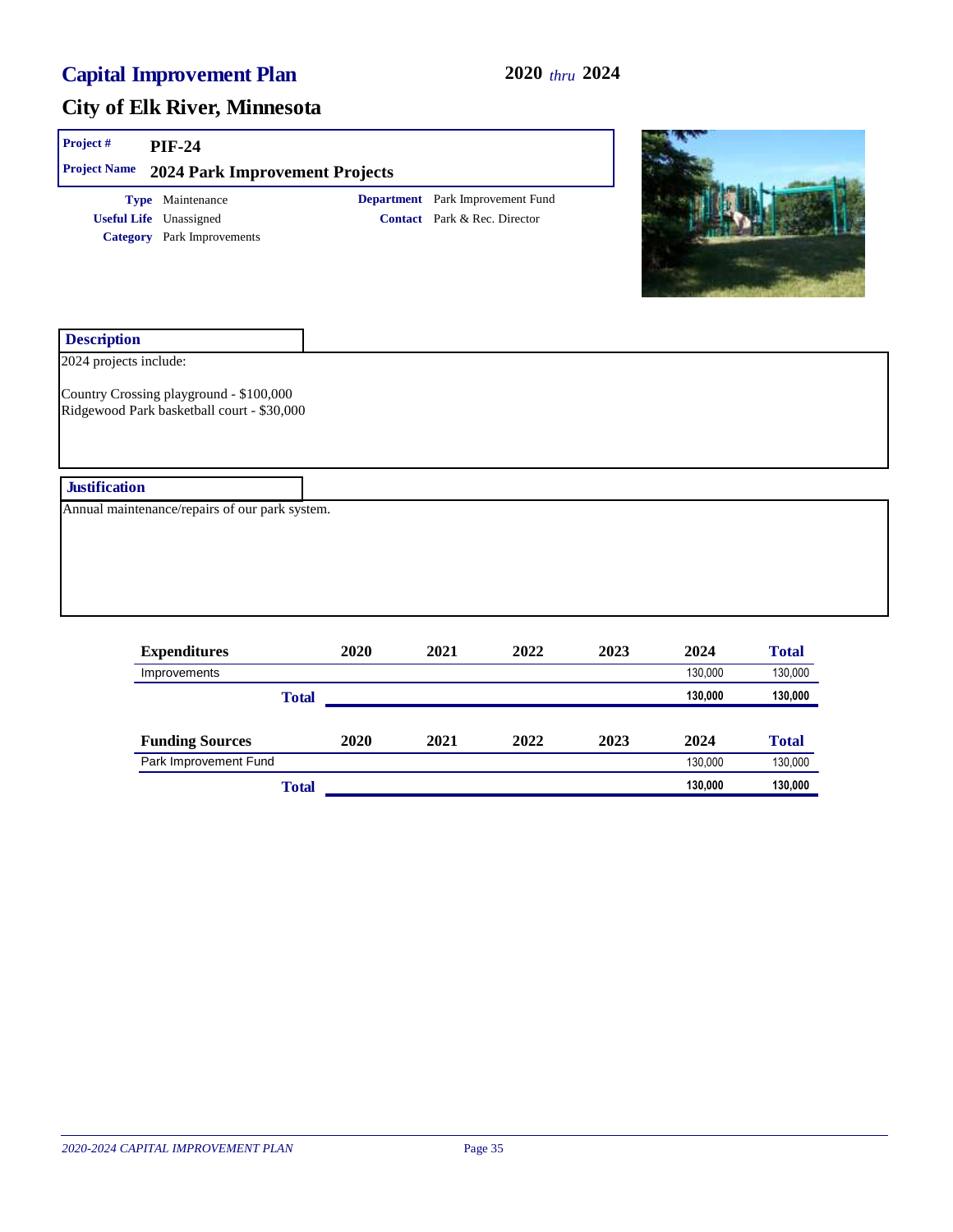| Project#                                      | <b>PK-18</b>                                                       |      |                                                                  |                    |
|-----------------------------------------------|--------------------------------------------------------------------|------|------------------------------------------------------------------|--------------------|
| <b>Project Name</b>                           | <b>Parks - Pickup Trucks</b>                                       |      |                                                                  |                    |
|                                               | Type Vehicle<br><b>Useful Life</b> Unassigned<br>Category Vehicles |      | <b>Department</b> Park Maintenance<br><b>Contact</b> Parks Supt. |                    |
| <b>Description</b>                            |                                                                    |      |                                                                  |                    |
| 2021 - 2007 GMC 3500<br>2022 - 2001 Chev 1500 | 2023 - 2005 Chev 2500, 2008 Ford F250                              |      |                                                                  |                    |
| <b>Justification</b>                          |                                                                    |      |                                                                  |                    |
|                                               | Based on annual condition assessment.                              |      |                                                                  |                    |
|                                               | $12$                                                               | 3030 | AA 4                                                             | 1.1<br>A44<br>ΛΛ / |

| <b>Expenditures</b>        | 2020         | 2021   | 2022   | 2023   | 2024 | <b>Total</b> |
|----------------------------|--------------|--------|--------|--------|------|--------------|
| Vehicles                   |              | 40.000 | 30.000 | 70.000 |      | 140.000      |
|                            | <b>Total</b> | 40.000 | 30,000 | 70.000 |      | 140,000      |
| <b>Funding Sources</b>     | 2020         | 2021   | 2022   | 2023   | 2024 | <b>Total</b> |
| Equipment Replacement Fund |              | 40.000 | 30.000 | 70.000 |      | 140.000      |
|                            | Total        | 40.000 | 30,000 | 70.000 |      | 140,000      |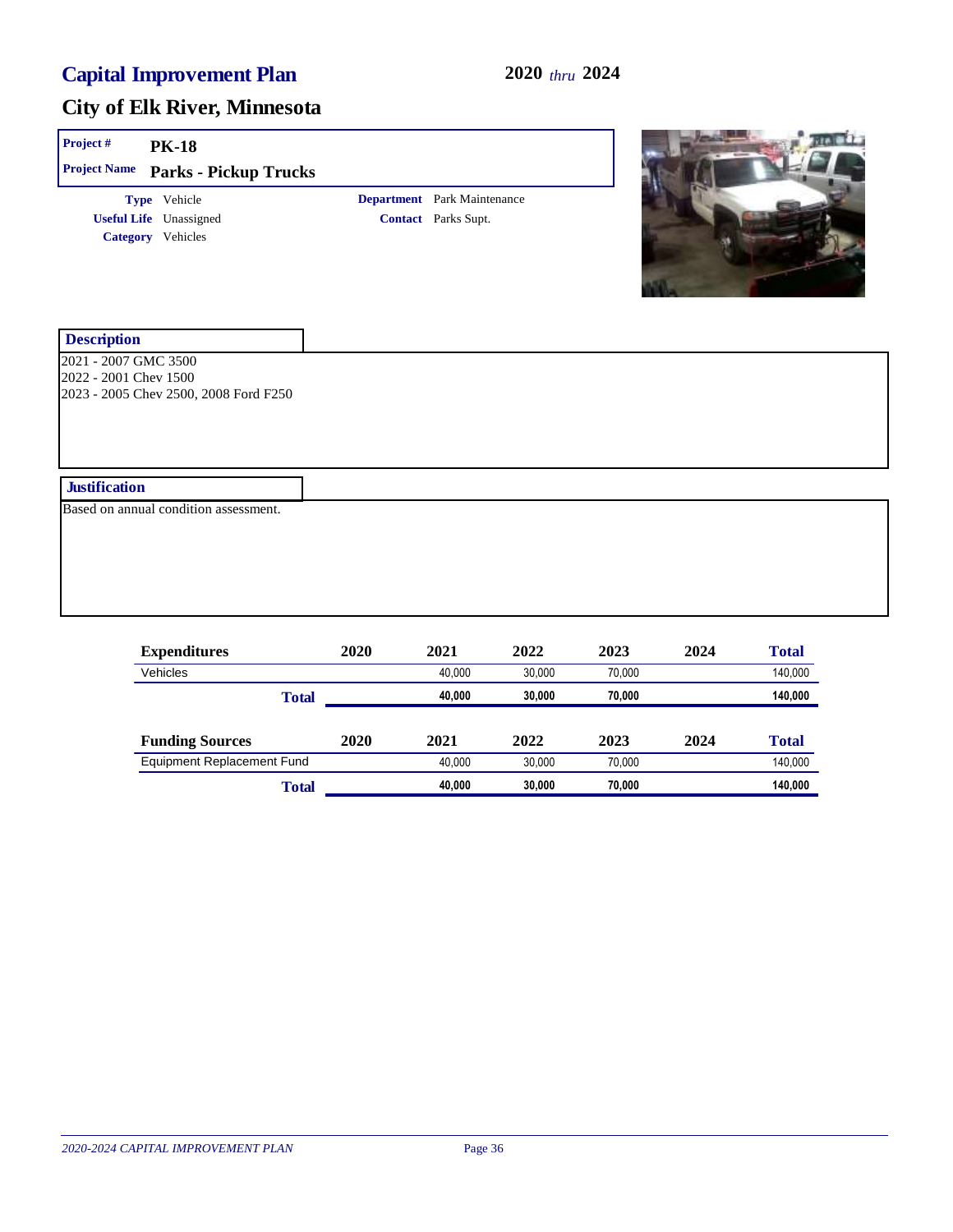| Project#             | <b>PK-19</b>                                                          |                                                                  |                                                           |      |                          |
|----------------------|-----------------------------------------------------------------------|------------------------------------------------------------------|-----------------------------------------------------------|------|--------------------------|
| <b>Project Name</b>  | <b>Parks - Mobile Equipment</b>                                       |                                                                  |                                                           |      |                          |
|                      | Type Equipment<br><b>Useful Life</b> Unassigned<br>Category Equipment |                                                                  | <b>Department</b> Park Maintenance<br>Contact Parks Supt. |      |                          |
| <b>Description</b>   |                                                                       |                                                                  |                                                           |      |                          |
|                      | 2020 - 2006 Toro Groundsmaster<br>2023 - 2009 John Deere Tractor      | 2024 - 2006 FEMA Trailer, 1999 Mower Trailer, 2006 Mower Trailer |                                                           |      |                          |
| <b>Justification</b> |                                                                       |                                                                  |                                                           |      |                          |
|                      | Based on annual condition assessment                                  |                                                                  |                                                           |      |                          |
|                      | $E$ ynondituros                                                       | ንስንስ                                                             | ากาา<br>ากา1                                              | つハつつ | $T_{\alpha}$ tal<br>2024 |

| <b>Expenditures</b>        | 2020   | 2021 | 2022 | 2023   | 2024   | <b>Total</b> |
|----------------------------|--------|------|------|--------|--------|--------------|
| Equipment                  | 15.000 |      |      | 90.000 | 66,000 | 171.000      |
| <b>Total</b>               | 15,000 |      |      | 90.000 | 66.000 | 171,000      |
| <b>Funding Sources</b>     | 2020   | 2021 | 2022 | 2023   | 2024   | <b>Total</b> |
| Equipment Replacement Fund | 15.000 |      |      | 90.000 | 66.000 | 171.000      |
| Total                      | 15,000 |      |      | 90.000 | 66,000 | 171,000      |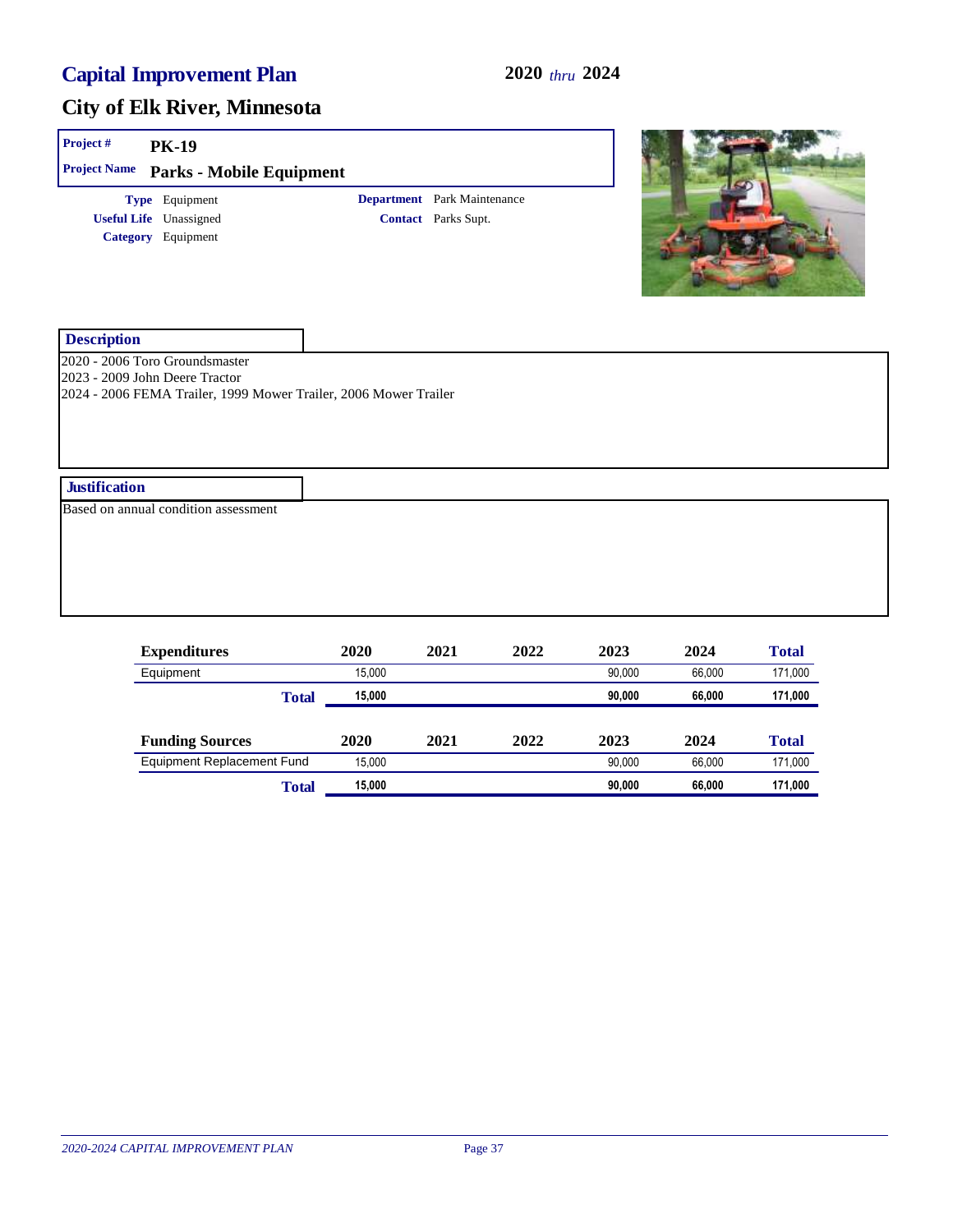| Project # | Plan-02                                |                            |                                      |
|-----------|----------------------------------------|----------------------------|--------------------------------------|
|           | <b>Project Name</b> Comprehensive Plan |                            |                                      |
|           | <b>Type</b> Study                      | <b>Department</b> Planning |                                      |
|           | <b>Useful Life</b> Unassigned          |                            | <b>Contact</b> Public Works Director |
|           | <b>Category</b> City-Wide Development  |                            |                                      |

| <b>Description</b>                    |                                                                                                                                                   |
|---------------------------------------|---------------------------------------------------------------------------------------------------------------------------------------------------|
|                                       | Update the Comprehensive Plan, which includes the transportation plan and urban services district study, as part of the Hwy 169 Redefine project. |
|                                       |                                                                                                                                                   |
|                                       |                                                                                                                                                   |
|                                       |                                                                                                                                                   |
|                                       |                                                                                                                                                   |
|                                       |                                                                                                                                                   |
| <b>Justification</b>                  |                                                                                                                                                   |
|                                       | With the Hwy 169 Redefine project an updated comprehensive and transportation plan and a study of urban services will aid all city departments    |
| in their prospective future planning. |                                                                                                                                                   |
|                                       |                                                                                                                                                   |
|                                       |                                                                                                                                                   |
|                                       |                                                                                                                                                   |
|                                       |                                                                                                                                                   |

| <b>Expenditures</b>          | 2020    | 2021 | 2022 | 2023 | 2024 | <b>Total</b> |
|------------------------------|---------|------|------|------|------|--------------|
| Study                        | 200,000 |      |      |      |      | 200,000      |
| <b>Total</b>                 | 200,000 |      |      |      |      | 200,000      |
|                              |         |      |      |      |      |              |
| <b>Funding Sources</b>       | 2020    | 2021 | 2022 | 2023 | 2024 | <b>Total</b> |
| <b>City Development Fund</b> | 75,000  |      |      |      |      | 75,000       |
| Street/Capital Improvement   | 75,000  |      |      |      |      | 75,000       |
| <b>Trunk Utility Fund</b>    | 50,000  |      |      |      |      | 50,000       |
| <b>Total</b>                 | 200,000 |      |      |      |      | 200,000      |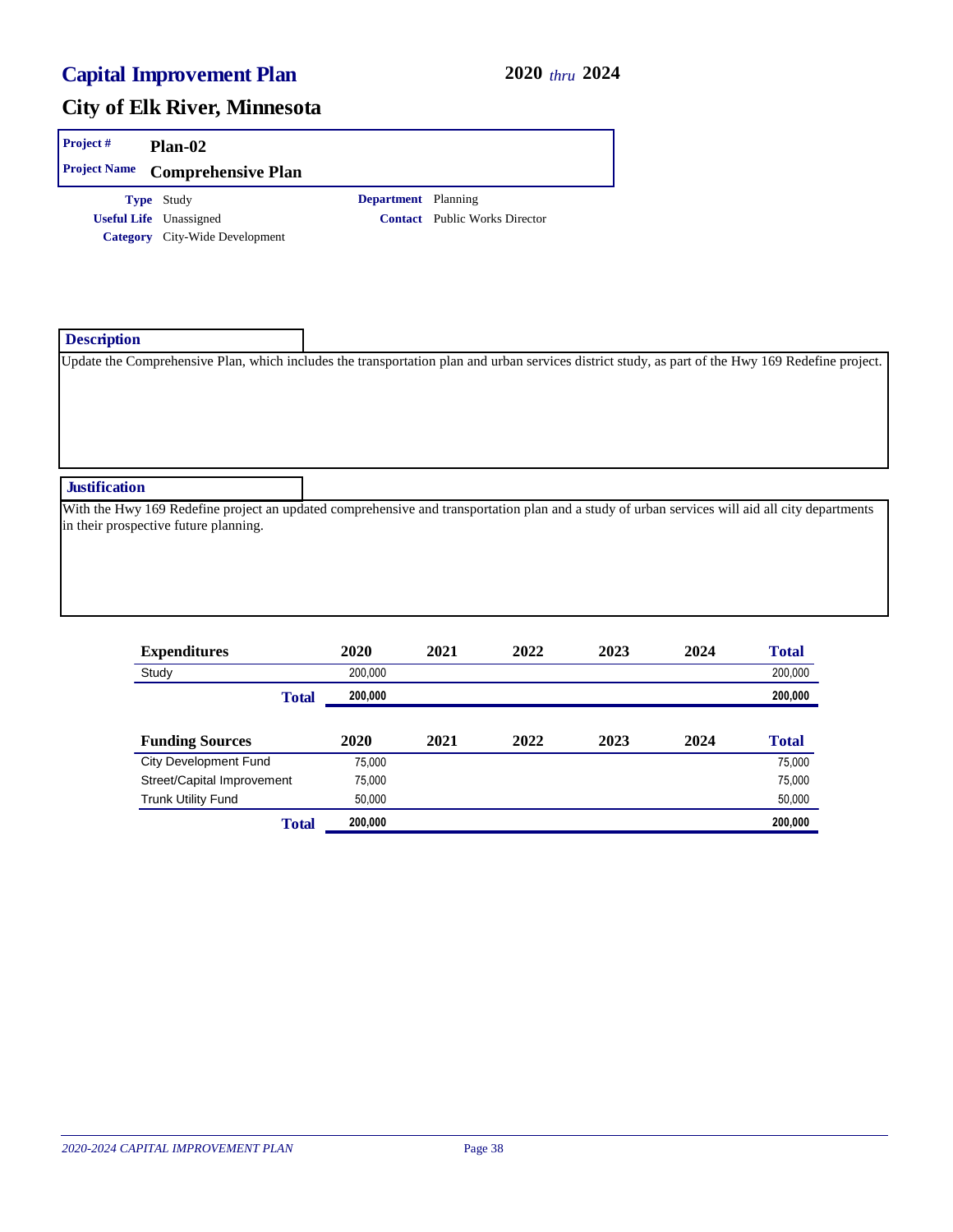#### **City of Elk River, Minnesota**

#### **Project # PM-01**

## **Project Name Pavement Management Program**

**Useful Life** 25 years **Category** Street Construction **Type** Improvement

**Contact** Public Works Director **Department** Infrastructure Improvements



#### **Description**

Preventative maintenance on our streets includes sealcoating, crackfilling and small overlay projects.

Street improvement projects to replace, overlay or rehabilitate aged and deteriorated streets, storm drainage, and adjacent walks will be completed every other year.

#### **Justification**

Individual street pavement conditions will dictate what pavement management technique will be utilized to extend the life of that specific street segment. These techniques may range from preventative maintenance to a full reconstruction of the surface and aggregate base. As they are implemented, the prescribed techniques will continually be gauged to assure their performance is proper in extending the life of our pavements.

| <b>Expenditures</b>        | 2020    | 2021      | 2022    | 2023      | 2024    | <b>Total</b> |
|----------------------------|---------|-----------|---------|-----------|---------|--------------|
| Design                     | 100.000 |           | 100.000 |           | 100.000 | 300.000      |
| Construction               |         | 5,900,000 |         | 3.400.000 |         | 9.300,000    |
| Preventative Maintenance   | 200.000 | 200.000   | 200.000 | 200.000   | 200.000 | 1,000,000    |
| <b>Total</b>               | 300,000 | 6,100,000 | 300,000 | 3,600,000 | 300,000 | 10,600,000   |
| <b>Funding Sources</b>     | 2020    | 2021      | 2022    | 2023      | 2024    | <b>Total</b> |
| <b>Municipal State Aid</b> |         | 2.500.000 |         | 1.000.000 |         | 3.500.000    |
| Pavement Management Fund   | 300.000 | 3.350.000 | 300.000 | 2.550.000 | 300.000 | 6.800.000    |
| Storm Water                |         | 250.000   |         | 50.000    |         | 300.000      |
| <b>Total</b>               | 300,000 | 6,100,000 | 300,000 | 3,600,000 | 300,000 | 10.600.000   |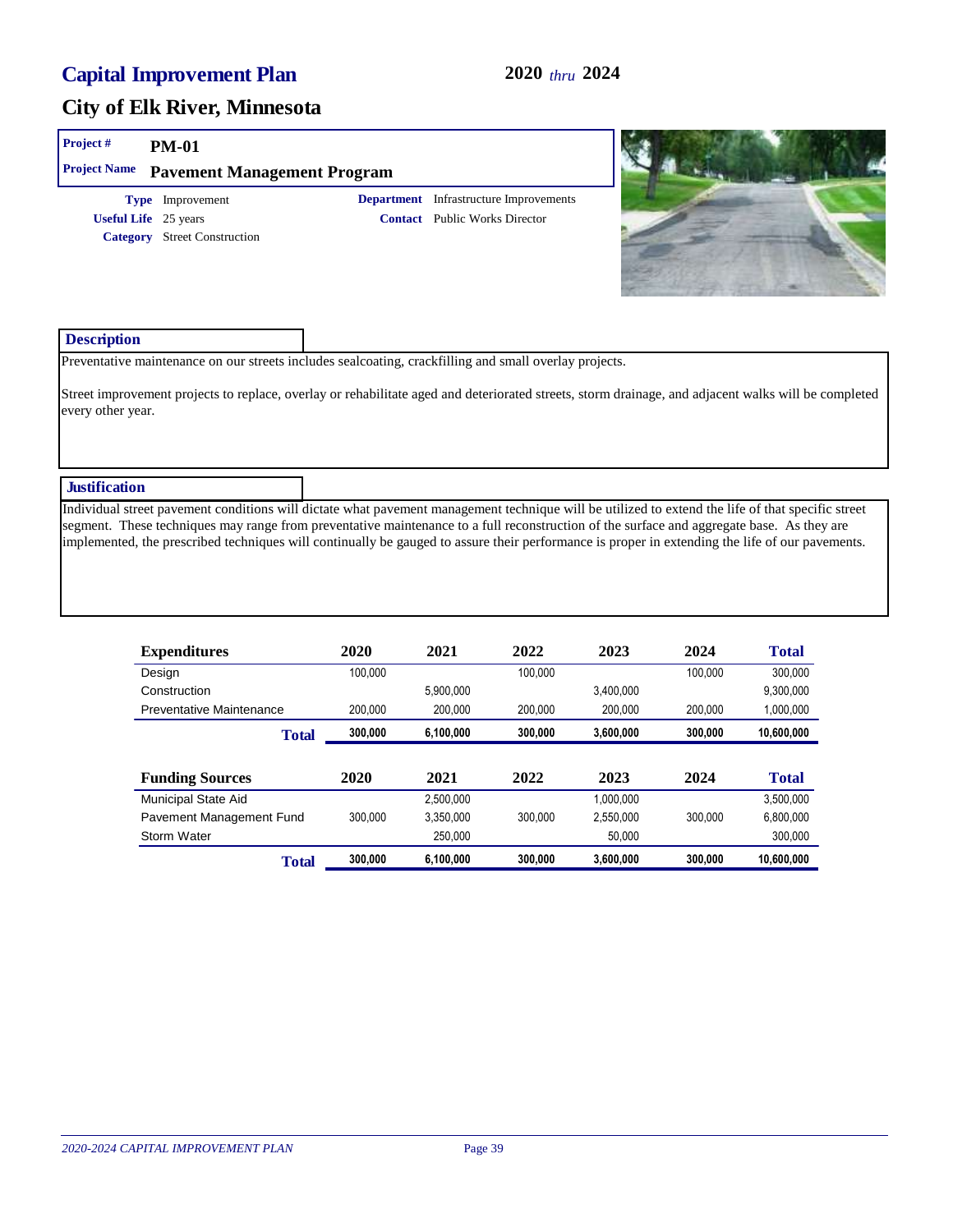| Project#             | <b>PS-03</b>                                                                                                                                    |         |                                          |      |      |              |
|----------------------|-------------------------------------------------------------------------------------------------------------------------------------------------|---------|------------------------------------------|------|------|--------------|
| <b>Project Name</b>  | <b>Public Safety Building</b>                                                                                                                   |         |                                          |      |      |              |
|                      | Type Building                                                                                                                                   |         | <b>Department</b> Public Safety Building |      |      | SEEEE        |
|                      | <b>Useful Life</b> 20 years                                                                                                                     |         | <b>Contact</b> Police Chief              |      |      |              |
|                      | <b>Category</b> Buildings                                                                                                                       |         |                                          |      |      |              |
| <b>Description</b>   |                                                                                                                                                 |         |                                          |      |      |              |
|                      | Public safety building projects include:                                                                                                        |         |                                          |      |      |              |
|                      | - Additional garage space and 2nd floor build out for Police department<br>- Expansion of Fire Station #2                                       |         |                                          |      |      |              |
| <b>Justification</b> |                                                                                                                                                 |         |                                          |      |      |              |
|                      | Expansion of the Police Department includes buildout of the 2nd floor and additional garage space to accommodate space needs and traffic flow.  |         |                                          |      |      |              |
|                      | Expansion of Fire Station #2 is needed to accommodate space for gear, equipment, personnal decontamination, and growth in the training program. |         |                                          |      |      |              |
|                      | <b>Expenditures</b>                                                                                                                             | 2020    | 2021<br>2022                             | 2023 | 2024 | <b>Total</b> |
|                      | Design                                                                                                                                          | 250,000 |                                          |      |      | 250,000      |

| Design                       | 250.000 |           |      |      |      | 250,000      |
|------------------------------|---------|-----------|------|------|------|--------------|
| Construction                 |         | 4.000.000 |      |      |      | 4,000,000    |
| <b>Total</b>                 | 250,000 | 4,000,000 |      |      |      | 4,250,000    |
| <b>Funding Sources</b>       | 2020    | 2021      | 2022 | 2023 | 2024 | <b>Total</b> |
| Capital Improvement Bonds    |         | 4,000,000 |      |      |      | 4,000,000    |
| Government Buildings Reserve | 250,000 |           |      |      |      | 250.000      |
|                              |         | 4,000,000 |      |      |      | 4,250,000    |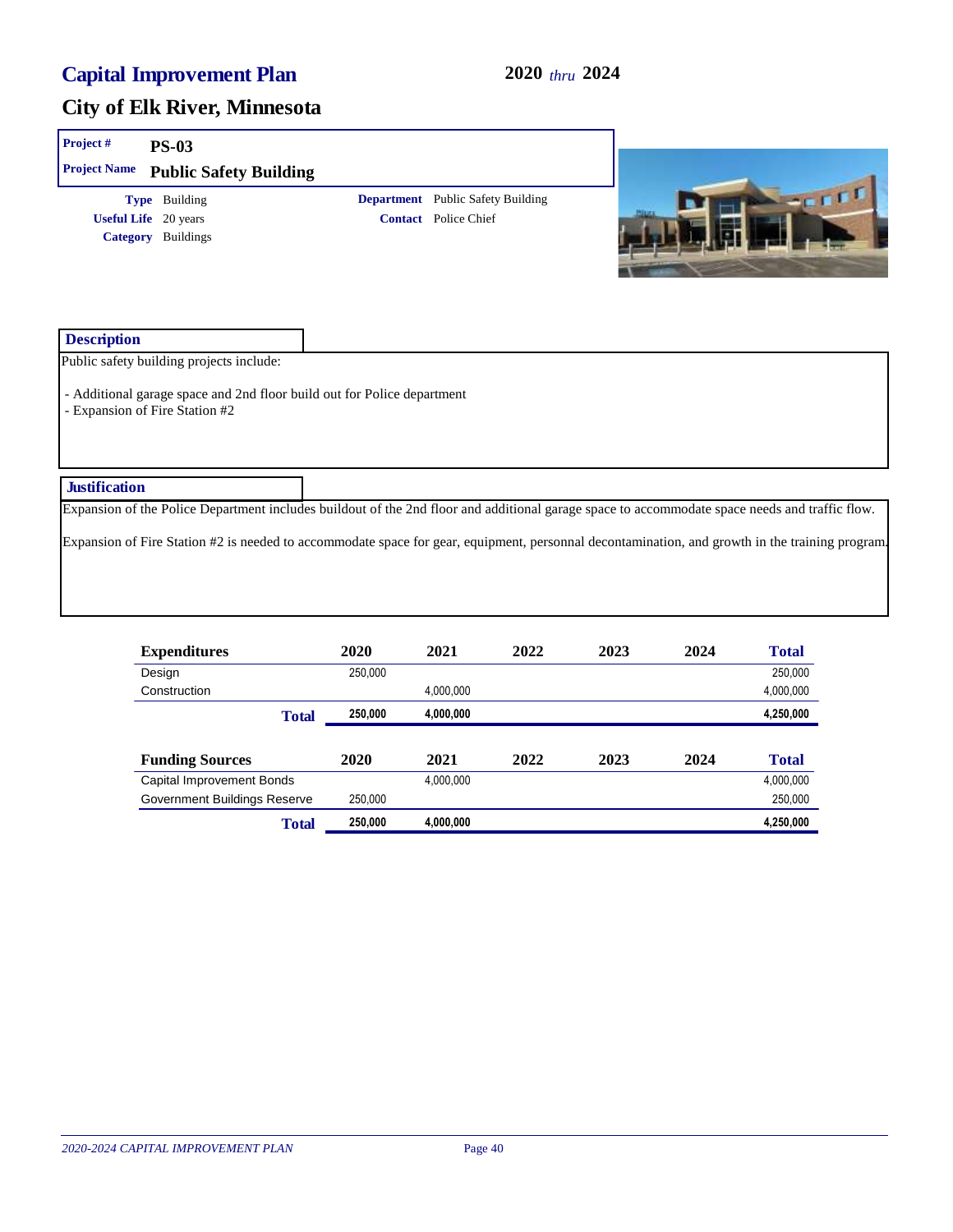| Project#                                        | <b>ST-01</b>                                                     |                           |                      |  |
|-------------------------------------------------|------------------------------------------------------------------|---------------------------|----------------------|--|
| <b>Project Name</b>                             | <b>Streets - Pickup Trucks</b>                                   |                           |                      |  |
|                                                 | Type Vehicle<br><b>Useful Life</b> 10 years<br>Category Vehicles | <b>Department</b> Streets | Contact Street Supt. |  |
| <b>Description</b>                              |                                                                  |                           |                      |  |
| 2021 - 2008 Ford F550<br>2024 - 2011 Dodge 5500 | 2023 - 1988 Ford F350, 2002 Dodge Ram 1500, 2010 Ford F550,      |                           |                      |  |
| <b>Justification</b>                            |                                                                  |                           |                      |  |
|                                                 | Based on annual condition assessment                             |                           |                      |  |
|                                                 |                                                                  |                           |                      |  |

| <b>Expenditures</b>               | 2020         | 2021   | 2022 | 2023    | 2024   | <b>Total</b> |
|-----------------------------------|--------------|--------|------|---------|--------|--------------|
| Vehicles                          |              | 65.000 |      | 160.000 | 50.000 | 275,000      |
|                                   | <b>Total</b> | 65.000 |      | 160.000 | 50.000 | 275,000      |
| <b>Funding Sources</b>            | 2020         | 2021   | 2022 | 2023    | 2024   | <b>Total</b> |
| <b>Equipment Replacement Fund</b> |              | 65.000 |      | 160.000 | 50.000 | 275.000      |
|                                   | Total        | 65.000 |      | 160.000 | 50,000 | 275,000      |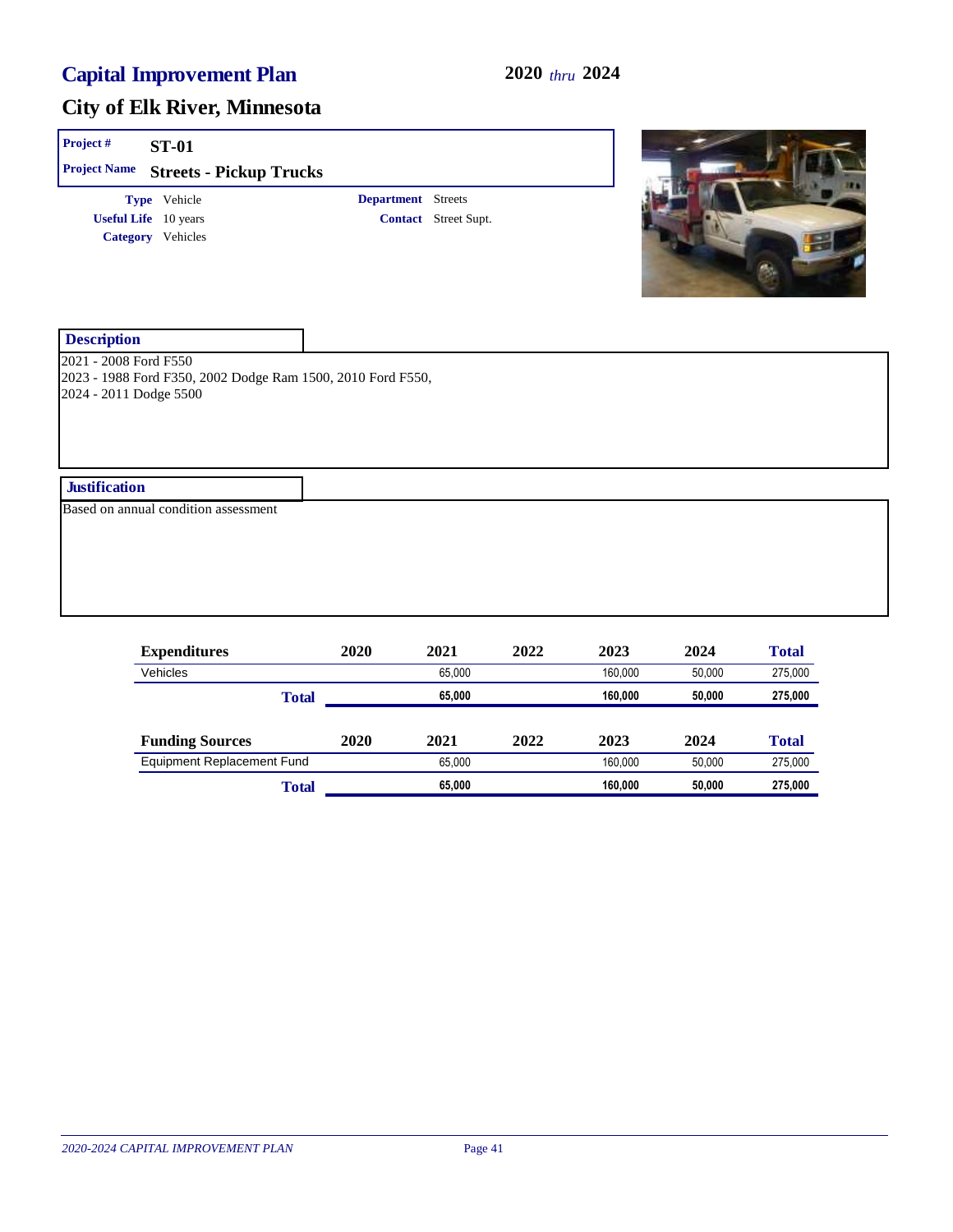| Project#             | <b>ST-02</b>                                                                                                                                                                      |                           |                      |  |
|----------------------|-----------------------------------------------------------------------------------------------------------------------------------------------------------------------------------|---------------------------|----------------------|--|
| <b>Project Name</b>  | <b>Streets - Dump Trucks</b>                                                                                                                                                      |                           |                      |  |
|                      | Type Vehicle                                                                                                                                                                      | <b>Department</b> Streets |                      |  |
|                      | <b>Useful Life</b> 15 years<br>Category Heavy Equipment                                                                                                                           |                           | Contact Street Supt. |  |
| <b>Description</b>   |                                                                                                                                                                                   |                           |                      |  |
|                      | 2020 - 2003 Sterling Dump Truck, 2006 International Dump Truck<br>2021 - 2007 International Dump Truck<br>2022 - 2009 Sterling Dump Truck<br>2023 - 2007 International Dump Truck |                           |                      |  |
| <b>Justification</b> |                                                                                                                                                                                   |                           |                      |  |
|                      | Based on annual condition assessment.                                                                                                                                             |                           |                      |  |
|                      |                                                                                                                                                                                   |                           |                      |  |

| <b>Expenditures</b>        |       | 2020    | 2021    | 2022    | 2023    | 2024 | <b>Total</b> |
|----------------------------|-------|---------|---------|---------|---------|------|--------------|
| Vehicles                   |       | 510.000 | 255.000 | 260.000 | 260.000 |      | 1.285.000    |
|                            | Total | 510,000 | 255,000 | 260,000 | 260,000 |      | 1,285,000    |
| <b>Funding Sources</b>     |       | 2020    | 2021    | 2022    | 2023    | 2024 | <b>Total</b> |
| Equipment Replacement Fund |       | 510.000 | 255.000 | 260,000 | 260.000 |      | 1.285.000    |
|                            | Total | 510,000 | 255,000 | 260,000 | 260,000 |      | 1,285,000    |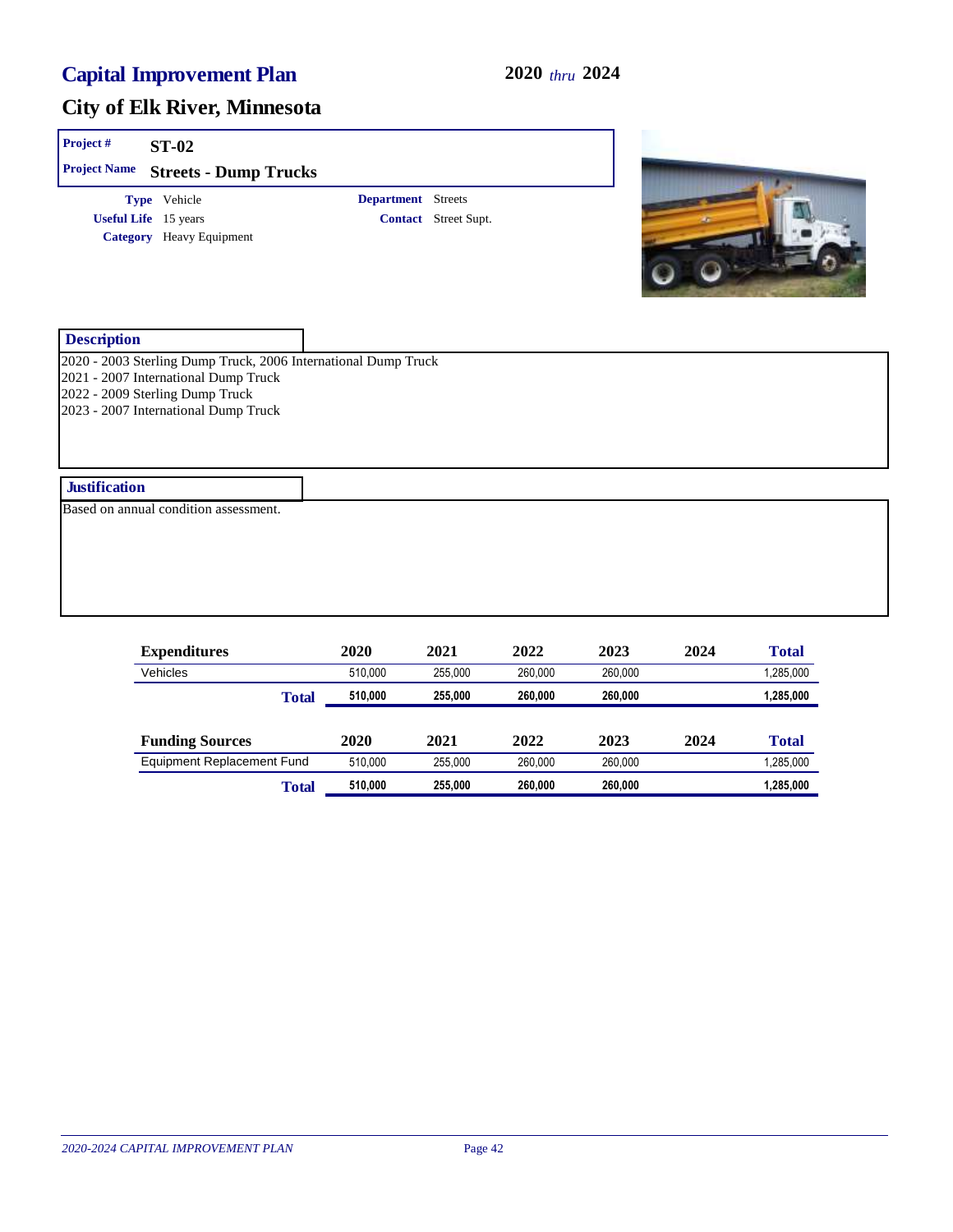| Project#               | <b>ST-03</b>                               |                           |                      |         |      |         |               |
|------------------------|--------------------------------------------|---------------------------|----------------------|---------|------|---------|---------------|
| <b>Project Name</b>    | <b>Streets - Mobile Equipment</b>          |                           |                      |         |      |         |               |
|                        | Type Equipment                             | <b>Department</b> Streets |                      |         |      |         |               |
|                        | <b>Useful Life</b> 15 years                |                           | Contact Street Supt. |         |      |         |               |
|                        | Category Heavy Equipment                   |                           |                      |         |      |         | ELGIA<br>2006 |
| <b>Description</b>     |                                            |                           |                      |         |      |         |               |
| 2022 - 2008 Cat Loader | 2024 - 2012 JD Tractor, 2012 Elgin Sweeper |                           |                      |         |      |         |               |
|                        |                                            |                           |                      |         |      |         |               |
|                        |                                            |                           |                      |         |      |         |               |
|                        |                                            |                           |                      |         |      |         |               |
|                        |                                            |                           |                      |         |      |         |               |
| <b>Justification</b>   |                                            |                           |                      |         |      |         |               |
|                        | Based on annual condition assessment.      |                           |                      |         |      |         |               |
|                        |                                            |                           |                      |         |      |         |               |
|                        |                                            |                           |                      |         |      |         |               |
|                        |                                            |                           |                      |         |      |         |               |
|                        |                                            |                           |                      |         |      |         |               |
|                        | <b>Expenditures</b>                        | 2020                      | 2021                 | 2022    | 2023 | 2024    | <b>Total</b>  |
|                        | Fauinment                                  |                           |                      | 225 000 |      | 370 000 | 595 000       |

| Equipment                  | 225.000 |      |         | 370.000 | 595.000 |              |
|----------------------------|---------|------|---------|---------|---------|--------------|
| <b>Total</b>               |         |      | 225,000 |         | 370,000 | 595,000      |
| <b>Funding Sources</b>     | 2020    | 2021 | 2022    | 2023    | 2024    | <b>Total</b> |
| Equipment Replacement Fund |         |      |         | 225.000 |         |              |
| Total                      |         |      | 225,000 |         | 370,000 | 595,000      |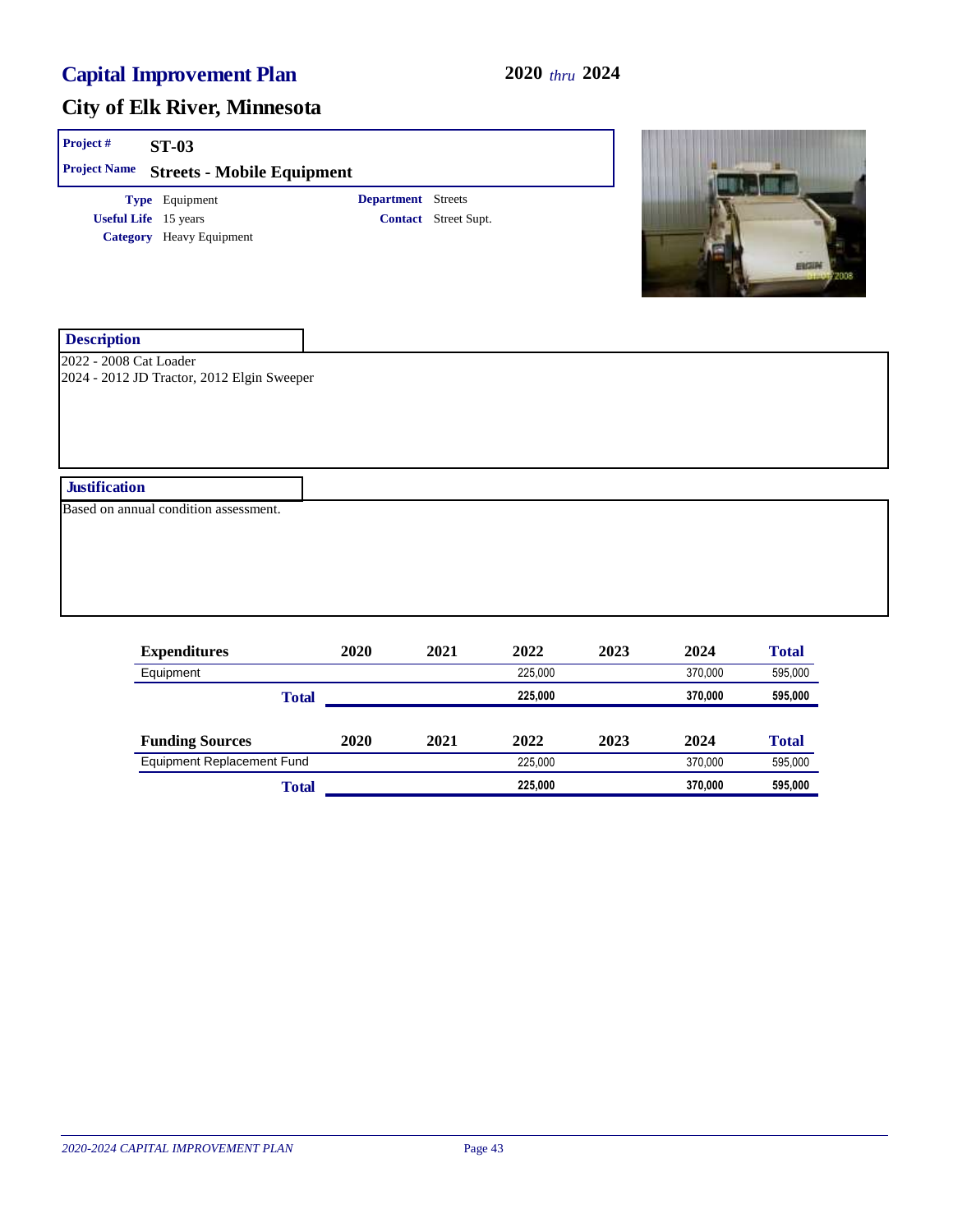#### **City of Elk River, Minnesota**

#### **Project # ST-12**

#### **Project Name Traffic Control - Twin Lakes Rd & 181st Ave**

**Useful Life** 20 years **Category** Street Construction **Type** Improvement

**Contact** Public Works Director **Department** Infrastructure Improvements



| <b>Description</b>   |                                                                                                                                                                                                                                                                                                          |
|----------------------|----------------------------------------------------------------------------------------------------------------------------------------------------------------------------------------------------------------------------------------------------------------------------------------------------------|
|                      | Install a revised traffic control system at the intersection of Twin Lakes Rd & 181st Avenue.                                                                                                                                                                                                            |
|                      |                                                                                                                                                                                                                                                                                                          |
|                      |                                                                                                                                                                                                                                                                                                          |
|                      |                                                                                                                                                                                                                                                                                                          |
|                      |                                                                                                                                                                                                                                                                                                          |
|                      |                                                                                                                                                                                                                                                                                                          |
| <b>Justification</b> |                                                                                                                                                                                                                                                                                                          |
| intersection.        | Continued traffic demands at this intersection will warrant a change in traffic control in the near future. Actual year for construction will be based<br>on traffic warrant criteria being met. Costs reflect 1/4 of the cost of the system as Sherburne County will participate in their 3 legs of the |
|                      |                                                                                                                                                                                                                                                                                                          |
|                      |                                                                                                                                                                                                                                                                                                          |
|                      |                                                                                                                                                                                                                                                                                                          |

| <b>Expenditures</b>    |              | 2020 | 2021    | 2022 | 2023 | 2024 | <b>Total</b> |
|------------------------|--------------|------|---------|------|------|------|--------------|
| Design                 |              |      | 125.000 |      |      |      | 125,000      |
|                        | <b>Total</b> |      | 125.000 |      |      |      | 125,000      |
| <b>Funding Sources</b> |              | 2020 | 2021    | 2022 | 2023 | 2024 | <b>Total</b> |
| Municipal State Aid    |              |      | 125.000 |      |      |      | 125,000      |
|                        | <b>Total</b> |      | 125,000 |      |      |      | 125,000      |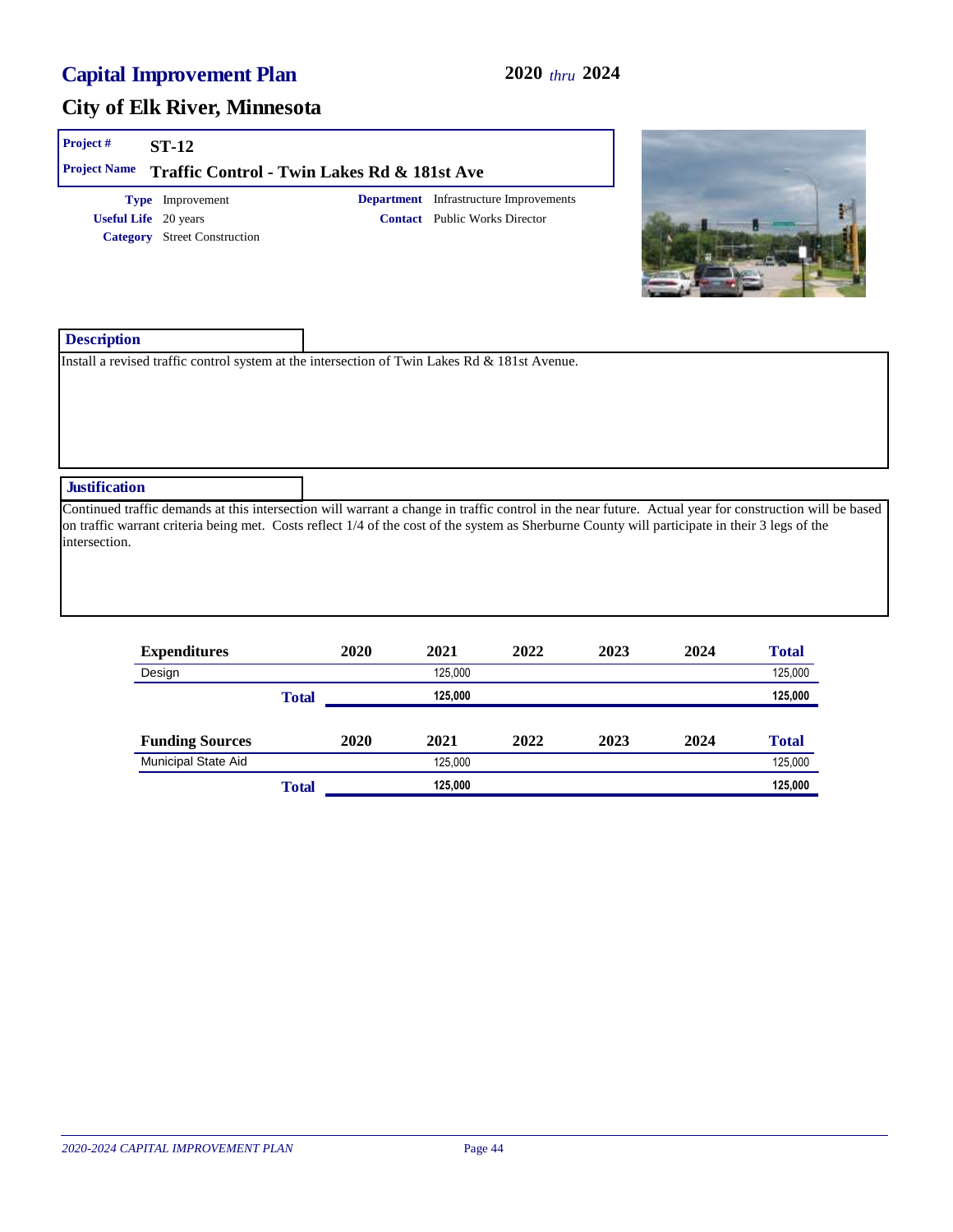| Project#             | STM-1                                                                                                  |                                          |                                |                                                                                                                                               |
|----------------------|--------------------------------------------------------------------------------------------------------|------------------------------------------|--------------------------------|-----------------------------------------------------------------------------------------------------------------------------------------------|
| <b>Project Name</b>  | <b>Storm Water projects</b>                                                                            |                                          |                                |                                                                                                                                               |
|                      | <b>Type</b> Maintenance<br><b>Useful Life</b> Unassigned<br><b>Category</b> Maintenance Projects       | Department Storm Water<br><b>Contact</b> | <b>Storm Water Coordinator</b> |                                                                                                                                               |
| <b>Description</b>   |                                                                                                        |                                          |                                |                                                                                                                                               |
|                      | Bi-annual pond cleaning, stormwater repairs, BMP inventory.                                            |                                          |                                |                                                                                                                                               |
| 2023 - Trott Brook   | 2020 - Dodge Ave south of 8th St - Basin 197                                                           |                                          |                                |                                                                                                                                               |
|                      |                                                                                                        |                                          |                                | (Storm water infrastructure projects combined with street projects are included on the pavement management CIP sheet.)                        |
| <b>Justification</b> |                                                                                                        |                                          |                                |                                                                                                                                               |
|                      | water system is functioning as designed and achieving the water quality standards of our NPDES permit. |                                          |                                | These projects include the testing, removal, and disposal of sediment deposits from our stormwater ponds. This is needed to assure the storm  |
|                      |                                                                                                        |                                          |                                | The smaller stormwater repairs include minor pipe upsizing, culvert replacement, manhole and catch basin repairs and fixing of washout areas. |
|                      |                                                                                                        |                                          |                                |                                                                                                                                               |
|                      |                                                                                                        |                                          |                                |                                                                                                                                               |

| <b>Expenditures</b>      |       | 2020               | 2021 | 2022 | 2023    | 2024 | <b>Total</b> |  |  |  |  |         |
|--------------------------|-------|--------------------|------|------|---------|------|--------------|--|--|--|--|---------|
| Construction/Maintenance |       | 200.000<br>250,000 |      |      |         |      |              |  |  |  |  | 450.000 |
|                          | Total | 200.000            |      |      | 250,000 |      | 450,000      |  |  |  |  |         |
|                          |       |                    |      |      |         |      |              |  |  |  |  |         |
| <b>Funding Sources</b>   |       | 2020               | 2021 | 2022 | 2023    | 2024 | <b>Total</b> |  |  |  |  |         |
| Storm Water              |       | 200.000            |      |      | 250.000 |      | 450.000      |  |  |  |  |         |
|                          | Total | 200,000            |      |      | 250,000 |      | 450,000      |  |  |  |  |         |